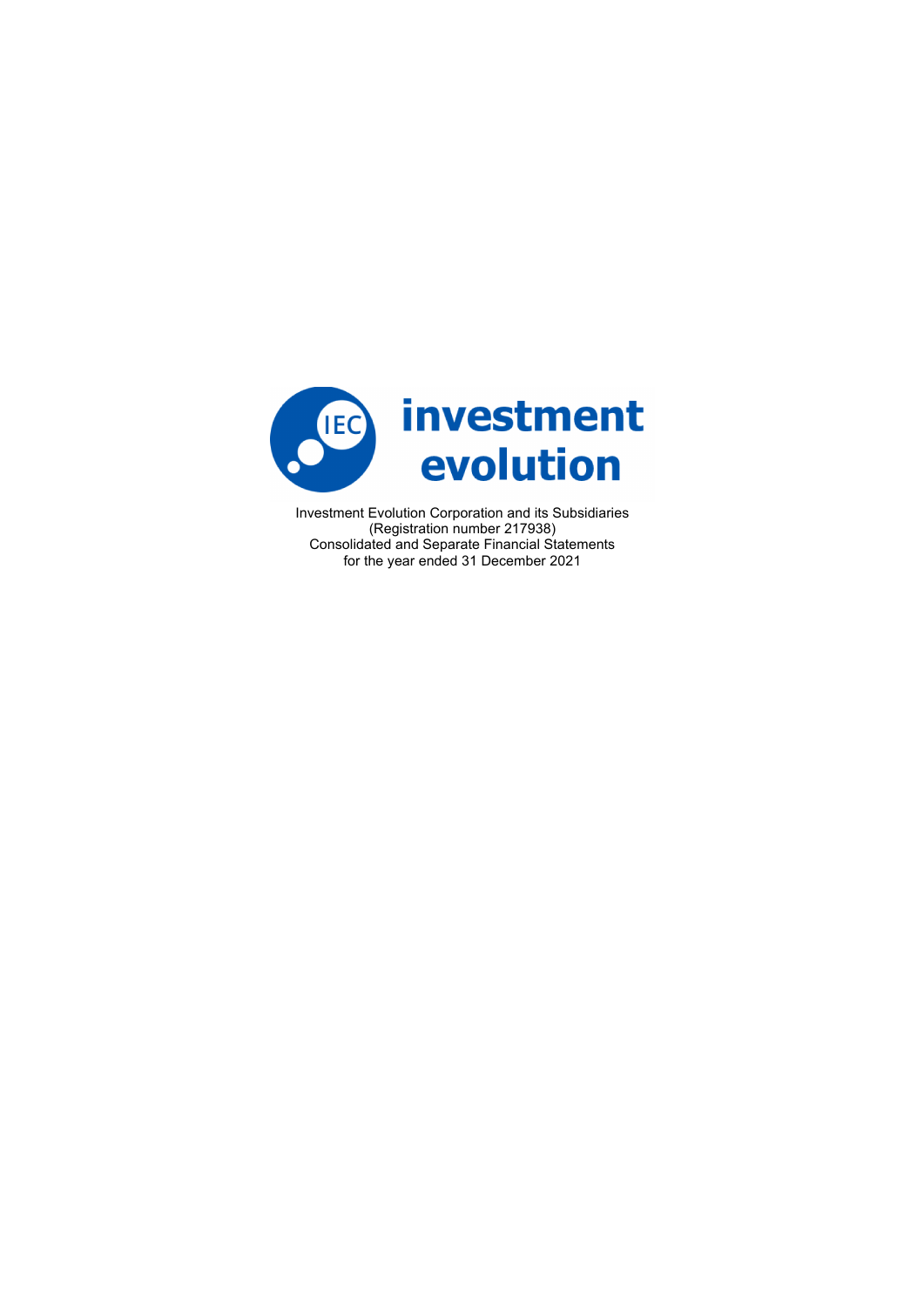(Registration number 217938)

Consolidated And Separate Financial Statements for the year ended 31 December 2021

# **General Information**

| <b>Country of incorporation and domicile</b> | Seychelles                                                                                                                                                                                                                                                                  |
|----------------------------------------------|-----------------------------------------------------------------------------------------------------------------------------------------------------------------------------------------------------------------------------------------------------------------------------|
| Nature of business and principal activities  | Investment Evolution Corporation was established in the Seychelles<br>under the International Business Companies Act, to hold and facilitate<br>investments in the consumer finance industry. The Company was<br>publicly listed on MERJ Exchange Limited in February 2020. |
| <b>Directors</b>                             | Sameer Prasad<br><b>Andrew Cassar</b><br>Glendys Aguilera                                                                                                                                                                                                                   |
| <b>Registered office</b>                     | 105 First Floor<br><b>Waterside Property</b><br>Eden Island<br>Seychelles                                                                                                                                                                                                   |
| <b>Business address</b>                      | 106 First Floor<br><b>Waterside Property</b><br>Eden Island<br>Seychelles                                                                                                                                                                                                   |
| <b>Auditors</b>                              | PKF Octagon Inc.<br><b>Chartered Accountants</b><br><b>Registered Auditors</b>                                                                                                                                                                                              |
| <b>Secretary</b>                             | <b>Andrew Cassar</b>                                                                                                                                                                                                                                                        |
| <b>Company registration number</b>           | 217938                                                                                                                                                                                                                                                                      |
| <b>Level of assurance</b>                    | These consolidated and separate financial statements have been<br>audited in compliance with the applicable requirements of the<br>International Business Companies Act of 2016.                                                                                            |
| <b>Issued</b>                                | 12 April 2022                                                                                                                                                                                                                                                               |
| Date of incorporation                        | 8 January 2020                                                                                                                                                                                                                                                              |
|                                              |                                                                                                                                                                                                                                                                             |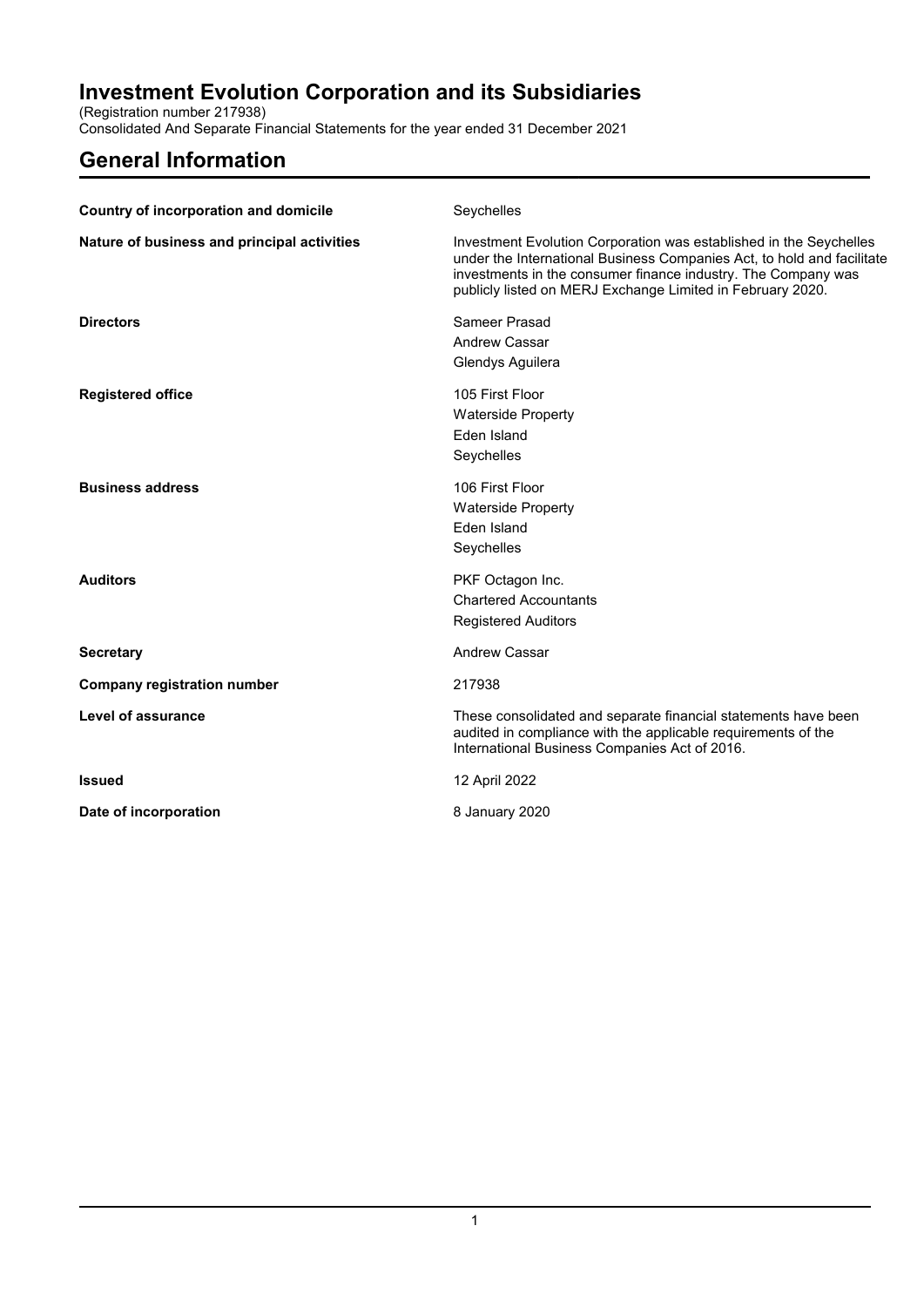(Registration number 217938)

Consolidated And Separate Financial Statements for the year ended 31 December 2021

## **Contents**

|                                                             | Page      |
|-------------------------------------------------------------|-----------|
| Directors' Responsibilities and Approval                    | 3         |
| Directors' Report                                           | $4 - 6$   |
| Independent Auditor's Report                                | $7 - 9$   |
| <b>Statement of Financial Position</b>                      | 10        |
| Statement of Profit and Loss                                | 11        |
| Statement of Comprehensive Income                           | 12        |
| Statement of Changes in Equity                              | 13        |
| <b>Statement of Cash Flows</b>                              | 14        |
| <b>Accounting Policies</b>                                  | $15 - 26$ |
| Notes to the Consolidated And Separate Financial Statements | $27 - 43$ |

## **Level of assurance**

These consolidated and separate financial statements have been audited in compliance with the applicable requirements of the International Business Companies Act of 2016.

## **Published**

12 April 2022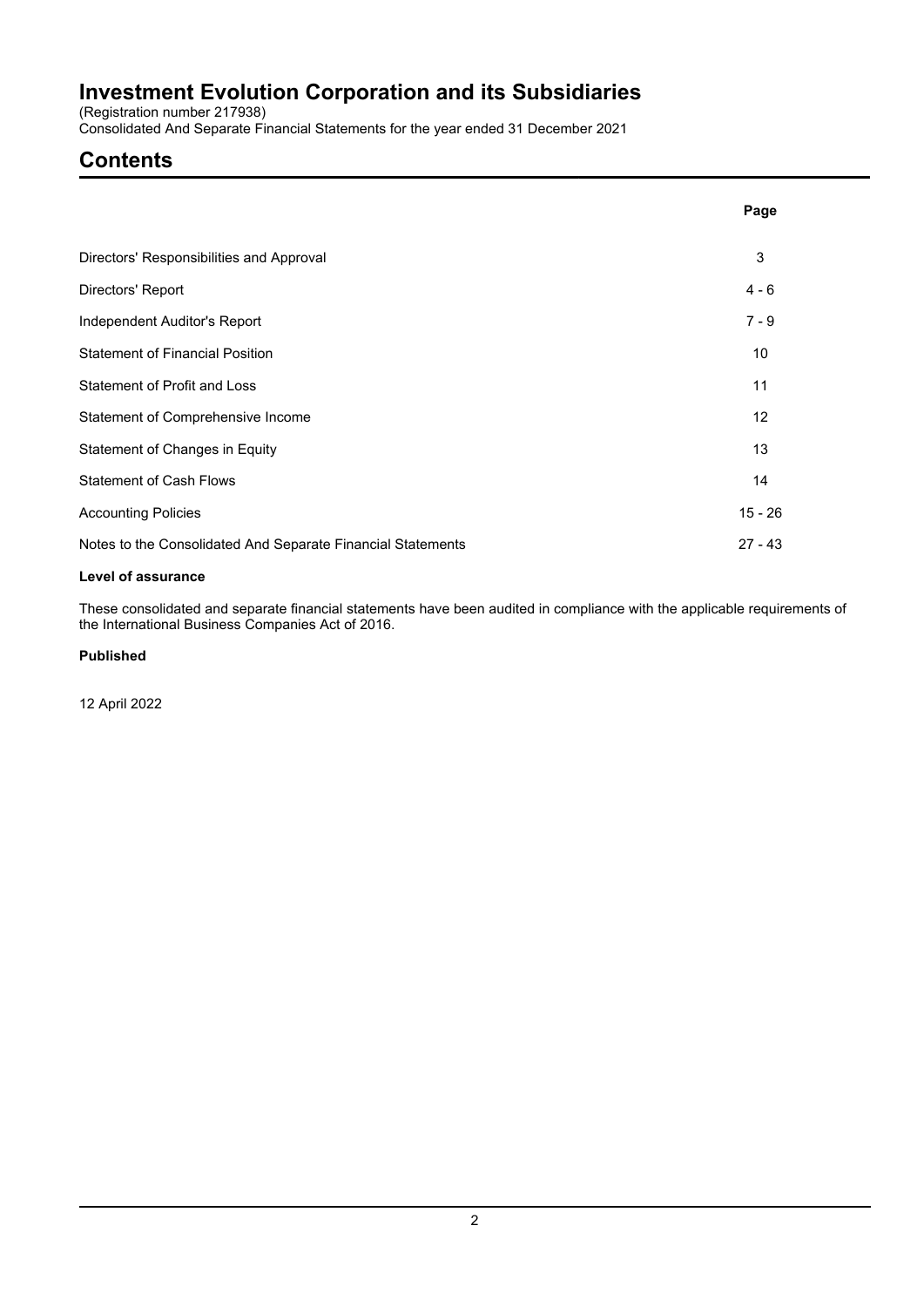(Registration number 217938)

Consolidated And Separate Financial Statements for the year ended 31 December 2021

## **Directors' Responsibilities and Approval**

The directors are required in terms of the International Business Companies Act of 2016 to maintain adequate accounting records and are responsible for the content and integrity of the consolidated and separate financial statements and related financial information included in this report. It is their responsibility to ensure that the consolidated and separate financial statements fairly present the state of affairs of the group as at the end of the financial year and the results of its operations and cash flows for the period then ended, in conformity with International Financial Reporting Standards. The external auditors are engaged to express an independent opinion on the consolidated and separate financial statements.

The consolidated and separate financial statements are prepared in accordance with International Financial Reporting Standards and are based upon appropriate accounting policies consistently applied and supported by reasonable and prudent judgements and estimates.

The directors acknowledge that they are ultimately responsible for the system of internal financial control established by the group and place considerable importance on maintaining a strong control environment. To enable the directors to meet these responsibilities, the board of directors sets standards for internal control aimed at reducing the risk of error or loss in a cost effective manner. The standards include the proper delegation of responsibilities within a clearly defined framework, effective accounting procedures and adequate segregation of duties to ensure an acceptable level of risk. These controls are monitored throughout the group and all employees are required to maintain the highest ethical standards in ensuring the group's business is conducted in a manner that in all reasonable circumstances is above reproach. The focus of risk management in the group is on identifying, assessing, managing and monitoring all known forms of risk across the group. While operating risk cannot be fully eliminated, the group endeavours to minimise it by ensuring that appropriate infrastructure, controls, systems and ethical behaviour are applied and managed within predetermined procedures and constraints.

The directors are of the opinion, based on the information and explanations given by management, that the system of internal control provides reasonable assurance that the financial records may be relied on for the preparation of the consolidated and separate financial statements. However, any system of internal financial control can provide only reasonable, and not absolute, assurance against material misstatement or loss.

The directors have reviewed the group's cash flow forecast for the year to 31 December 2022 and, in light of this review and the current financial position, they are satisfied that the group has or had access to adequate resources to continue in operational existence for the foreseeable future.

The external auditors are responsible for independently auditing and reporting on the group's consolidated and separate financial statements. The consolidated and separate financial statements have been examined by the group's external auditors and their report is presented on pages 7 to 9.

The consolidated and separate financial statements set out on pages 10 to 43, which have been prepared on the going concern basis, were approved by the directors on 12 April 2022 and were signed by:

**Approval of financial statements**

**Sameer Prasad Andrew Cassar** 

Glendys Aguilera

**Glendys Aguilera**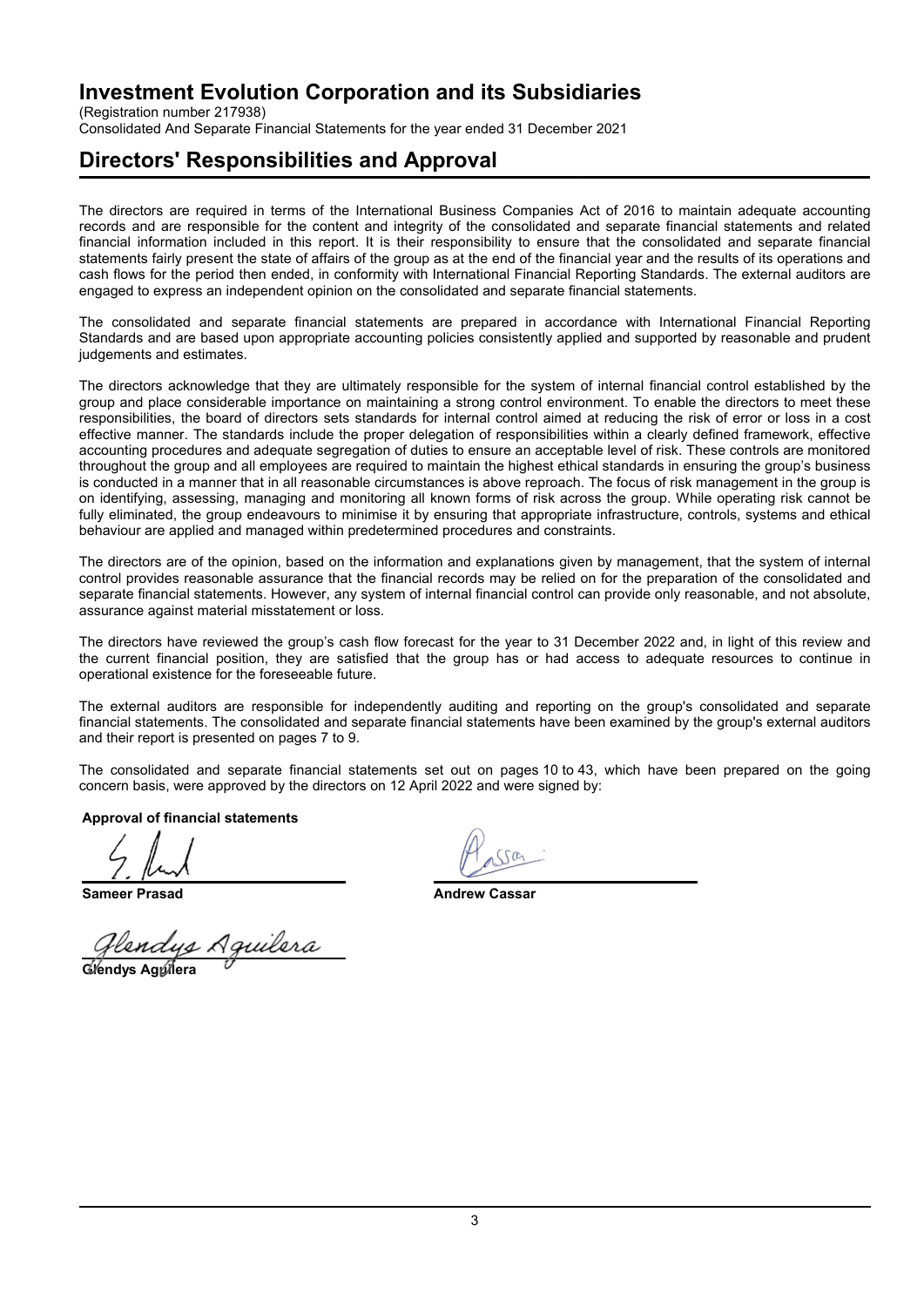(Registration number 217938)

Consolidated And Separate Financial Statements for the year ended 31 December 2021

## **Directors' Report**

The directors have pleasure in submitting their report on the consolidated and separate financial statements of Investment Evolution Corporation and its Subsidiaries and the group for the year ended 31 December 2021.

## **1. Incorporation**

The company was incorporated on 8 January 2020 and obtained its certificate to commence business on the same day.

### **2. Nature of business**

Investment Evolution Corporation (Seychelles) is an investment entity incorporated in Seychelles with interests in the consumer finance industry. The company does not trade, and all of its activities are undertaken through its principal subsidiaries. The group operates in Seychelles, United States and Europe.

Investment Evolution Corporation (Seychelles) was established in the Seychelles under the IBC Act, to hold and facilitate investments in the consumer finance industry and acts as the ultimate holding company. The company was publicly listed on MERJ Exchange Ltd. in February 2020.

Investment Evolution Ltd. is a subsidiary of Investment Evolution Corporation (Seychelles) and acts as a holding company. Investment Evolution Ltd. holds the shares of the United States operating business Investment Evolution Corporation (USA), Lithuanian company Investment Evolution UAB and a Spanish company Investment Evolution SL.

During the 2021 financial year, Investment Evolution Ltd. acquired a Spain subsidiary, namely Investment Evolution SL, which has not yet commenced operations.

Investment Evolution Corporation (USA) is a fintech company that provides \$5 000 and \$10 000 unsecured consumer loans in the United States and trades under the name "Mr. Amazing Loans". Mr. Amazing Loans has been operating in the United States since 2010 and holds 7 US state lending licenses and/or certificates of authority in California, Florida, Georgia, Illinois, New Jersey, Nevada and Texas.

Investment Evolution UAB was incorporated on 17th April 2020 and commenced operations in January 2021.

## **3. Review of financial results and activities**

The consolidated and separate financial statements have been prepared in accordance with International Financial Reporting Standards and the requirements of the International Business Companies Act of 2016. The accounting policies have been applied consistently compared to the prior year.

Full details of the financial position, results of operations and cash flows of the group are set out in these consolidated and separate financial statements.

## **4. Share capital**

| Authorised      |        |        | 2021<br><b>Number of shares</b> | 2020        |
|-----------------|--------|--------|---------------------------------|-------------|
| Ordinary shares |        |        | 200 000 000                     | 200 000 000 |
|                 | 2021   | 2020   | 2021                            | 2020        |
| <b>Issued</b>   | €      | €      | <b>Number of shares</b>         |             |
| Ordinary shares | 10 343 | 10 343 | 103 433 000                     | 103 433 000 |

## **5. Dividends**

The company's dividend policy is to consider an interim and a final dividend in respect of each financial year. At its discretion, the directors may consider a special dividend, where appropriate. Depending on the perceived need to retain funds for expansion or operating purposes, the directors may pass on the payment of dividends.

The board of directors has resolved not to declare a dividend for the financial year ended 31 December 2021.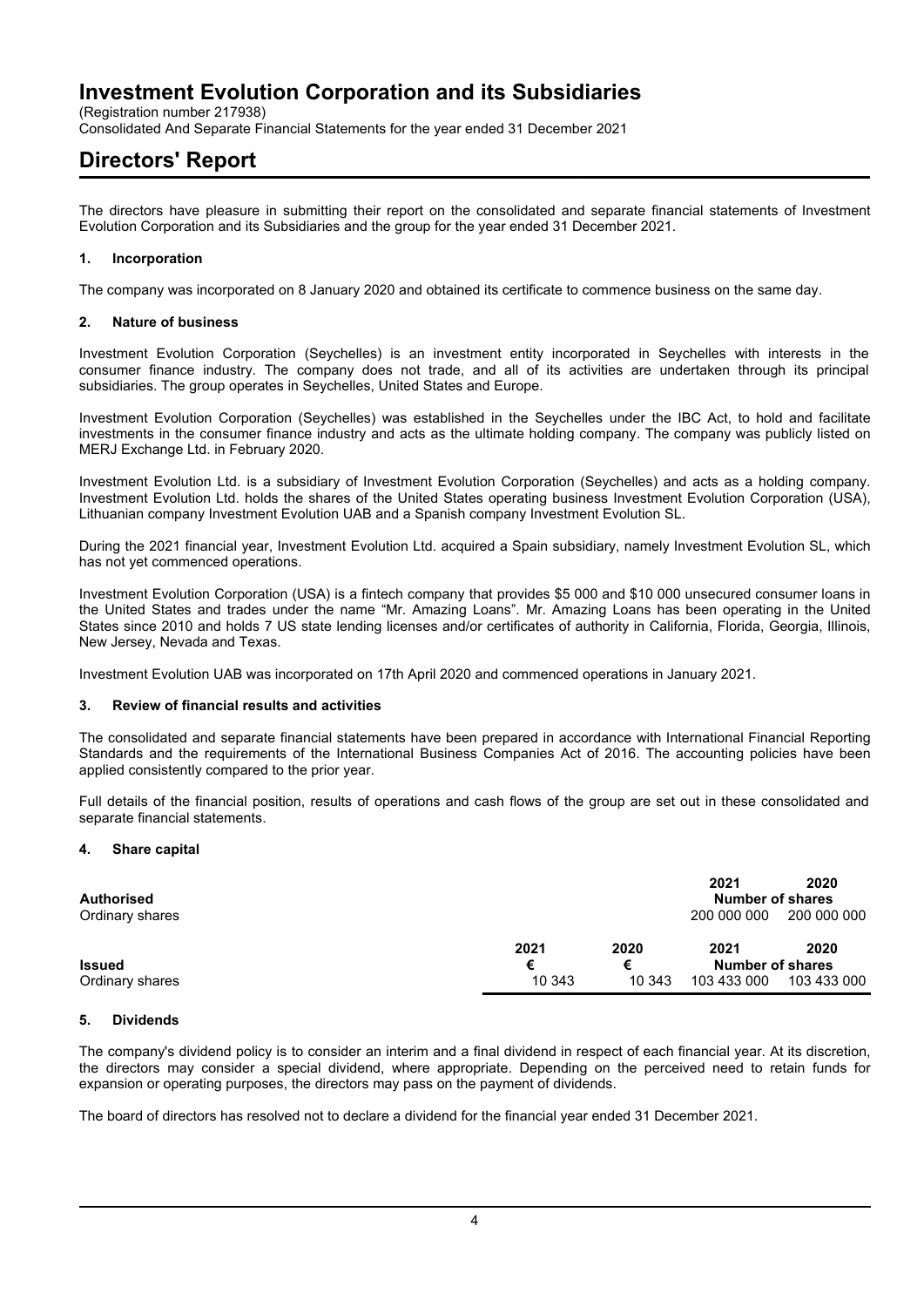(Registration number 217938)

Consolidated And Separate Financial Statements for the year ended 31 December 2021

## **Directors' Report**

## **6. Insurance and risk management**

The group follows a policy of reviewing the risks relating to assets and possible liabilities arising from business transactions with its insurers on an annual basis. Wherever possible assets are automatically included. There is also a continuous asset risk control programme, which is carried out in conjunction with the group's insurance brokers. All risks are considered to be adequately covered, except for political risks, in the case of which as much cover as is reasonably available has been arranged.

## **7. Directorate**

The directors during the financial year ended 31 December 2021 are as follows:

| <b>Directors</b> | <b>Office</b>                  | <b>Designation</b> | <b>Nationality</b> |
|------------------|--------------------------------|--------------------|--------------------|
| Sameer Prasad    | Chairperson                    | Executive          | Australian         |
| Andrew Cassar    | <b>Chief Financial Officer</b> | Executive          | Maltese            |
| Glendys Aguilera | Director                       | Executive          | American           |

### **8. Directors' interests in shares**

As at 31 December 2021, the director of the company held direct beneficial interests in 9% (2020: 9%) of its issued ordinary shares, as set out below:

| Interests in shares | 2021<br><b>Direct</b> | 2020<br><b>Direct</b> |
|---------------------|-----------------------|-----------------------|
| Sameer Prasad       | 9 714 030             | 9 714 030             |

The register of interests of directors and others in shares of the company is available to the shareholders on request.

## **9. Directors' interests in contracts**

All directors have disclosed their interest during the financial year.

## **10. Interests in subsidiaries**

Details of material interests in subsidiary companies are presented in the consolidated and separate financial statements in note 5.

The interest of the group in the profits and losses of its subsidiaries for the year ended 31 December 2021 are as follows:

|                                | 2021                    | 2020 |
|--------------------------------|-------------------------|------|
| <b>Subsidiaries</b>            |                         |      |
|                                |                         |      |
| Total losses before income tax | $(1768972)$ $(1096141)$ |      |

During the 2021 financial year, Investment Evolution Ltd. acquired 100% interest in Investment Evolution SL for a consideration of € 6 500. Investment Evolution Ltd. acts as a holding company and holds the shares of the Spain company Investment Evolution SL, United States company Investment Evolution Corporation, and Lithuanian company Investment Evolution UAB.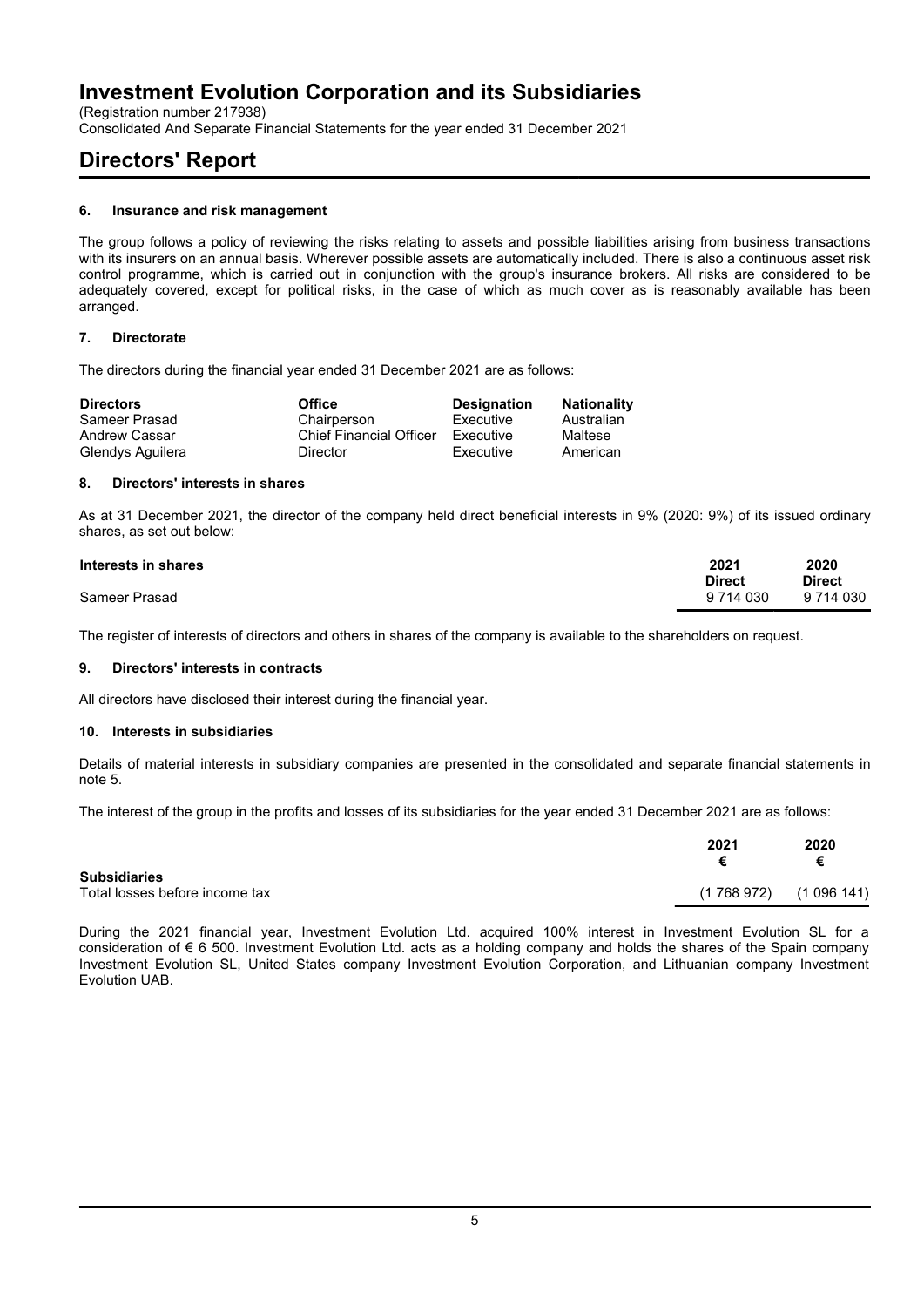(Registration number 217938)

Consolidated And Separate Financial Statements for the year ended 31 December 2021

## **Directors' Report**

## **11. Events after the reporting period**

On 31 March 2022 the € 500 000 loan from Sameer Prasad with a due date of 31 December 2023 has been forgiven for € 0 consideration resulting in a net asset increase for the group of € 500 000.

On 12 April 2022 Investment Evolution Corporation (Seychelles) announced that its 2021 AGM will be held on 4 May 2022, where the Company will be seeking shareholder approval to increase authorised shares from 200 000 000 ordinary shares to 2 000 000 000 ordinary shares for a planned rights issue to existing shareholders.

Management is aiming to raise  $\epsilon$  1 000 000 –  $\epsilon$  2 000 000 in equity from the planned rights issue with an anticipated offer close date of 30 June 2022.

The directors are not aware of any other material event which occurred after the reporting date and up to the date of this report

## **12. Going concern**

The consolidated and separate financial statements have been prepared on the basis of accounting policies applicable to a going concern. The basis presumes that funds will be available to finance future operations and that the realisation of assets and the settlement of liabilities, contingent obligations and commitments will occur in the ordinary course of business.

As at 31 December 2021, the group had accumulated losses of € 1 744 449 and the company's total liabilities exceed its assets by € 2 095 509. However, after the reporting period a € 500 000 loan has been forgiven (resulting in a group net asset increase of € 500 000) and Investment Evolution Corporation (Seychelles) is seeking shareholder approval at its 2021 AGM to conduct an equity capital raising to existing shareholders to raise a targeted  $\epsilon$  1 000 000 –  $\epsilon$  2 000 000 with an anticipated offer close date of 30 June 2022. In addition, the Company announced a Q1 2022 net profit of  $\epsilon$  6 151.

Management have evaluated their plans for the next 12 months and the directors believe that the company and the group can meet all their obligations through January 2023 and beyond. Management have utilised the cash flow from US consumer loan repayments and Spain consumer loan repayments to fund operations. Management expects to continue to increase group revenue and cash flow via ongoing working capital loan investments to fund growth in new consumer loans in Spain resulting in increased revenues and recurring cash flow from Spain consumer loan repayments.

## **13. Secretary**

The company secretary is Mr Andrew Cassar.

## **14. Terms of appointment of the auditors**

PKF Octagon Inc. were appointed as the company's auditors.

## **15. Date of authorisation for issue of financial statements**

The consolidated and separate financial statements have been authorised for issue by the directors on Tuesday, 12 April 2022. No authority was given to anyone to amend the consolidated and separate financial statements after the date of issue.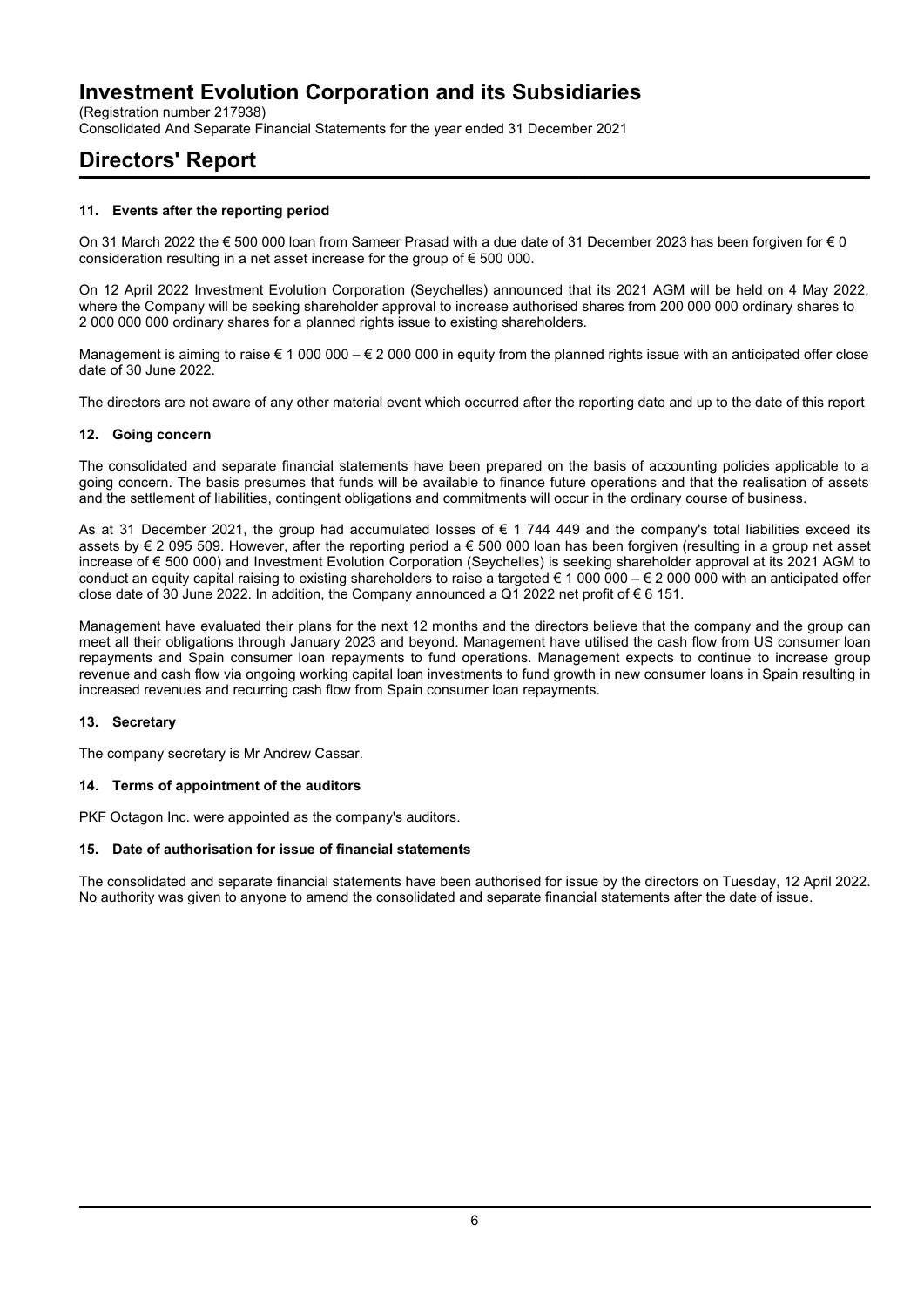### **To the Shareholders of Investment Evolution Corporation and its Subsidiaries**

### **Opinion**

We have audited the consolidated and separate financial statements of Investment Evolution Corporation and its Subsidiaries (the group) set out on pages 10 to 43, which comprise the consolidated and separate statement of financial position as at 31 December 2021, consolidated and separate statement of profit and loss, consolidated and separate statement of changes in equity and consolidated and separate statement of cash flows for the year then ended, and notes to the consolidated and separate financial statements, including a summary of significant accounting policies.

In our opinion, the consolidated and separate financial statements present fairly, in all material respects, the financial position of Investment Evolution Corporation and its Subsidiaries as at 31 December 2021, and its financial performance and cash flows for the year then ended in accordance with International Financial Reporting Standards and the requirements of the International Business Companies Act of 2016.

### **Basis for Opinion**

We conducted our audit in accordance with International Standards on Auditing. Our responsibilities under those standards are further described in the Auditor's Responsibilities for the Audit of the Consolidated And Separate Financial Statements section of our report. We are independent of the group in accordance with the International Ethics Standards Board for Accountants' International Code of Ethics for Professional Accountants (including International Independence Standards) (Parts 1, 3 and 4A) (IESBA Code) and other independence requirements applicable to performing audits of consolidated and separate financial statements in Seychelles. We have fulfilled our other ethical responsibilities in accordance with the IESBA Code and in accordance with other ethical requirements applicable to performing audits in Seychelles. We believe that the audit evidence we have obtained is sufficient and appropriate to provide a basis for our opinion.

#### **Emphasis of Matter**

We draw attention to note 26 to the consolidated and separate financial statements which indicates that at 31 December 2021, the group had accumulated losses of € 1 744 449 and that the company's total liabilities exceed its assets by € 2 095 509. Our opinion is not modified in respect of this matter.

#### **Key Audit Matters**

Key audit matters are those matters that, in our professional judgement, were of most significance in our audit of the consolidated and separate financial statements of the current period. These matters were addressed in the context of our audit of the consolidated and separate financial statements as a whole, and in forming our opinion thereon, and we do not provide a separate opinion on these matters.

In addition to the matter described related to going concern section, we have determined the matters described below to be the key audit matters to be communicated in our report.

| Key audit matter |                                                                                                                                                               | How our audit addressed the key audit matter                                                                                                                                                              |  |
|------------------|---------------------------------------------------------------------------------------------------------------------------------------------------------------|-----------------------------------------------------------------------------------------------------------------------------------------------------------------------------------------------------------|--|
|                  | Assessing expected credit risk for Financial assets at<br>amortised cost in terms of IFRS 9 (note 6).                                                         |                                                                                                                                                                                                           |  |
| ٠                | The application of IFRS 9 is considered to be a key<br>audit matter, as it is a standard that requires a<br>significant degree of judgement by management     | In assessing the impairments we performed the<br>following procedures, amongst others:                                                                                                                    |  |
|                  | when assessing the impairment of financial<br>instruments. These judgements include amongst<br>others, the classification of financial instruments,           | We assessed the modelling technique and<br>methodology against the requirements of IFRS 9                                                                                                                 |  |
|                  | the stages in the impairment model in which<br>the financial instruments is classified, defining<br>default and estimating expected credit losses.            | We assessed the data used in determining the<br>expected credit loss reserve for accuracy.                                                                                                                |  |
| ٠                | The general approach was applied for the loans to<br>individuals and third parties. As described in the<br>notes (note 6) the to the financial statements the | We developed our own independent model and<br>assessed the reasonability of management's<br>definition of default and staging of their financial<br>assets for impairment by taking in to account various |  |

factors.

credit losses have been determined in accordance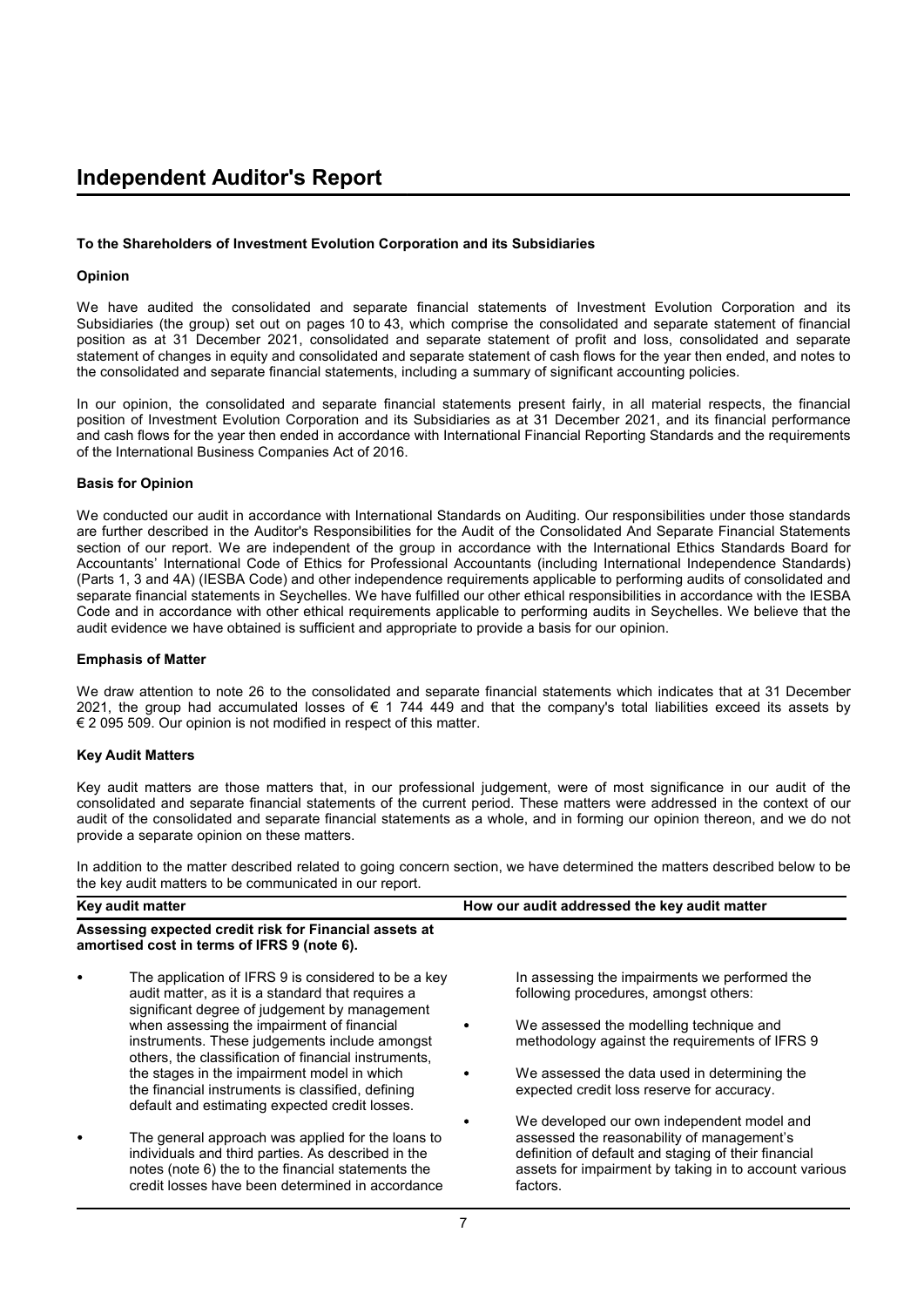| Key audit matter                                                                                                                                                       | How our audit addressed the key audit matter                                                                                                                                                                                                                                                                                                                                                                                                                                                                                                                                                                |  |  |  |  |
|------------------------------------------------------------------------------------------------------------------------------------------------------------------------|-------------------------------------------------------------------------------------------------------------------------------------------------------------------------------------------------------------------------------------------------------------------------------------------------------------------------------------------------------------------------------------------------------------------------------------------------------------------------------------------------------------------------------------------------------------------------------------------------------------|--|--|--|--|
| with IFRS 9 - Financial Instruments.<br>Given the significant degree of judgement required to $\bullet$<br>apply IFRS 9, this matter required specific audit<br>focus. | We assessed the forward looking assumptions<br>applied by management in their expected credit loss<br>calculations through discussions with them and<br>corroborated certain assumptions by comparing to<br>underlying assets under management.<br>We also focussed on the adequacy of the disclosure<br>in the financial statements in terms of IFRS $9 -$<br>Financial instruments.<br>Having performed our audit procedures and<br>evaluated the outcomes we concluded that the<br>financial assets were accounted for in terms of IFRS<br>9, as indicated and disclosed in the financial<br>statements. |  |  |  |  |
|                                                                                                                                                                        |                                                                                                                                                                                                                                                                                                                                                                                                                                                                                                                                                                                                             |  |  |  |  |

## **Other Information**

The directors are responsible for the other information. The other information comprises the information included in the document titled "Investment Evolution Corporation and its Subsidiaries Consolidated And Separate Financial Statements for the year ended 31 December 2021", which includes the Directors' Report as required by the International Business Companies Act of 2016. The other information does not include the financial statements and our auditor's report thereon.

Our opinion on the financial statements does not cover the other information and we do not express an audit opinion or any form of assurance conclusion thereon.

In connection with our audit of the financial statements, our responsibility is to read the other information and, in doing so, consider whether the other information is materially inconsistent with the financial statements or our knowledge obtained in the audit, or otherwise appears to be materially misstated. If, based on the work we have performed, we conclude that there is a material misstatement of this other information, we are required to report that fact. We have nothing to report in this regard.

## **Responsibilities of the Directors for the Consolidated And Separate Financial Statements**

The directors are responsible for the preparation and fair presentation of the consolidated and separate financial statements in accordance with International Financial Reporting Standards, and the requirements of the International Business Companies Act of 2016, and for such internal control as the directors determine is necessary to enable the preparation of consolidated and separate financial statements that are free from material misstatement, whether due to fraud or error.

In preparing the consolidated and separate financial statements, the directors are responsible for assessing the group's ability to continue as a going concern, disclosing, as applicable, matters related to going concern and using the going concern basis of accounting unless the directors either intend to liquidate the group or to cease operations, or have no realistic alternative but to do so.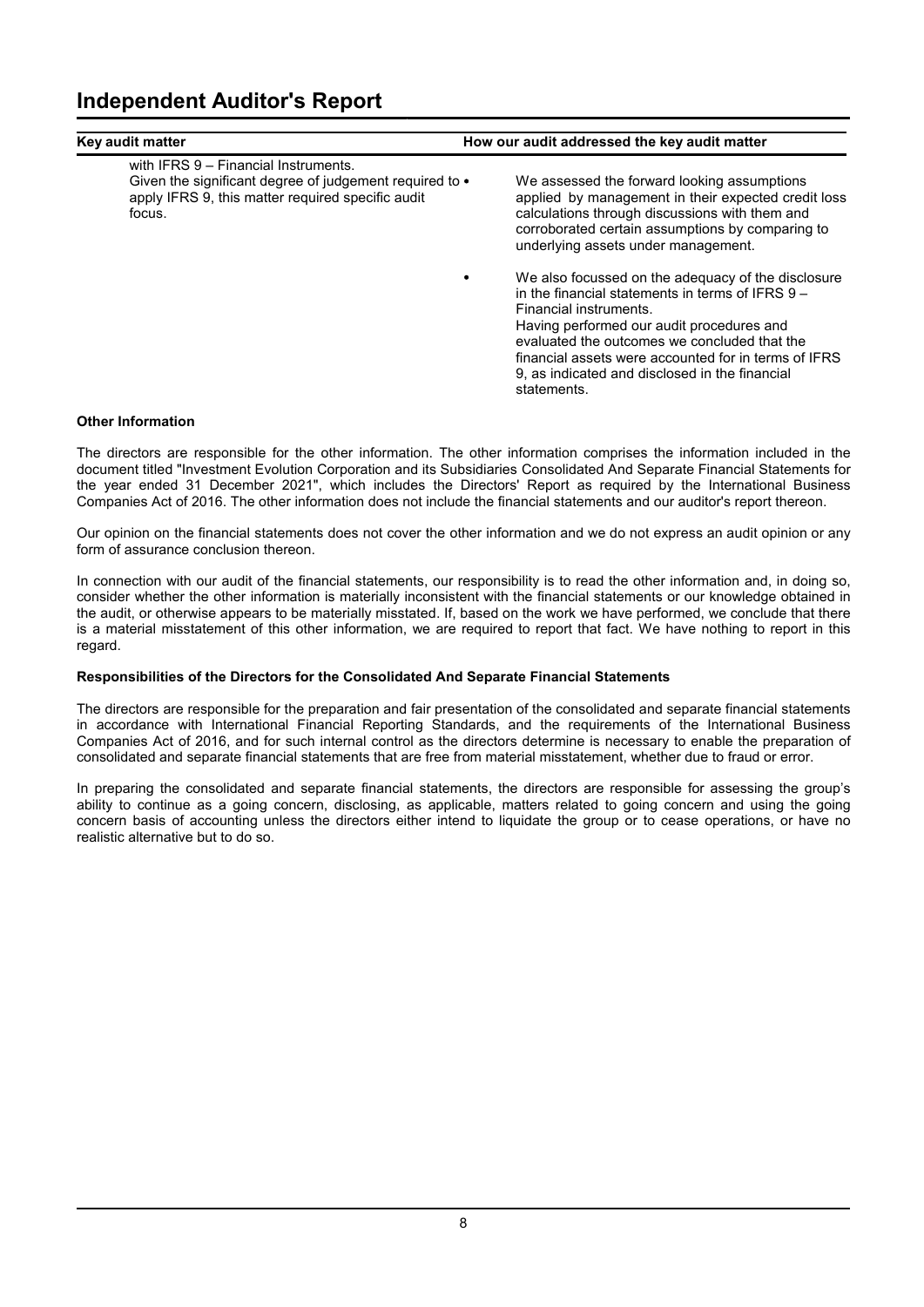## **Auditor's Responsibilities for the Audit of the Consolidated And Separate Financial Statements**

Our objectives are to obtain reasonable assurance about whether the consolidated and separate financial statements as a whole are free from material misstatement, whether due to fraud or error, and to issue an auditor's report that includes our opinion. Reasonable assurance is a high level of assurance, but is not a guarantee that an audit conducted in accordance with International Standards on Auditing will always detect a material misstatement when it exists. Misstatements can arise from fraud or error and are considered material if, individually or in the aggregate, they could reasonably be expected to influence the economic decisions of users taken on the basis of these consolidated and separate financial statements.

As part of an audit in accordance with International Standards on Auditing, we exercise professional judgement and maintain professional scepticism throughout the audit. We also:

- Identify and assess the risks of material misstatement of the consolidated and separate financial statements, whether due to fraud or error, design and perform audit procedures responsive to those risks, and obtain audit evidence that is sufficient and appropriate to provide a basis for our opinion. The risk of not detecting a material misstatement resulting from fraud is higher than for one resulting from error, as fraud may involve collusion, forgery, intentional omissions, misrepresentations, or the override of internal control.
- Obtain an understanding of internal control relevant to the audit in order to design audit procedures that are appropriate in the circumstances, but not for the purpose of expressing an opinion on the effectiveness of the group's internal control.
- Evaluate the appropriateness of accounting policies used and the reasonableness of accounting estimates and related disclosures made by the directors.
- Conclude on the appropriateness of the directors' use of the going concern basis of accounting and based on the audit evidence obtained, whether a material uncertainty exists related to events or conditions that may cast significant doubt on the group's ability to continue as a going concern. If we conclude that a material uncertainty exists, we are required to draw attention in our auditor's report to the related disclosures in the consolidated and separate financial statements or, if such disclosures are inadequate, to modify our opinion. Our conclusions are based on the audit evidence obtained up to the date of our auditor's report. However, future events or conditions may cause the group to cease to continue as a going concern.
- Evaluate the overall presentation, structure and content of the consolidated and separate financial statements, including the disclosures, and whether the consolidated and separate financial statements represent the underlying transactions and events in a manner that achieves fair presentation.
- Obtain sufficient appropriate audit evidence regarding the financial information of the entities or business activities within the Group to express an opinion on the consolidated and separate financial statements. We are responsible for the direction, supervision and performance of the group audit. We remain solely responsible for our audit opinion.

We communicate with the directors regarding, among other matters, the planned scope and timing of the audit and significant audit findings, including any significant deficiencies in internal control that we identify during our audit.

We also provide the directors with a statement that we have compiled with relevant ethical requirements regarding independence, and to communicate with them all relationships and other matters that may reasonably be thought to bear on our independence, and where applicable, related safeguards.

From the matters communicated with the directors, we determine those matters that were of most significant in the audit of the consolidated and separate financial statements of the current period and are therefore the key audit matters. We describe these matters in our auditor's report unless law or regulations precludes public disclosure about the matter or when, in extremely rare circumstances, we determine that a matter should not be communicated in our report because the adverse consequences of doing so would reasonably be expected to outweigh the public interest benefits of such communication.

 $U$  vigor  $V$ 

**PKF Octagon Inc. Henico Schalekamp Registered Auditor**

**12 April 2022 Johannesburg**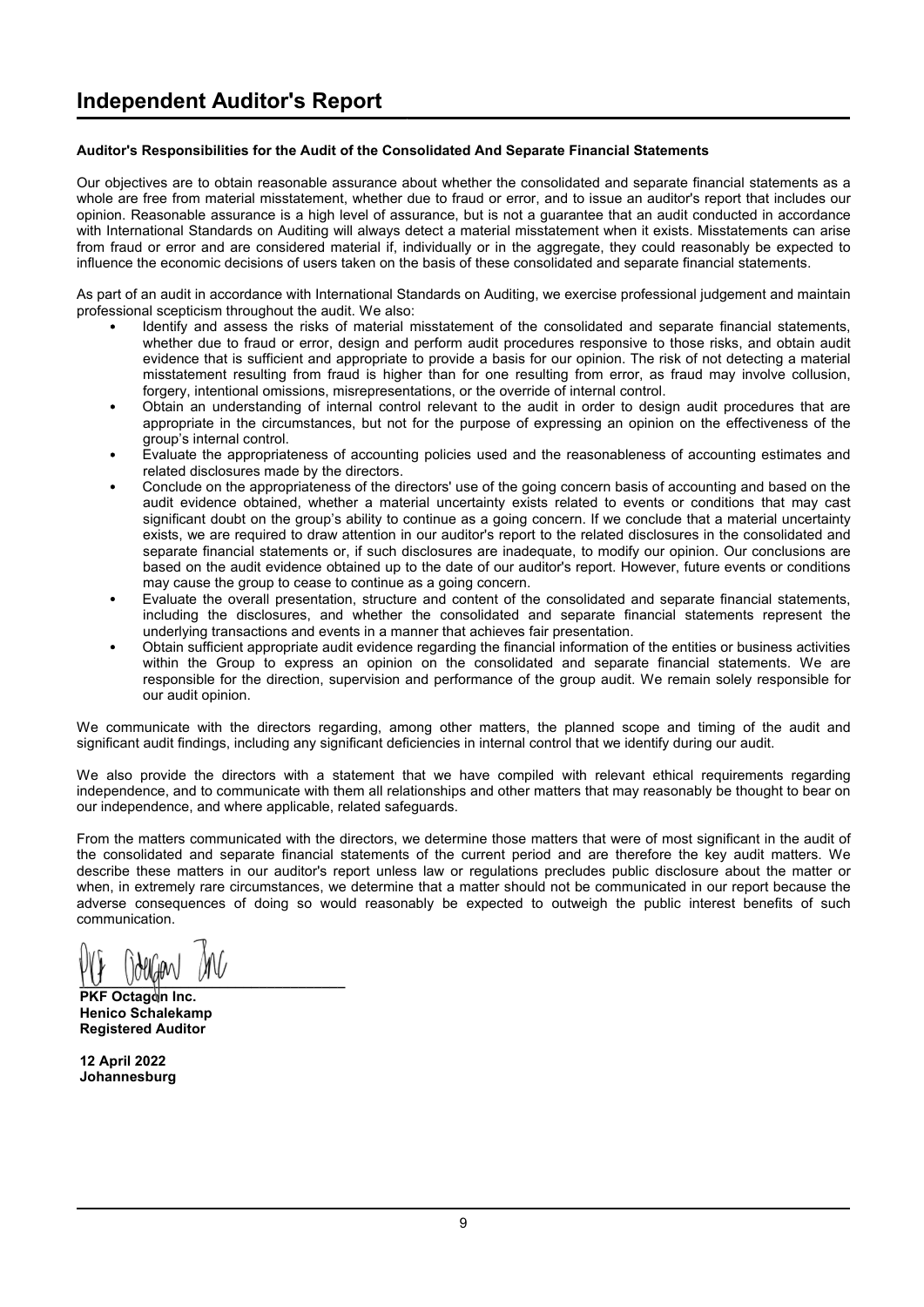(Registration number 217938)

Consolidated And Separate Financial Statements for the year ended 31 December 2021

## **Statement of Financial Position as at 31 December 2021**

|                                      |                |           | Group         |           | Company  |  |
|--------------------------------------|----------------|-----------|---------------|-----------|----------|--|
| <b>Figures in Euro</b>               | <b>Notes</b>   | 2021      | 2020          | 2021      | 2020     |  |
| <b>Assets</b>                        |                |           |               |           |          |  |
| <b>Non-Current Assets</b>            |                |           |               |           |          |  |
| Goodwill                             | 4              | 2 500     |               |           |          |  |
| Investments in subsidiaries          | 5              |           |               | 1 200     | 1 200    |  |
|                                      |                | 2 500     | ٠             | 1 200     | 1 200    |  |
| <b>Current Assets</b>                |                |           |               |           |          |  |
| Trade and other receivables          | $\,6\,$        | 831 408   | 707 517       |           |          |  |
| Cash and cash equivalents            | $\overline{7}$ | 275 564   | 123 581       | 16 554    | 16 554   |  |
|                                      |                | 1 106 972 | 831 098       | 16 554    | 16 554   |  |
| <b>Total Assets</b>                  |                | 1 109 472 | 831 098       | 17 754    | 17754    |  |
| <b>Equity and Liabilities</b>        |                |           |               |           |          |  |
| <b>Equity</b>                        |                |           |               |           |          |  |
| Share capital                        | 8              | 10 343    | 10 343        | 10 343    | 10 343   |  |
| Foreign currency translation reserve |                | (35673)   | (173078)      | 2 4 8 1   | 5 0 6 9  |  |
| Accumulated loss                     |                | (1744449) | 75 832        | (124 779) | (78390)  |  |
|                                      |                | (2095509) | (412632)      | (434641)  | (385663) |  |
| <b>Liabilities</b>                   |                |           |               |           |          |  |
| <b>Non-Current Liabilities</b>       |                |           |               |           |          |  |
| Loans from group companies           | 11             |           |               | 452 395   | 403 417  |  |
| <b>Borrowings</b>                    | 14             | 1 500 000 |               |           |          |  |
|                                      |                | 1 500 000 | $\frac{1}{2}$ | 452 395   | 403 417  |  |
| <b>Current Liabilities</b>           |                |           |               |           |          |  |
| Trade and other payables             | 12             | 86 681    | 151 730       |           |          |  |
| Loans from director                  | 13             |           | 172 000       |           |          |  |
| <b>Borrowings</b>                    | 14             | 1 618 300 | 920 000       |           |          |  |
|                                      |                | 1704981   | 1 243 730     | ٠         |          |  |
| <b>Total Liabilities</b>             |                | 3 204 981 | 1 243 730     | 452 395   | 403 417  |  |
| <b>Total Equity and Liabilities</b>  |                | 1 109 472 | 831 098       | 17 754    | 17 754   |  |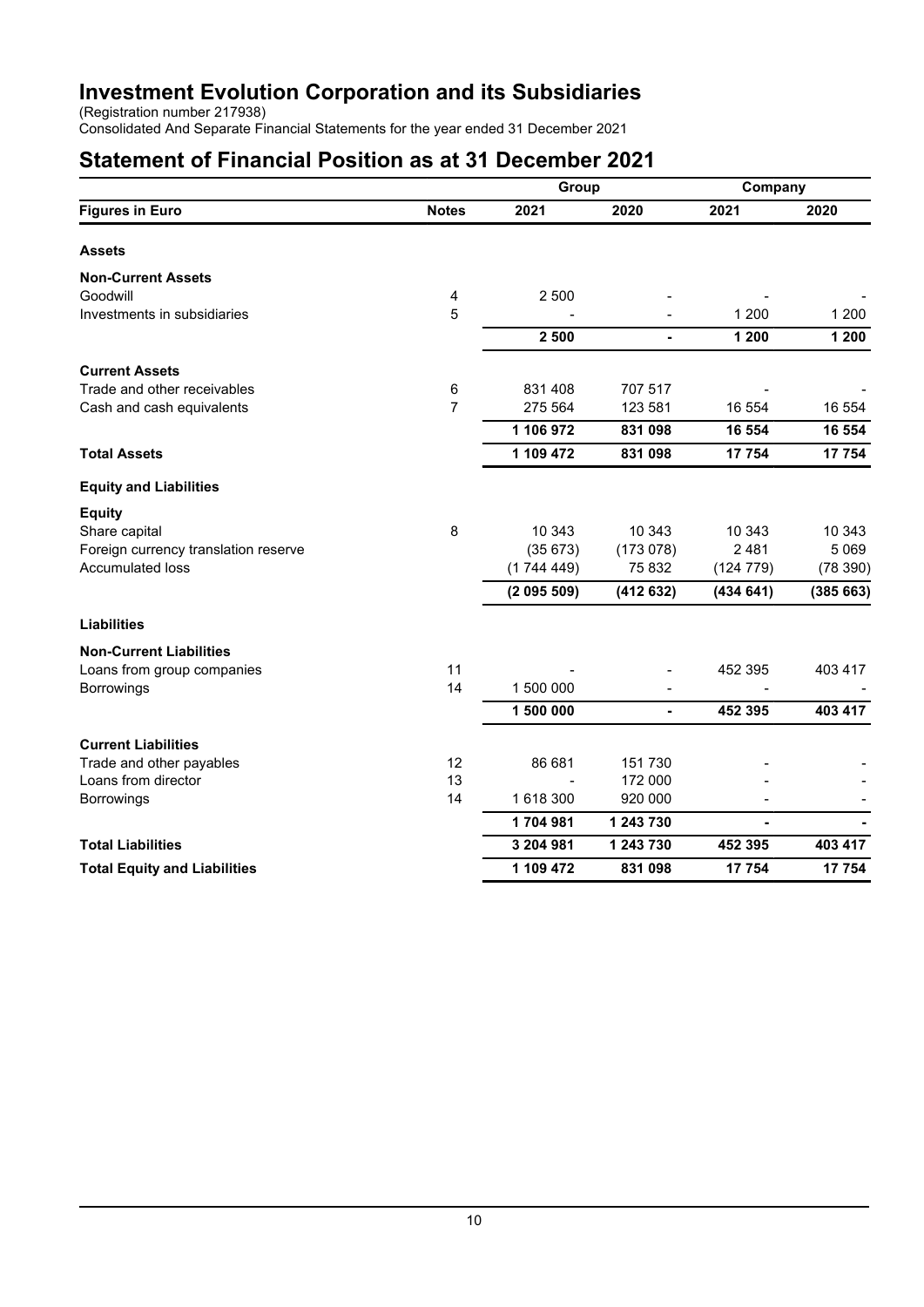(Registration number 217938)

Consolidated And Separate Financial Statements for the year ended 31 December 2021

# **Statement of Profit and Loss**

| <b>Figures in Euro</b>         | <b>Notes</b> | Group       |             | Company  |          |
|--------------------------------|--------------|-------------|-------------|----------|----------|
|                                |              | 2021        | 2020        | 2021     | 2020     |
| Revenue                        | 15           | 545 141     | 329 360     |          |          |
| Other operating income         | 16           | 23 545      | 1 544 173   |          | 547      |
| Other operating gains (losses) | 17           | (76 663)    | (205 966)   | (64)     |          |
| Other operating expenses       |              | (1 407 534) | (1 061 048) | (46 325) | (78 937) |
| <b>Operating (loss) profit</b> | 18           | (915 511)   | 606 519     | (46389)  | (78390)  |
| Investment income              |              | 388         |             |          |          |
| Finance costs                  | 19           | (905 158)   | (530 687)   |          |          |
| (Loss) profit for the year     |              | (1820281)   | 75 832      | (46389)  | (78390)  |
| Earnings per share             | 3            | $-0.0176$   | 0.000812    |          |          |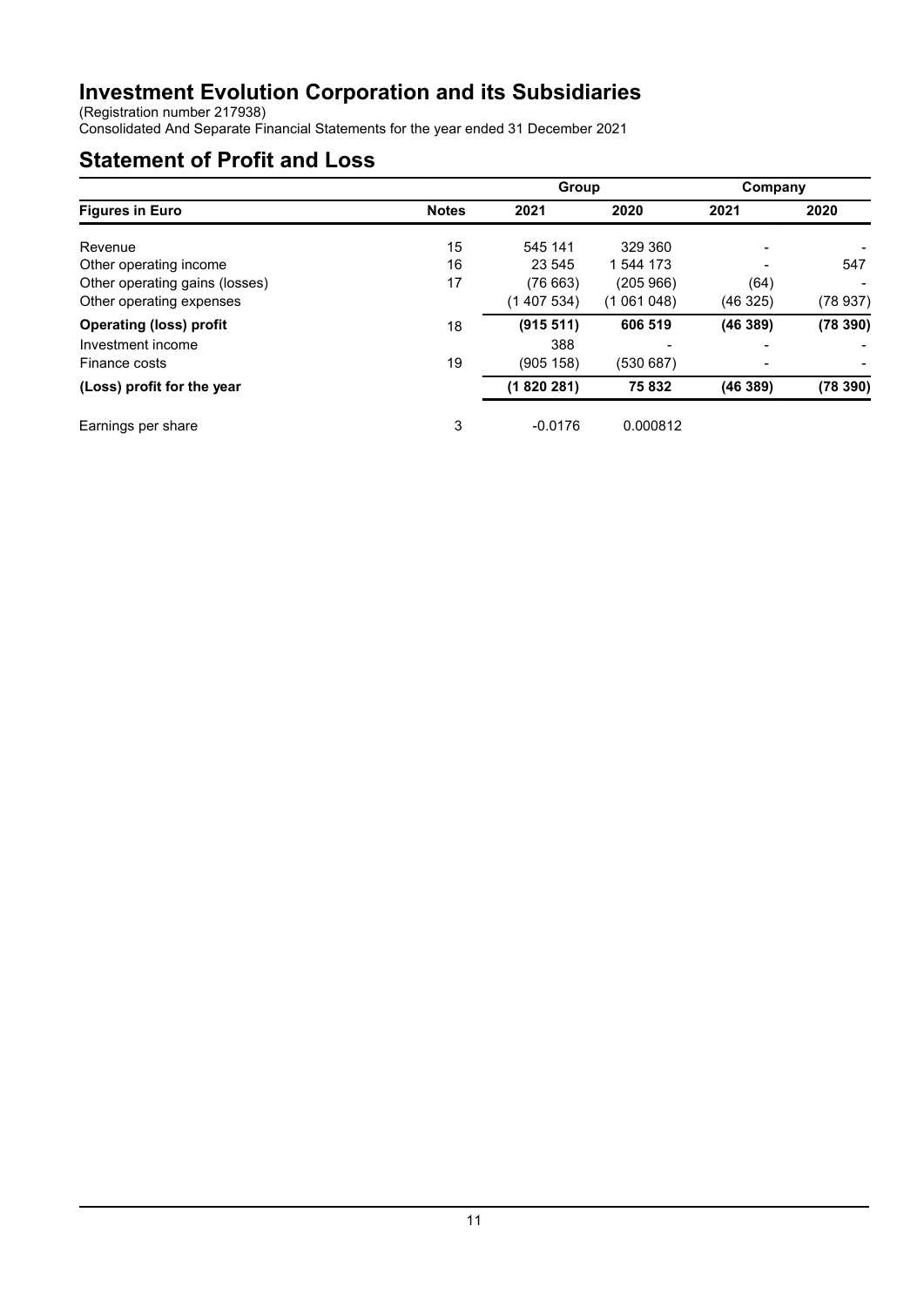(Registration number 217938)

Consolidated And Separate Financial Statements for the year ended 31 December 2021

## **Statement of Comprehensive Income**

|                                                                                                             |              | Group     |           | Company |           |
|-------------------------------------------------------------------------------------------------------------|--------------|-----------|-----------|---------|-----------|
| <b>Figures in Euro</b>                                                                                      | <b>Notes</b> | 2021      | 2020      | 2021    | 2020      |
| (Loss) profit for the year                                                                                  |              | (1820281) | 75832     | (46389) | (78, 390) |
| Other comprehensive income:                                                                                 |              |           |           |         |           |
| Items that may be reclassified to profit or loss:<br>Exchange differences on translating foreign operations |              | (35 674)  | (173 078) | (2588)  | 5 0 6 9   |
| Other comprehensive income for the year net of<br>taxation                                                  |              | (35674)   | (173078)  | (2588)  | 5 0 6 9   |
| Total comprehensive loss                                                                                    |              | (1855955) | (97246)   | (48977) | (73321)   |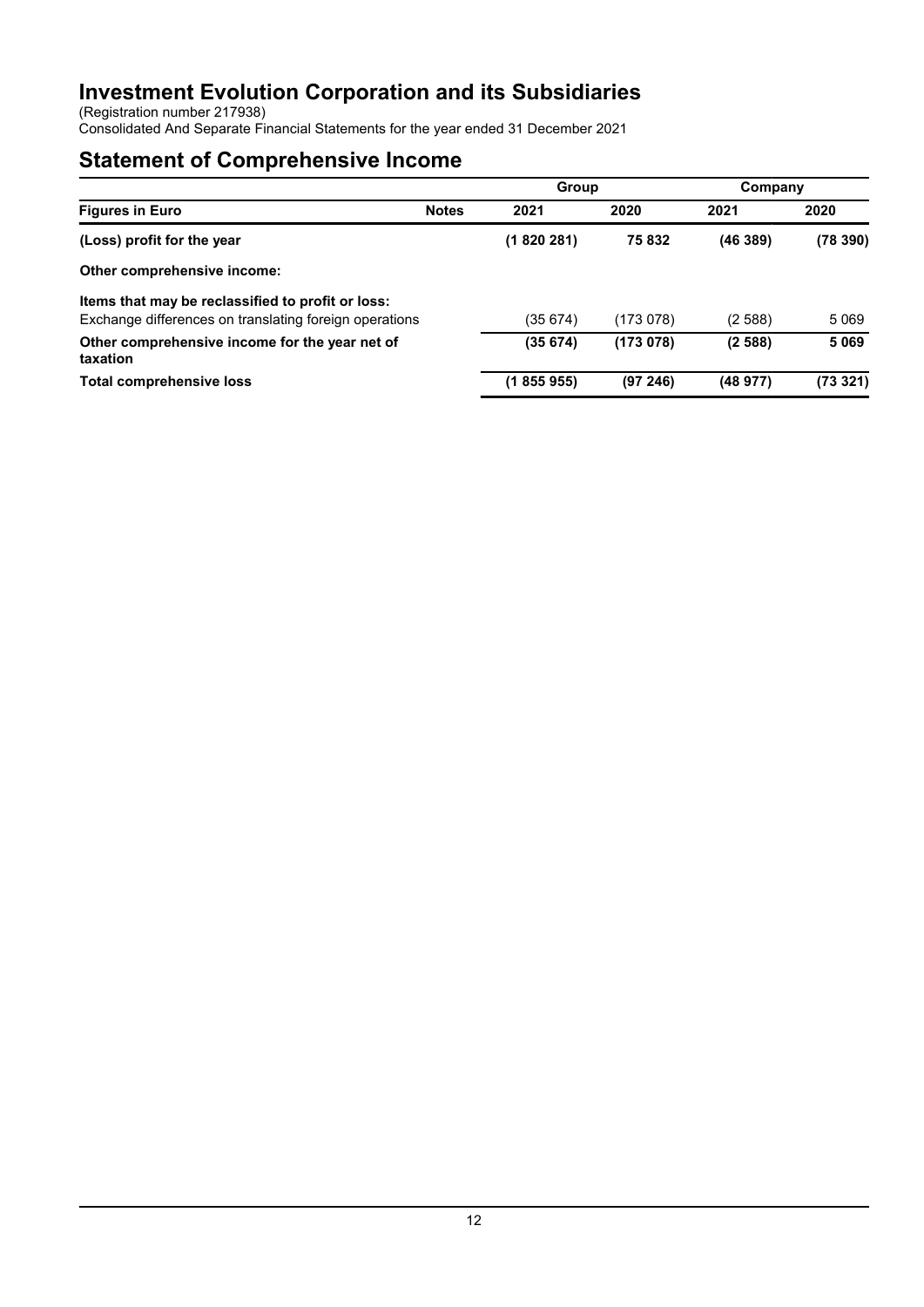(Registration number 217938)

Consolidated And Separate Financial Statements for the year ended 31 December 2021

## **Statement of Changes in Equity**

|                                                                                                   | <b>Share capital</b> | Foreign<br>currency<br>translation | Other<br>reserves | <b>Accumulated</b><br>loss | <b>Total equity</b> |
|---------------------------------------------------------------------------------------------------|----------------------|------------------------------------|-------------------|----------------------------|---------------------|
| <b>Figures in Euro</b>                                                                            |                      | reserve                            |                   |                            |                     |
| Group                                                                                             |                      |                                    |                   |                            |                     |
| Profit for the year                                                                               |                      |                                    |                   | 75 832                     | 75 832              |
| Other comprehensive income                                                                        |                      | (173078)                           |                   |                            | (173078)            |
| Total comprehensive income for the year                                                           |                      | (173078)                           | L.                | 75 832                     | (97246)             |
| <b>Issue of shares</b>                                                                            | 10 600               |                                    |                   | $\overline{a}$             | 10 600              |
| Shares repurchased and cancelled                                                                  | (257)                |                                    |                   |                            | (257)               |
| Share capital repurchased and cancelled                                                           |                      |                                    | (322686)          |                            | (322686)            |
| Other reserves                                                                                    |                      |                                    | (3043)            |                            | (3.043)             |
| Total contributions by and distributions to<br>owners of company recognised directly in<br>equity | 10 343               |                                    | (325729)          |                            | (315 386)           |
| <b>Balance at 01 January 2021</b>                                                                 | 10 343               | (173078)                           | (325729)          | 75832                      | (412632)            |
| Loss for the year                                                                                 |                      |                                    |                   | (1820281)                  | (1820281)           |
| Other comprehensive income                                                                        |                      | 137 404                            |                   |                            | 137 404             |
| Total comprehensive Loss for the year                                                             |                      | 137 404                            |                   | (1820281)                  | (1682877)           |
| <b>Balance at 31 December 2021</b>                                                                | 10 343               | (35674)                            | (325729)          | (1744449)                  | (2095509)           |
| Note(s)                                                                                           | 8                    | 10                                 | 9                 |                            |                     |
| Company                                                                                           |                      |                                    |                   |                            |                     |
| Loss for the year                                                                                 |                      |                                    |                   | (78 390)                   | (78390)             |
| Other comprehensive income                                                                        |                      | 5069                               |                   |                            | 5 0 6 9             |
| Total comprehensive Loss for the year                                                             |                      | 5 0 6 9                            | L.                | (78390)                    | (73321)             |
| Issue of shares                                                                                   | 10 600               | $\blacksquare$                     |                   |                            | 10 600              |
| Shares repurchased and cancelled                                                                  | (257)                |                                    |                   |                            | (257)               |
| Share capital repurchased and cancelled                                                           |                      | $\blacksquare$                     | (322686)          | $\blacksquare$             | (322686)            |
| Total contributions by and distributions to<br>owners of company recognised directly in<br>equity | 10 343               |                                    | (322686)          |                            | (312343)            |
| Balance at 01 January 2021                                                                        | 10 343               | 5 0 6 9                            | (322686)          | (78390)                    | (385664)            |
| Loss for the year<br>Other comprehensive income                                                   |                      | (2588)                             |                   | (46389)                    | (46389)<br>(2588)   |
| Total comprehensive Loss for the year                                                             |                      | (2588)                             | $\blacksquare$    | (46389)                    | (48977)             |
| <b>Balance at 31 December 2021</b>                                                                | 10 343               | 2 4 8 1                            | (322686)          | (124 779)                  | (434641)            |
| <b>Notes</b>                                                                                      | 8                    | 10                                 | 9                 |                            |                     |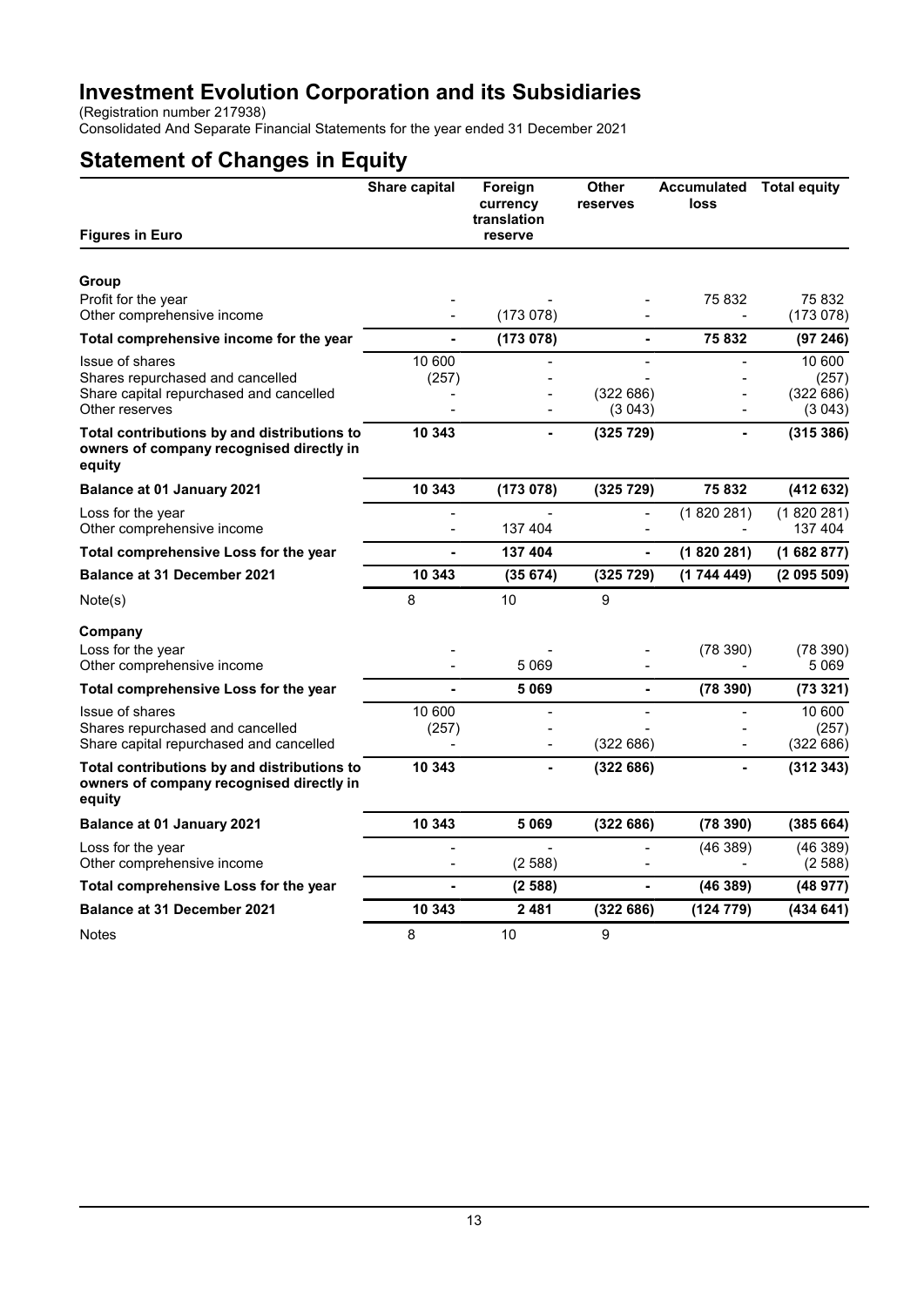(Registration number 217938)

Consolidated And Separate Financial Statements for the year ended 31 December 2021

## **Statement of Cash Flows**

|                                           |              | Group         |           | Company |          |
|-------------------------------------------|--------------|---------------|-----------|---------|----------|
| <b>Figures in Euro</b>                    | <b>Notes</b> | 2021          | 2020      | 2021    | 2020     |
| Cash flows from operating activities      |              |               |           |         |          |
| Cash used in operations                   | 21           | (967047)      | (421903)  | (48978) | (73320)  |
| Interest income                           |              | 388           |           |         |          |
| Finance costs                             |              | (905 158)     | (530687)  |         |          |
| Net cash from operating activities        |              | (1871817)     | (952 590) | (48978) | (73320)  |
| Cash flows from investing activities      |              |               |           |         |          |
| Purchase of property, plant and equipment |              |               | 196 367   |         |          |
| Acquisition of subsidiary                 |              | (2500)        | 100 147   |         | (1 200)  |
| Net cash from investing activities        |              | (2500)        | 296 514   |         | (1 200)  |
| Cash flows from financing activities      |              |               |           |         |          |
| Proceeds on share issue                   | 8            |               | 10 343    |         | 10 343   |
| Repurchase of shares                      | 8            |               | (322686)  |         | (322686) |
| Repayment of loans from group companies   |              |               |           | 48 978  | 403 417  |
| Proceeds from borrowings                  |              | 2 198 300     | 920 000   |         |          |
| Repayment of shareholders loan            |              | (172000)      | 172 000   |         |          |
| Net cash from financing activities        |              | 2 0 2 6 3 0 0 | 779 657   | 48 978  | 91 074   |
| Total cash movement for the year          |              | 151 983       | 123 581   |         | 16 554   |
| Cash at the beginning of the year         |              | 123 581       |           | 16 554  |          |
| Total cash at end of the year             | 7            | 275 564       | 123 581   | 16 554  | 16 554   |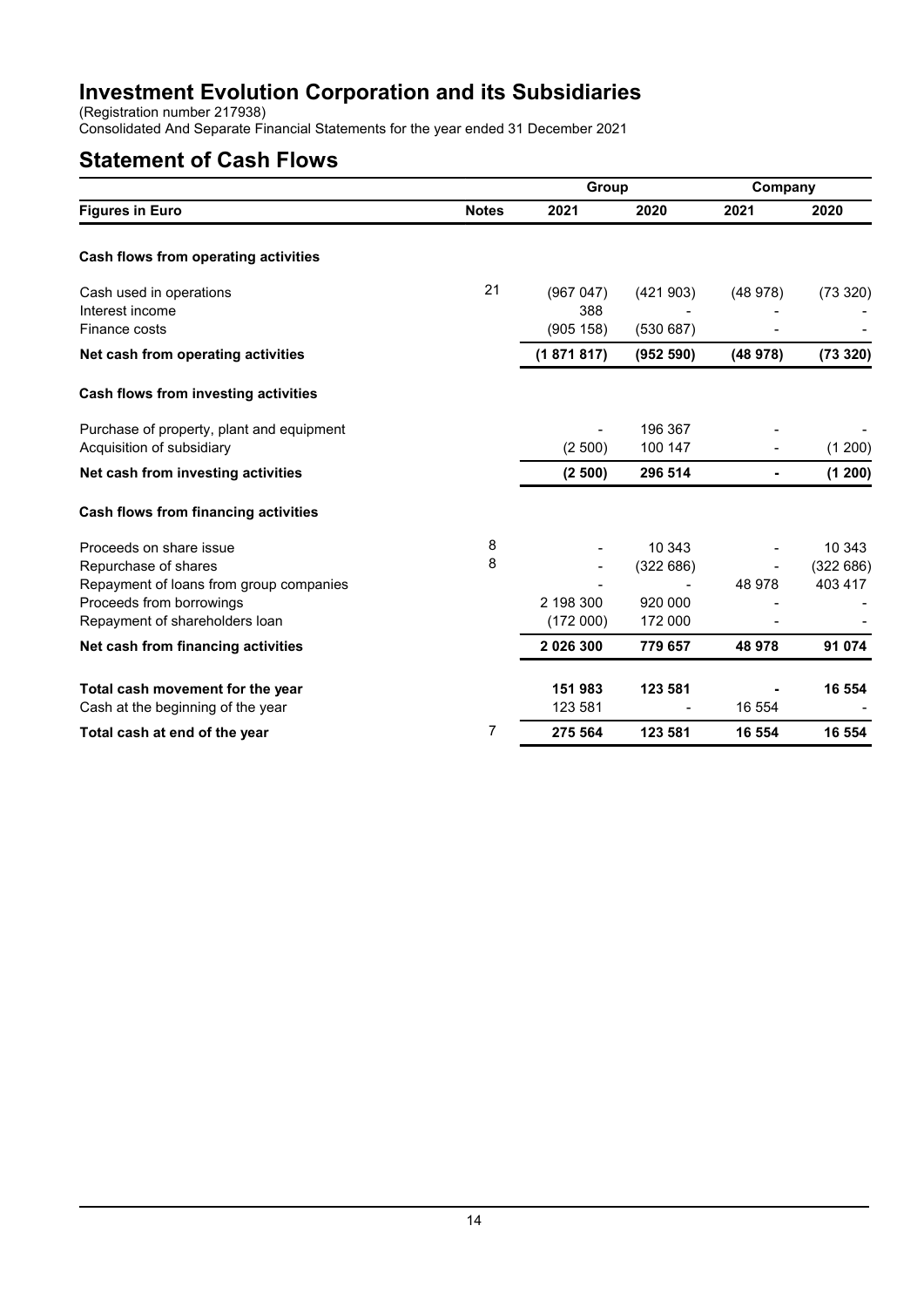(Registration number 217938)

Consolidated And Separate Financial Statements for the year ended 31 December 2021

## **Accounting Policies**

## **Corporate information**

Investment Evolution Corporation (Seychelles) is a public limited company incorporated and domiciled in Seychelles.

The consolidated and separate financial statements for the year ended 31 December 2021 were authorised for issue in accordance with a resolution of the directors on Tuesday, 12 April 2022.

### **1. Significant accounting policies**

The principal accounting policies applied in the preparation of these consolidated and separate financial statements are set out below.

## **1.1 Basis of preparation**

The consolidated and separate financial statements have been prepared on the going concern basis in accordance with, and in compliance with, International Financial Reporting Standards ("IFRS") and International Financial Reporting Interpretations Committee ("IFRIC") interpretations issued and effective at the time of preparing these consolidated and separate financial statements and the International Business Companies Act of 2016.

The consolidated and separate financial statements have been prepared on the historic cost convention, unless otherwise stated in the accounting policies which follow and incorporate the principal accounting policies set out below. They are presented in Euros, which is the group and company's functional currency.

These accounting policies are consistent with the previous period.

#### **1.2 Consolidation**

### **Basis of consolidation**

The consolidated financial statements incorporate the consolidated and separate financial statements of the company and all subsidiaries. Subsidiaries are entities (including structured entities) which are controlled by the group.

The group has control of an entity when it is exposed to or has rights to variable returns from involvement with the entity and it has the ability to affect those returns through use its power over the entity.

The results of subsidiaries are included in the consolidated and separate financial statements from the effective date of acquisition to the effective date of disposal.

Adjustments are made when necessary to the consolidated and separate financial statements of subsidiaries to bring their accounting policies in line with those of the group.

All inter-company transactions, balances, and unrealised gains on transactions between group companies are eliminated in full on consolidation. Unrealised losses are also eliminated unless the transaction provides evidence of an impairment of the asset transferred.

The difference between the fair value of consideration paid or received and the movement in non-controlling interest for such transactions is recognised in equity attributable to the owners of the company.

### **Business combinations**

The group accounts for business combinations using the acquisition method of accounting. The cost of the business combination is measured as the aggregate of the fair values of assets given, liabilities incurred or assumed and equity instruments issued. Costs directly attributable to the business combination are expensed as incurred, except the costs to issue debt which are amortised as part of the effective interest and costs to issue equity which are included in equity.

Any contingent consideration is included in the cost of the business combination at fair value as at the date of acquisition. Subsequent changes to the assets, liability or equity which arise as a result of the contingent consideration are not affected against goodwill, unless they are valid measurement period adjustments. Otherwise, all subsequent changes to the fair value of contingent consideration that is deemed to be an asset or liability is recognised in either profit or loss or in other comprehensive income, in accordance with relevant IFRS's. Contingent consideration that is classified as equity is not remeasured, and its subsequent settlement is accounted for within equity.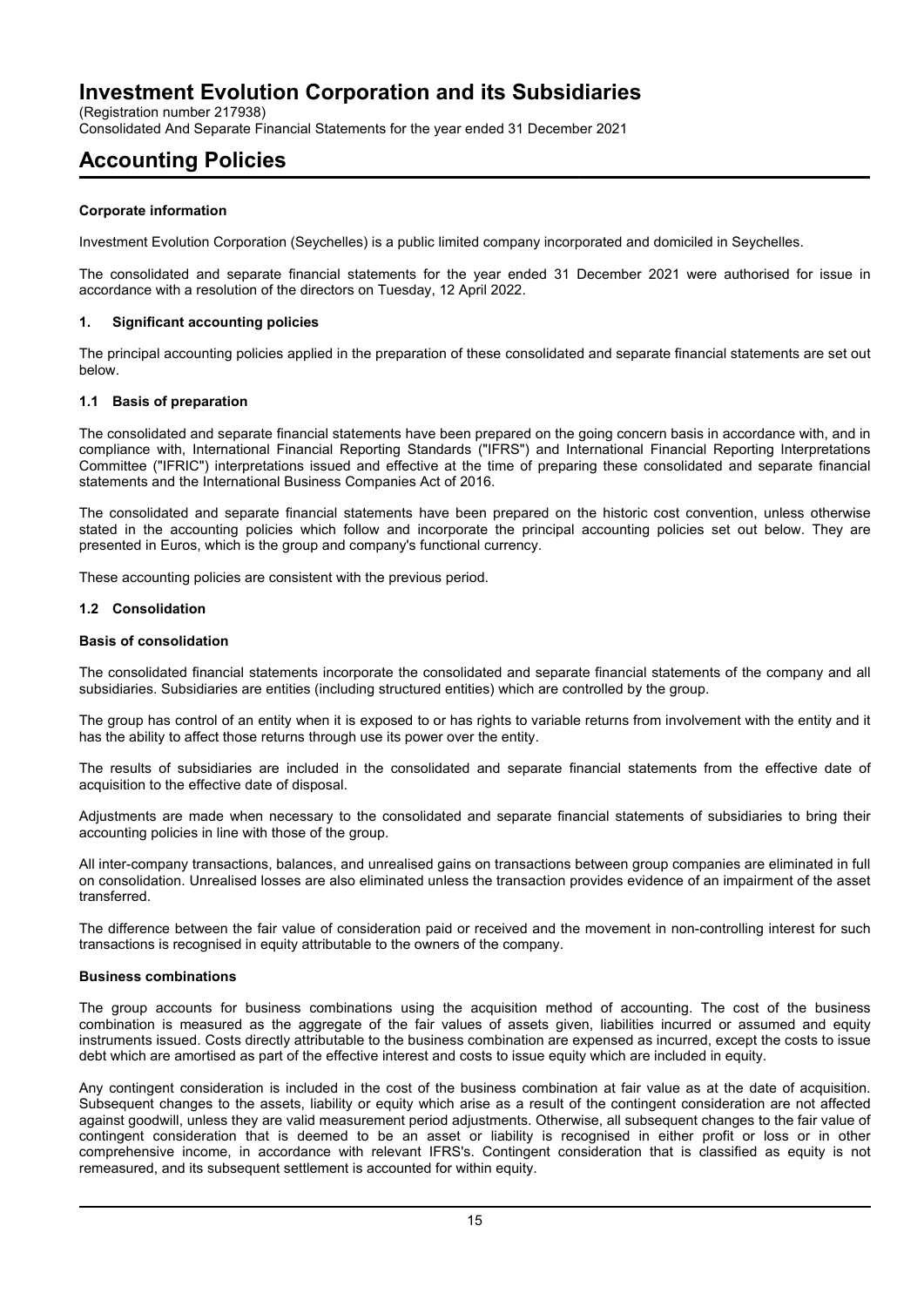(Registration number 217938) Consolidated And Separate Financial Statements for the year ended 31 December 2021

# **Accounting Policies**

## **1.2 Consolidation (continued)**

The acquiree's identifiable assets, liabilities and contingent liabilities which meet the recognition conditions of IFRS 3 Business combinations are recognised at their fair values at acquisition date, except for non-current assets (or disposal groups) that are classified as held for sale in accordance with IFRS 5 Non-current assets Held For Sale and Discontinued Operations, which are recognised at fair value less costs to sell.

Contingent liabilities are only included in the identifiable assets and liabilities of the acquiree where there is a present obligation at acquisition date.

On acquisition, the acquiree's assets and liabilities are reassessed in terms of classification and are reclassified where the classification is inappropriate for group purposes. This excludes lease agreements and insurance contracts, whose classification remains as per their inception date.

Non-controlling interests in the acquiree are measured on an acquisition-by-acquisition basis either at fair value or at the noncontrolling interests' proportionate share in the recognised amounts of the acquiree's identifiable net assets. This treatment applies to non-controlling interests which are present ownership interests, and entitle their holders to a proportionate share of the entity's net assets in the event of liquidation. All other components of non-controlling interests are measured at their acquisition date fair values, unless another measurement basis is required by IFRS's.

In cases where the group held a non-controlling shareholding in the acquiree prior to obtaining control, that interest is measured to fair value as at acquisition date. The measurement to fair value is included in profit or loss for the year. Where the existing shareholding was classified as an available-for-sale financial asset, the cumulative fair value adjustments recognised previously to other comprehensive income and accumulated in equity are recognised in profit or loss as a reclassification adjustment.

Goodwill is determined as the consideration paid, plus the fair value of any shareholding held prior to obtaining control, plus non-controlling interest and less the fair value of the identifiable assets and liabilities of the acquiree. If, in the case of a bargain purchase, the result of this formula is negative, then the difference is recognised directly in profit or loss.

Goodwill is not amortised but is tested on an annual basis for impairment. If goodwill is assessed to be impaired, that impairment is not subsequently reversed.

Goodwill arising on acquisition of foreign entities is considered an asset of the foreign entity. In such cases the goodwill is translated to the functional currency of the group at the end of each reporting period with the adjustment recognised in equity through to other comprehensive income.

## **1.3 Significant judgements and sources of estimation uncertainty**

The preparation of consolidated and separate financial statements in conformity with IFRS requires management, from time to time, to make judgements, estimates and assumptions that affect the application of policies and reported amounts of assets, liabilities, income and expenses. These estimates and associated assumptions are based on experience and various other factors that are believed to be reasonable under the circumstances. Actual results may differ from these estimates. The estimates and underlying assumptions are reviewed on an ongoing basis. Revisions to accounting estimates are recognised in the period in which the estimates are revised and in any future periods affected.

## **Critical judgements in applying accounting policies**

Management did not make critical judgements in the application of accounting policies, apart from those involving estimations, which would significantly affect the financial statements.

## **Key sources of estimation uncertainty**

## **Impairment of financial assets**

The impairment provisions for financial assets are based on assumptions about risk of default and expected loss rates. The group uses judgement in making these assumptions and selecting the inputs to the impairment calculation, based on the group's past history, existing market conditions as well as forward looking estimates at the end of each reporting period. For details of the key assumptions and inputs used, refer to the individual notes addressing financial assets.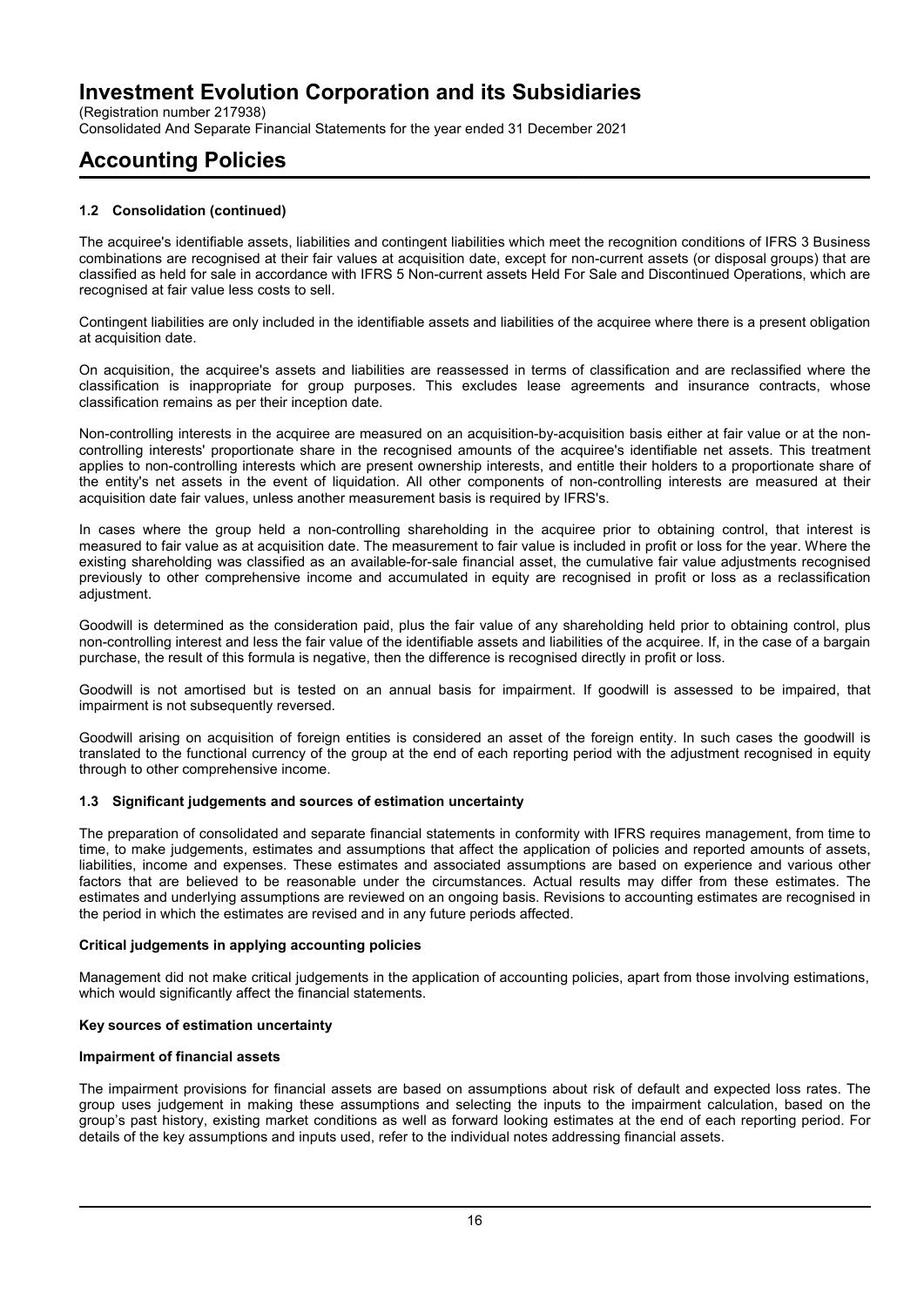(Registration number 217938)

Consolidated And Separate Financial Statements for the year ended 31 December 2021

## **Accounting Policies**

### **1.3 Significant judgements and sources of estimation uncertainty (continued)**

### **Impairment testing**

The group reviews and tests the carrying value of assets when events or changes in circumstances suggest that the carrying amount may not be recoverable. When such indicators exist, management determine the recoverable amount by performing value in use and fair value calculations. These calculations require the use of estimates and assumptions. When it is not possible to determine the recoverable amount for an individual asset, management assesses the recoverable amount for the cash generating unit to which the asset belongs.

### **Useful lives of property, plant and equipment**

Management assess the appropriateness of the useful lives of property, plant and equipment at the end of each reporting period. The useful lives of motor vehicles, furniture and computer equipment are determined based on group replacement policies for the various assets. Individual assets within these classes, which have a significant carrying amount are assessed separately to consider whether replacement will be necessary outside of normal replacement parameters. The useful life of manufacturing equipment is assessed annually based on factors including wear and tear, technological obsolescence and usage requirements.

When the estimated useful life of an asset differs from previous estimates, the change is applied prospectively in the determination of the depreciation charge.

## **1.4 Property, plant and equipment**

Property, plant and equipment are tangible assets which the group holds for its own use or for rental to others and which are expected to be used for more than one year.

An item of property, plant and equipment is recognised as an asset when it is probable that future economic benefits associated with the item will flow to the group, and the cost of the item can be measured reliably.

Property, plant and equipment is initially measured at cost. Cost includes all of the expenditure which is directly attributable to the acquisition or construction of the asset, including the capitalisation of borrowing costs on qualifying assets and adjustments in respect of hedge accounting, where appropriate.

Expenditure incurred subsequently for major services, additions to or replacements of parts of property, plant and equipment are capitalised if it is probable that future economic benefits associated with the expenditure will flow to the group and the cost can be measured reliably. Day to day servicing costs are included in profit or loss in the year in which they are incurred.

Property, plant and equipment is subsequently stated at cost less accumulated depreciation and any accumulated impairment losses, except for land which is stated at cost less any accumulated impairment losses.

Depreciation of an asset commences when the asset is available for use as intended by management. Depreciation is charged to write off the asset's carrying amount over its estimated useful life to its estimated residual value, using a method that best reflects the pattern in which the asset's economic benefits are consumed by the group. Leased assets are depreciated in a consistent manner over the shorter of their expected useful lives and the lease term. Depreciation is not charged to an asset if its estimated residual value exceeds or is equal to its carrying amount. Depreciation of an asset ceases at the earlier of the date that the asset is classified as held for sale or derecognised.

The useful lives of items of property, plant and equipment have been assessed as follows:

| <b>Item</b>            | Depreciation method | Average useful life |
|------------------------|---------------------|---------------------|
| Furniture and fixtures | Straight line       | 5 - 8 vears         |
| IT equipment           | Straight line       | 5 years             |
| Leasehold improvements | Straight line       | 5 years             |

The residual value, useful life and depreciation method of each asset are reviewed at the end of each reporting year. If the expectations differ from previous estimates, the change is accounted for prospectively as a change in accounting estimate.

Each part of an item of property, plant and equipment with a cost that is significant in relation to the total cost of the item is depreciated separately.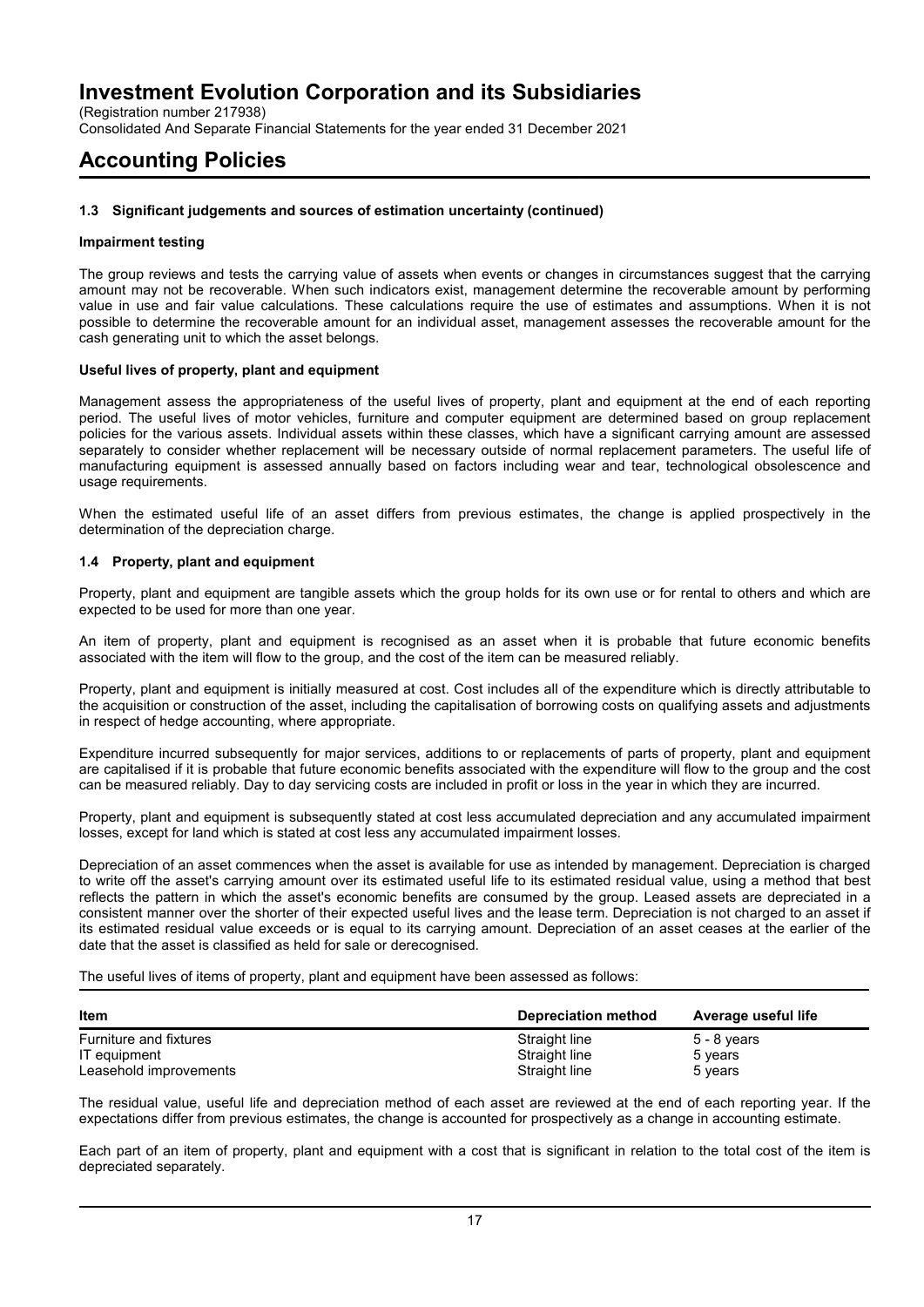(Registration number 217938) Consolidated And Separate Financial Statements for the year ended 31 December 2021

# **Accounting Policies**

## **1.4 Property, plant and equipment (continued)**

The depreciation charge for each year is recognised in profit or loss unless it is included in the carrying amount of another asset.

Impairment tests are performed on property, plant and equipment when there is an indicator that they may be impaired. When the carrying amount of an item of property, plant and equipment is assessed to be higher than the estimated recoverable amount, an impairment loss is recognised immediately in profit or loss to bring the carrying amount in line with the recoverable amount.

An item of property, plant and equipment is derecognised upon disposal or when no future economic benefits are expected from its continued use or disposal. Any gain or loss arising from the derecognition of an item of property, plant and equipment, determined as the difference between the net disposal proceeds, if any, and the carrying amount of the item, is included in profit or loss when the item is derecognised.

## **1.5 Investments in subsidiaries**

Investments in subsidiaries are carried at fair value with fair value changes recognised in profit or loss.

## **1.6 Financial instruments**

Financial instruments held by the group are classified in accordance with the provisions of IFRS 9 Financial Instruments.

Broadly, the classification possibilities, which are adopted by the group ,as applicable, are as follows:

Financial assets which are equity instruments:

- Mandatorily at fair value through profit or loss; or
- Designated as at fair value through other comprehensive income. (This designation is not available to equity instruments which are held for trading or which are contingent consideration in a business combination).

Financial assets which are debt instruments:

 Amortised cost. (This category applies only when the contractual terms of the instrument give rise, on specified dates, to cash flows that are solely payments of principal and interest on principal, and where the instrument is held under a business model whose objective is met by holding the instrument to collect contractual cash flows).

Financial liabilities:

Amortised cost.

Note 25 Financial instruments and risk management presents the financial instruments held by the group based on their specific classifications.

All regular way purchases or sales of financial assets are recognised and derecognised on a trade date basis. Regular way purchases or sales are purchases or sales of financial assets that require delivery of assets within the time frame established by regulation or convention in the marketplace.

The specific accounting policies for the classification, recognition and measurement of each type of financial instrument held by the group are presented below: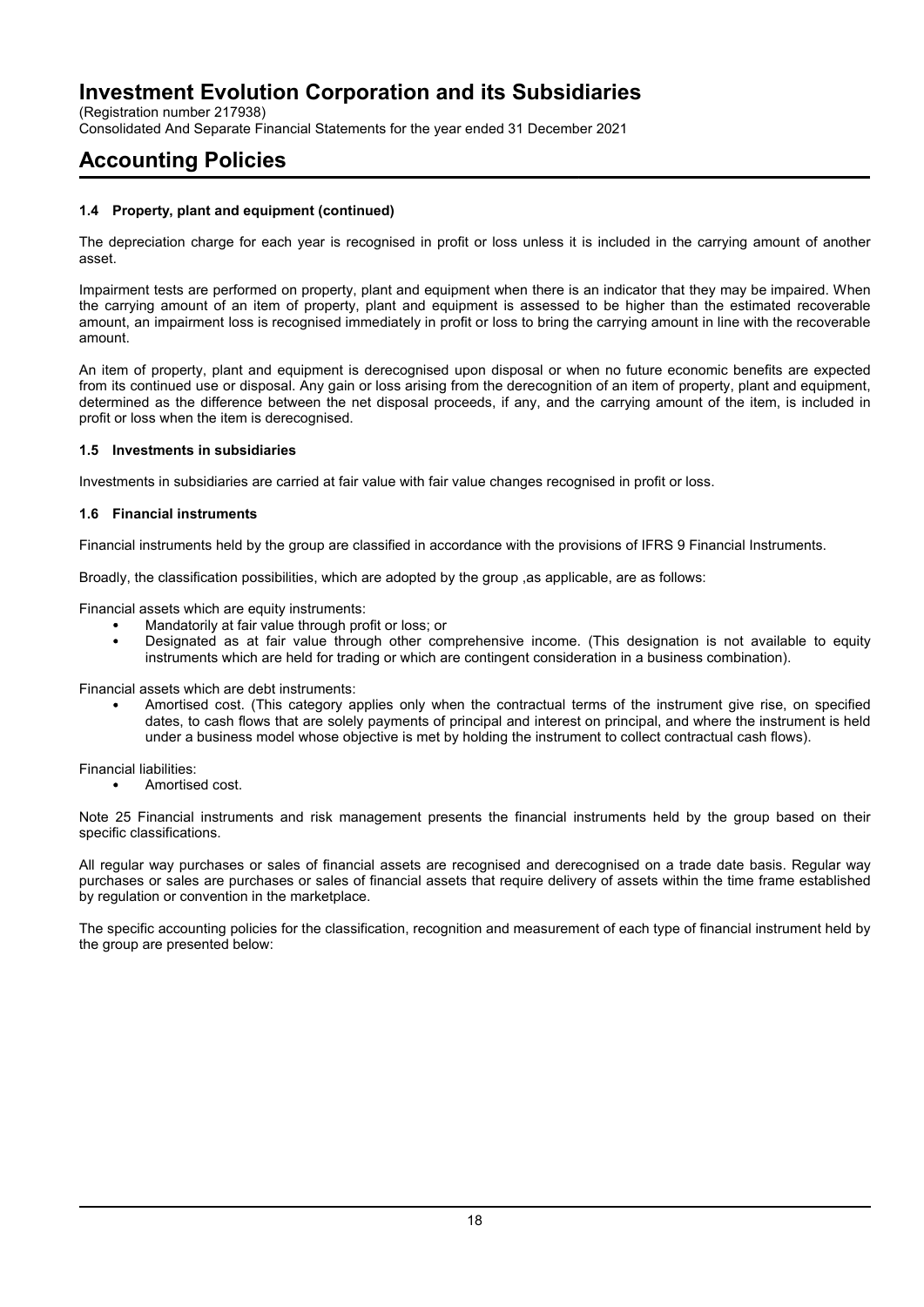(Registration number 217938)

Consolidated And Separate Financial Statements for the year ended 31 December 2021

## **Accounting Policies**

## **1.6 Financial instruments (continued)**

#### **Trade and other receivables**

### **Classification**

Trade and other receivables, excluding, when applicable, VAT and prepayments, are classified as financial assets subsequently measured at amortised cost (note 6).

They have been classified in this manner because their contractual terms give rise, on specified dates to cash flows that are solely payments of principal and interest on the principal outstanding, and the group's business model is to collect the contractual cash flows on trade and other receivables.

#### **Recognition and measurement**

Trade and other receivables are recognised when the group becomes a party to the contractual provisions of the receivables. They are measured, at initial recognition, at fair value plus transaction costs, if any.

They are subsequently measured at amortised cost.

The amortised cost is the amount recognised on the receivable initially, minus principal repayments, plus cumulative amortisation (interest) using the effective interest method of any difference between the initial amount and the maturity amount, adjusted for any loss allowance.

## **Application of the effective interest method**

For receivables which contain a significant financing component, interest income is calculated using the effective interest method, and is included in profit or loss in investment income.

The application of the effective interest method to calculate interest income on trade receivables is dependent on the credit risk of the receivable as follows:

- The effective interest rate is applied to the gross carrying amount of the receivable, provided the receivable is not credit impaired. The gross carrying amount is the amortised cost before adjusting for a loss allowance.
- If a receivable is a purchased or originated as credit-impaired, then a credit-adjusted effective interest rate is applied to the amortised cost in the determination of interest. This treatment does not change over the life of the receivable, even if it is no longer credit-impaired.
- If a receivable was not purchased or originally credit-impaired, but it has subsequently become credit-impaired, then the effective interest rate is applied to the amortised cost of the receivable in the determination of interest. If, in subsequent periods, the receivable is no longer credit impaired, then the interest calculation reverts to applying the effective interest rate to the gross carrying amount.

#### **Impairment**

The group recognises a loss allowance for expected credit losses on trade and other receivables, excluding VAT and prepayments. The amount of expected credit losses is updated at each reporting date.

The group measures the loss allowance for trade and other receivables at an amount equal to lifetime expected credit losses (lifetime ECL), which represents the expected credit losses that will result from all possible default events over the expected life of the receivable.

## **Measurement and recognition of expected credit losses**

The group makes use of a provision matrix as a practical expedient to the determination of expected credit losses on trade and other receivables. The provision matrix is based on historic credit loss experience, adjusted for factors that are specific to the debtors, general economic conditions and an assessment of both the current and forecast direction of conditions at the reporting date, including the time value of money, where appropriate.

The customer base is widespread and does not show significantly different loss patterns for different customer segments. The loss allowance is calculated on a collective basis for all trade and other receivables in totality. Details of the provision matrix is presented in note 6.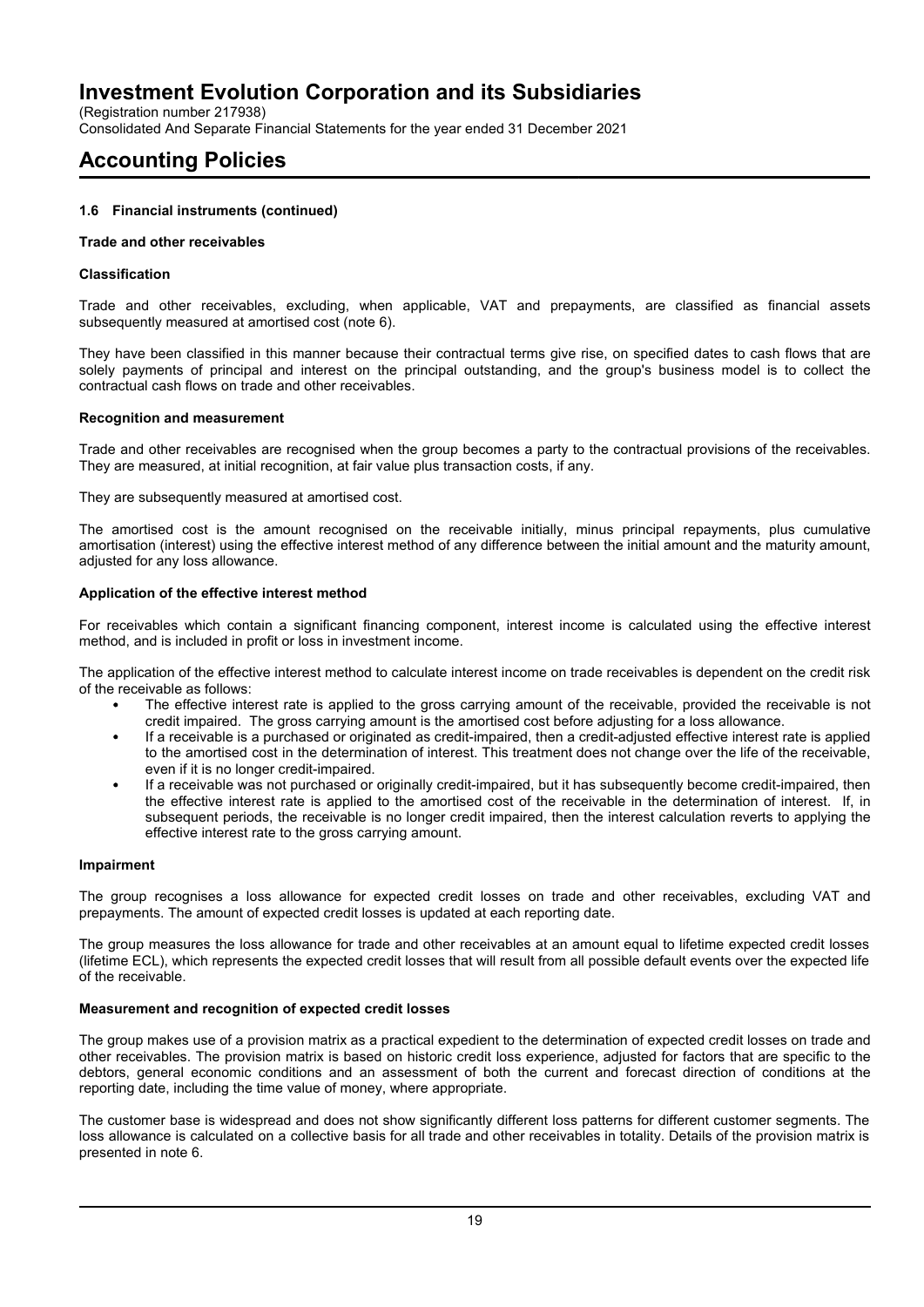(Registration number 217938)

Consolidated And Separate Financial Statements for the year ended 31 December 2021

## **Accounting Policies**

### **1.6 Financial instruments (continued)**

An impairment gain or loss is recognised in profit or loss with a corresponding adjustment to the carrying amount of trade and other receivables, through use of a loss allowance account. The impairment loss is included in other operating expenses in profit or loss as a movement in credit loss allowance (note 18).

### **Write off policy**

The group writes off a receivable when there is information indicating that the counterparty is in severe financial difficulty and there is no realistic prospect of recovery, e.g. when the counterparty has been placed under liquidation or has entered into bankruptcy proceedings. Receivables written off may still be subject to enforcement activities under the group recovery procedures, taking into account legal advice where appropriate. Any recoveries made are recognised in profit or loss.

#### **Credit risk**

Details of credit risk are included in the trade and other receivables note (note 6) and the financial instruments and risk management note (note 25).

#### **Derecognition**

Refer to the derecognition section of the accounting policy for the policies and processes related to derecognition.

Any gains or losses arising on the derecognition of trade and other receivables is included in profit or loss in the derecognition gains (losses) on financial assets at amortised cost line item.

#### **Borrowings and loans from related parties**

#### **Classification**

Loans from group companies (note 11), loans from shareholders (note 13) and borrowings (note 14) are classified as financial liabilities subsequently measured at amortised cost.

#### **Recognition and measurement**

Borrowings and loans from related parties are recognised when the group becomes a party to the contractual provisions of the loan. The loans are measured, at initial recognition, at fair value plus transaction costs, if any.

They are subsequently measured at amortised cost using the effective interest method.

The effective interest method is a method of calculating the amortised cost of a financial liability and of allocating interest expense over the relevant period. The effective interest rate is the rate that exactly discounts estimated future cash payments (including all fees and points paid or received that form an integral part of the effective interest rate, transaction costs and other premiums or discounts) through the expected life of the financial liability, or (where appropriate) a shorter period, to the amortised cost of a financial liability.

Interest expense, calculated on the effective interest method, is included in profit or loss in finance costs (note 19.)

Borrowings expose the group to liquidity risk and interest rate risk. Refer to note 25 for details of risk exposure and management thereof.

#### **Loans denominated in foreign currencies**

When borrowings are denominated in a foreign currency, the carrying amount of the loan is determined in the foreign currency. The carrying amount is then translated to the Euro equivalent using the spot rate at the end of each reporting period. Any resulting foreign exchange gains or losses are recognised in profit or loss in the other operating gains (losses) (note 17).

Details of foreign currency risk exposure and the management thereof are provided in the specific loan notes and in the financial instruments and risk management (note 25).

#### **Derecognition**

Refer to the derecognition section of the accounting policy for the policies and processes related to derecognition.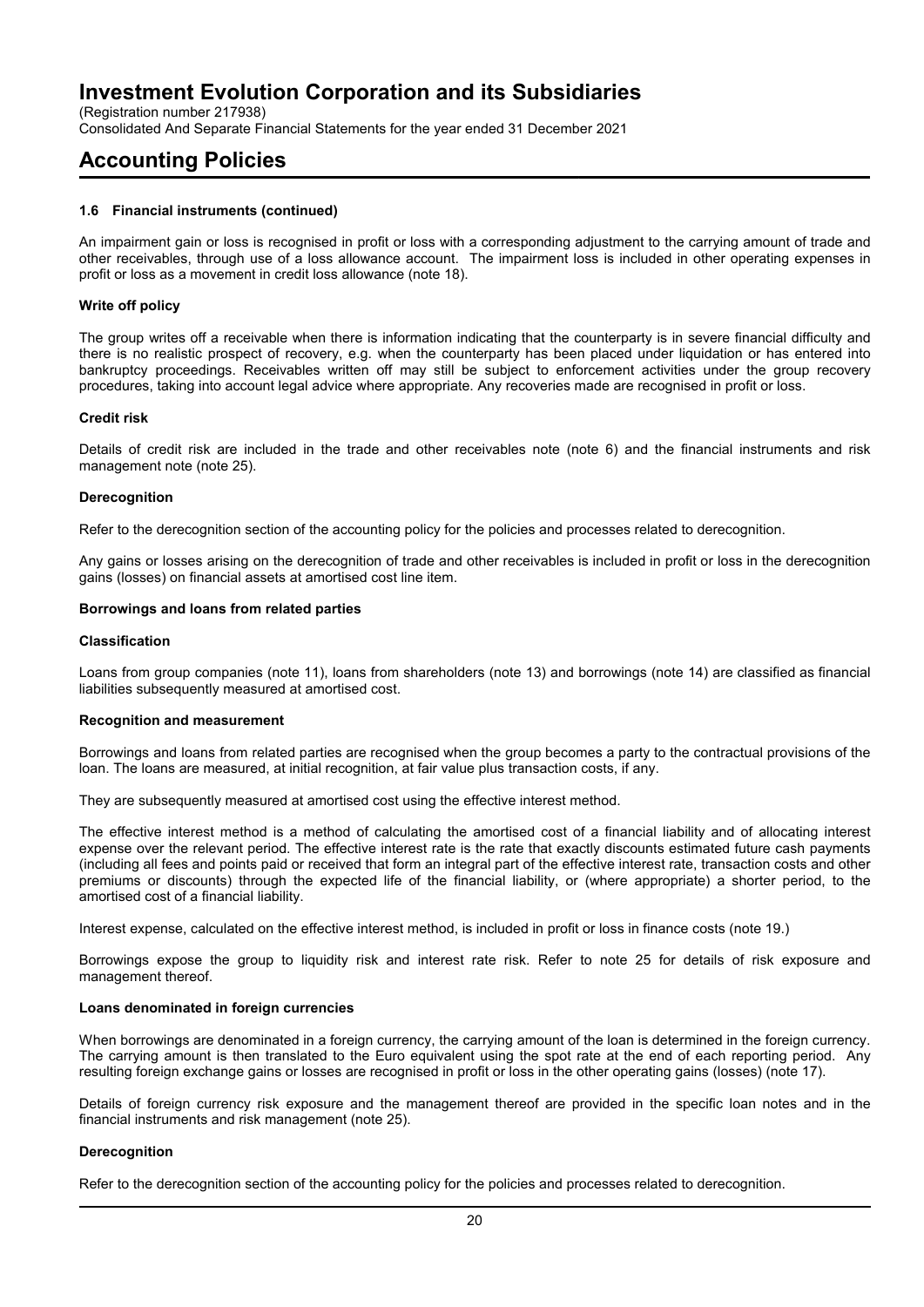(Registration number 217938)

Consolidated And Separate Financial Statements for the year ended 31 December 2021

## **Accounting Policies**

## **1.6 Financial instruments (continued)**

## **Trade and other payables**

## **Classification**

Trade and other payables (note 12), excluding VAT and amounts received in advance, are classified as financial liabilities subsequently measured at amortised cost.

## **Recognition and measurement**

They are recognised when the group becomes a party to the contractual provisions, and are measured, at initial recognition, at fair value plus transaction costs, if any.

They are subsequently measured at amortised cost using the effective interest method.

The effective interest method is a method of calculating the amortised cost of a financial liability and of allocating interest expense over the relevant period. The effective interest rate is the rate that exactly discounts estimated future cash payments (including all fees and points paid or received that form an integral part of the effective interest rate, transaction costs and other premiums or discounts) through the expected life of the financial liability, or (where appropriate) a shorter period, to the amortised cost of a financial liability.

If trade and other payables contain a significant financing component, and the effective interest method results in the recognition of interest expense, then it is included in profit or loss in finance costs (note 19).

Trade and other payables expose the group to liquidity risk and possibly to interest rate risk. Refer to note 25 for details of risk exposure and management thereof.

## **Trade and other payables denominated in foreign currencies**

When trade payables are denominated in a foreign currency, the carrying amount of the payables are determined in the foreign currency. The carrying amount is then translated to the Euro equivalent using the spot rate at the end of each reporting period. Any resulting foreign exchange gains or losses are recognised in profit or loss in the other operating gains (losses) (note 17).

Details of foreign currency risk exposure and the management thereof are provided in the trade and other payables note (note 12).

## **Derecognition**

Refer to the "derecognition" section of the accounting policy for the policies and processes related to derecognition.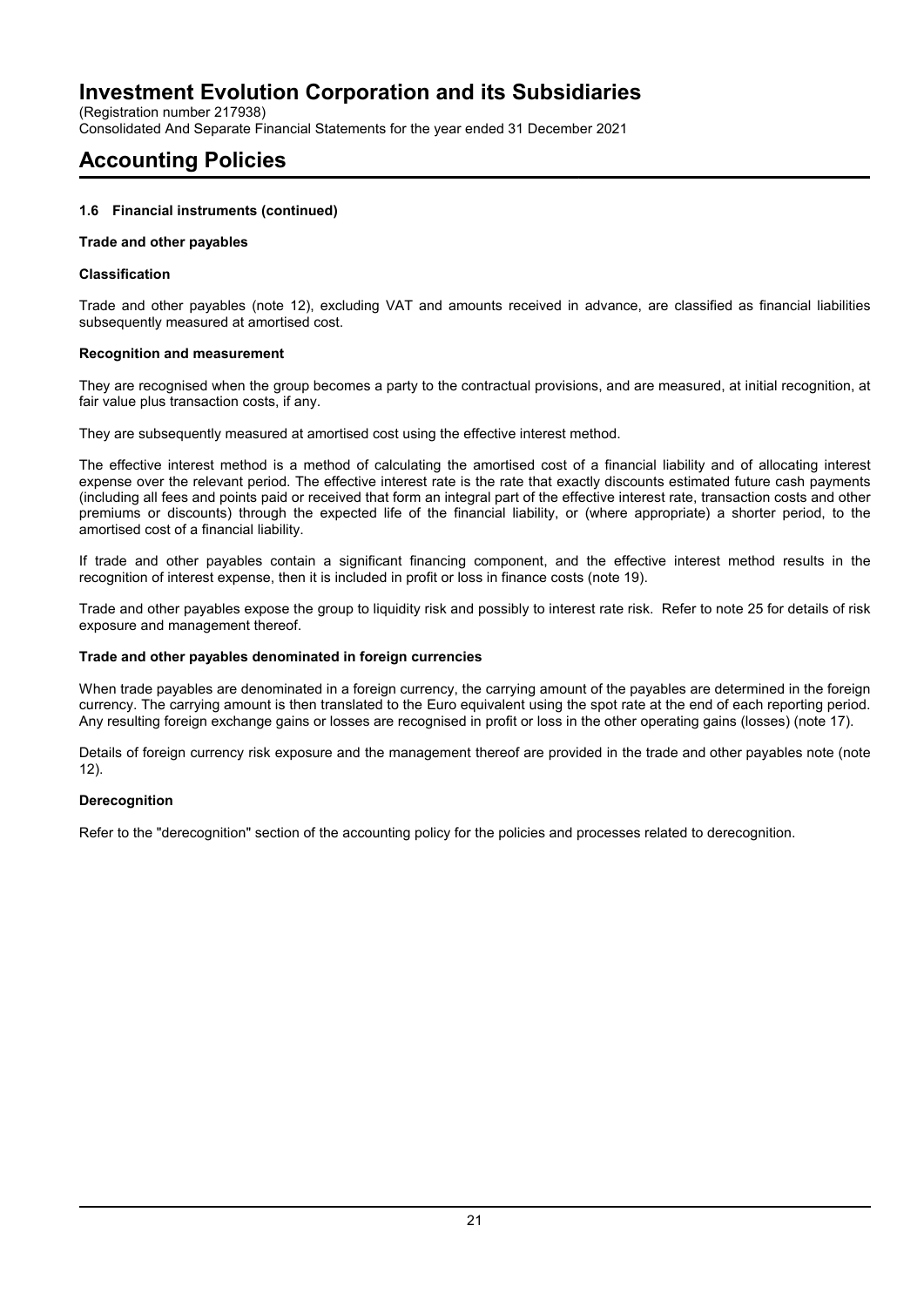(Registration number 217938) Consolidated And Separate Financial Statements for the year ended 31 December 2021

# **Accounting Policies**

## **1.6 Financial instruments (continued)**

## **Financial liabilities at fair value through profit or loss**

## **Classification**

Financial liabilities which are held for trading are classified as financial liabilities mandatorily at fair value through profit or loss.

When a financial liability is contingent consideration in a business combination, the group classifies it as a financial liability at fair value through profit or loss.

The group, does, from time to time, designate certain financial liabilities as at fair value through profit or loss. The reason for the designation is to reduce or significantly eliminate an accounting mismatch which would occur if the instruments were not classified as such; or if the instrument forms part of a group of financial instruments which are managed and evaluated on a fair value basis in accordance with a documented management strategy; or in cases where it forms part of a contract containing an embedded derivative and IFRS 9 permits the entire contract to be measured at fair value through profit or loss.

## **Recognition and measurement**

Financial liabilities at fair value through profit or loss are recognised when the group becomes a party to the contractual provisions of the instrument. They are measured, at initial recognition and subsequently, at fair value. Transaction costs are recognised in profit or loss.

For financial liabilities designated at fair value through profit or loss, the portion of fair value adjustments which are attributable to changes in the group's own credit risk, are recognised in other comprehensive income and accumulated in equity in the reserve for valuation of liabilities, rather than in profit or loss. However, if this treatment would create or enlarge an accounting mismatch in profit or loss, then that portion is also recognised in profit or loss.

Interest paid on financial liabilities at fair value through profit or loss is included in finance costs (note 19).

## **Financial liabilities denominated in foreign currencies**

When a financial liability at fair value through profit or loss is denominated in a foreign currency, the fair value of the instrument is determined in the foreign currency. The fair value is then translated to the Euro equivalent using the spot rate at the end of each reporting period. Any resulting foreign exchange gains or losses are recognised as part of the fair value adjustment in profit or loss. To the extent that the foreign exchange gain or loss relates to the portion of the fair value adjustment recognised in other comprehensive income, that portion of foreign exchange gain or loss is included in the fair value adjustment recognised in other comprehensive income.

Details of foreign currency risk exposure and the management thereof are provided in the financial instruments and risk management (note 25).

## **Derecognition**

Refer to the derecognition section of the accounting policy for the policies and processes related to derecognition.

The changes in fair value attributable to changes in own credit risk which accumulated in equity for financial liabilities which were designated at fair value through profit or loss are not reclassified to profit or loss. Instead, they are transferred directly to retained earnings on derecognition.

## **Cash and cash equivalents**

Cash and cash equivalents are stated at carrying amount which is deemed to be fair value.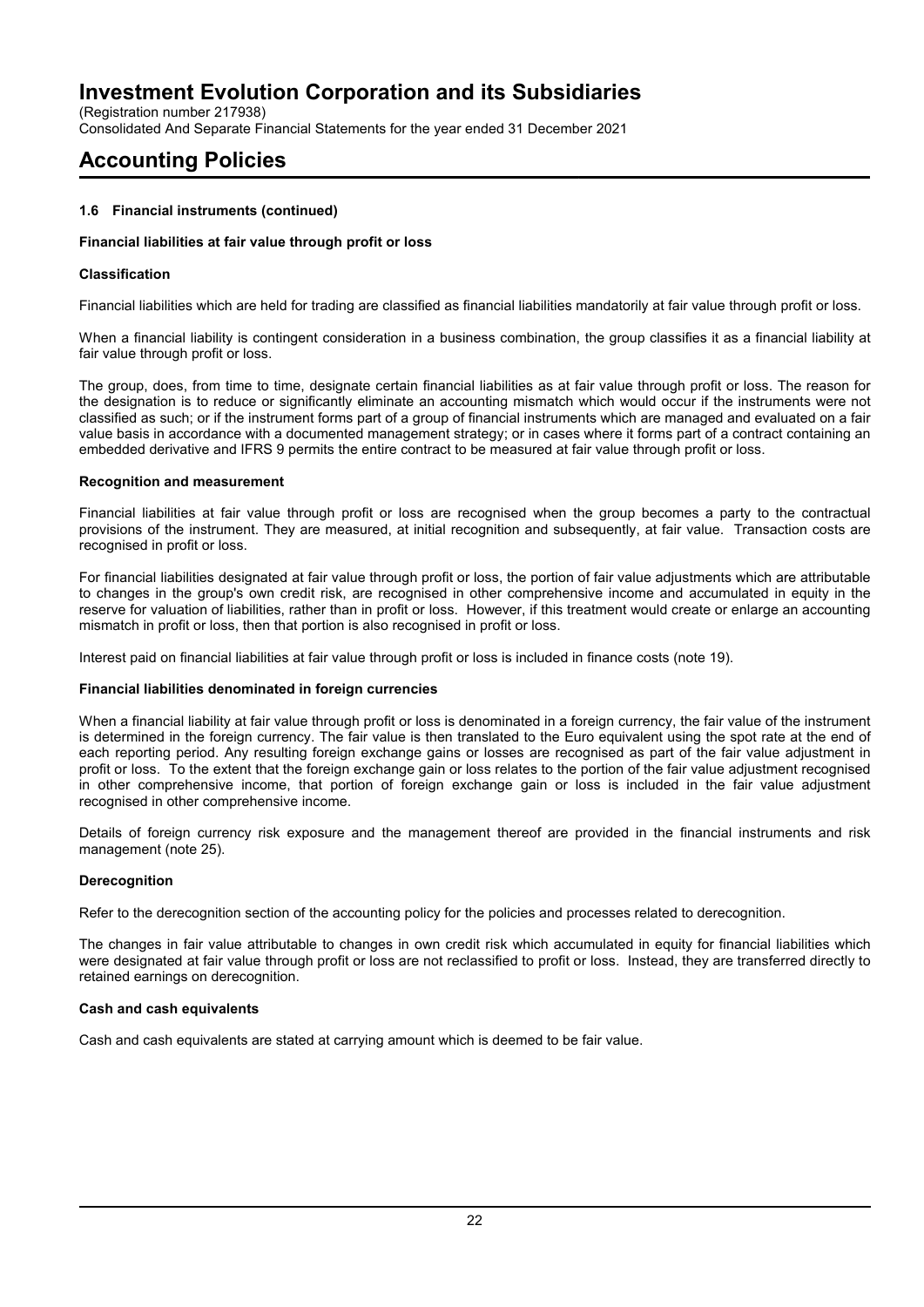(Registration number 217938) Consolidated And Separate Financial Statements for the year ended 31 December 2021

# **Accounting Policies**

## **1.6 Financial instruments (continued)**

## **Derecognition**

## **Financial assets**

The group derecognises a financial asset only when the contractual rights to the cash flows from the asset expire, or when it transfers the financial asset and substantially all the risks and rewards of ownership of the asset to another party. If the group neither transfers nor retains substantially all the risks and rewards of ownership and continues to control the transferred asset, the group recognises its retained interest in the asset and an associated liability for amounts it may have to pay. If the group retains substantially all the risks and rewards of ownership of a transferred financial asset, the group continues to recognise the financial asset and also recognises a collateralised borrowing for the proceeds received.

## **Financial liabilities**

The group derecognises financial liabilities when, and only when, the group obligations are discharged, cancelled or they expire. The difference between the carrying amount of the financial liability derecognised and the consideration paid and payable, including any non-cash assets transferred or liabilities assumed, is recognised in profit or loss.

## **1.7 Tax**

## **Current tax assets and liabilities**

Current tax for current and prior periods is, to the extent unpaid, recognised as a liability. If the amount already paid in respect of current and prior periods exceeds the amount due for those periods, the excess is recognised as an asset.

Current tax liabilities (assets) for the current and prior periods are measured at the amount expected to be paid to (recovered from) the tax authorities, using the tax rates (and tax laws) that have been enacted or substantively enacted by the end of the reporting period.

## **Deferred tax assets and liabilities**

A deferred tax liability is recognised for all taxable temporary differences, except to the extent that the deferred tax liability arises from the initial recognition of an asset or liability in a transaction which at the time of the transaction, affects neither accounting profit nor taxable profit (tax loss).

A deferred tax asset is recognised for all deductible temporary differences to the extent that it is probable that taxable profit will be available against which the deductible temporary difference can be utilised. A deferred tax asset is not recognised when it arises from the initial recognition of an asset or liability in a transaction at the time of the transaction, affects neither accounting profit nor taxable profit (tax loss).

A deferred tax asset is recognised for the carry forward of unused tax losses to the extent that it is probable that future taxable profit will be available against which the unused tax losses can be utilised.

Deferred tax assets and liabilities are measured at the tax rates that are expected to apply to the period when the asset is realised or the liability is settled, based on tax rates (and tax laws) that have been enacted or substantively enacted by the end of the reporting period.

## **Tax expenses**

Current and deferred taxes are recognised as income or an expense and included in profit or loss for the period, except to the extent that the tax arises from:

- a transaction or event which is recognised, in the same or a different period, to other comprehensive income, or
- a business combination.

Current tax and deferred taxes are charged or credited to other comprehensive income if the tax relates to items that are credited or charged, in the same or a different period, to other comprehensive income.

Current tax and deferred taxes are charged or credited directly to equity if the tax relates to items that are credited or charged, in the same or a different period, directly in equity.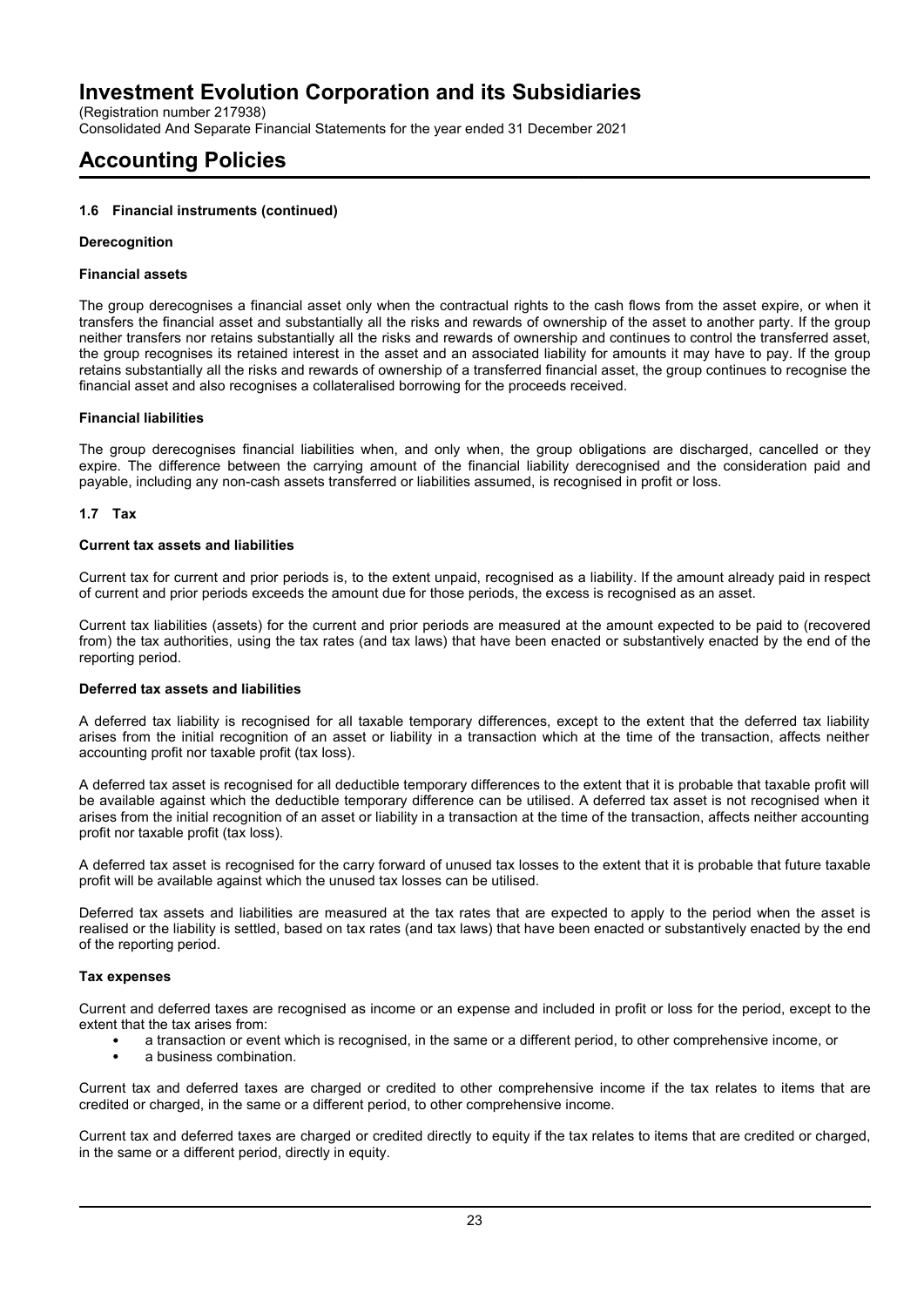(Registration number 217938) Consolidated And Separate Financial Statements for the year ended 31 December 2021

# **Accounting Policies**

## **1.8 Leases**

The group assesses whether a contract is, or contains a lease, at the inception of the contract.

A contract is, or contains a lease if the contract conveys the right to control the use of an identified asset for a period of time in exchange for consideration.

In order to assess whether a contract is, or contains a lease, management determine whether the asset under consideration is "identified", which means that the asset is either explicitly or implicitly specified in the contract and that the supplier does not have a substantial right of substitution throughout the period of use. Once management has concluded that the contract deals with an identified asset, the right to control the use thereof is considered. To this end, control over the use of an identified asset only exists when the group has the right to substantially all of the economic benefits from the use of the asset as well as the right to direct the use of the asset.

In circumstances where the determination of whether the contract is or contains a lease requires significant judgement, the relevant disclosures are provided in the significant judgments and sources of estimation uncertainty section of these accounting policies.

## **Group as lessee**

A lease liability and corresponding right-of-use asset are recognised at the lease commencement date, for all lease agreements for which the group is a lessee, except for short-term leases of 12 months or less, or leases of low value assets. For these leases, the group recognises the lease payments as an operating expense (note 18) on a straight-line basis over the term of the lease unless another systematic basis is more representative of the time pattern in which economic benefits from the leased asset are consumed.

The various lease and non-lease components of contracts containing leases are accounted for separately, with consideration being allocated to each lease component on the basis of the relative stand-alone prices of the lease components and the aggregate stand-alone price of the non-lease components (where non-lease components exist).

## **1.9 Impairment of assets**

The group assesses at each end of the reporting period whether there is any indication that an asset may be impaired. If any such indication exists, the group estimates the recoverable amount of the asset.

Irrespective of whether there is any indication of impairment, the group also:

- tests intangible assets with an indefinite useful life or intangible assets not yet available for use for impairment annually by comparing its carrying amount with its recoverable amount. This impairment test is performed during the annual period and at the same time every period.
- tests goodwill acquired in a business combination for impairment annually.

If there is any indication that an asset may be impaired, the recoverable amount is estimated for the individual asset. If it is not possible to estimate the recoverable amount of the individual asset, the recoverable amount of the cash-generating unit to which the asset belongs is determined.

The recoverable amount of an asset or a cash-generating unit is the higher of its fair value less costs to sell and its value in use.

If the recoverable amount of an asset is less than its carrying amount, the carrying amount of the asset is reduced to its recoverable amount. That reduction is an impairment loss.

An impairment loss of assets carried at cost less any accumulated depreciation or amortisation is recognised immediately in profit or loss. Any impairment loss of a revalued asset is treated as a revaluation decrease.

An entity assesses at each reporting date whether there is any indication that an impairment loss recognised in prior periods for assets other than goodwill may no longer exist or may have decreased. If any such indication exists, the recoverable amounts of those assets are estimated.

The increased carrying amount of an asset other than goodwill attributable to a reversal of an impairment loss does not exceed the carrying amount that would have been determined had no impairment loss been recognised for the asset in prior periods.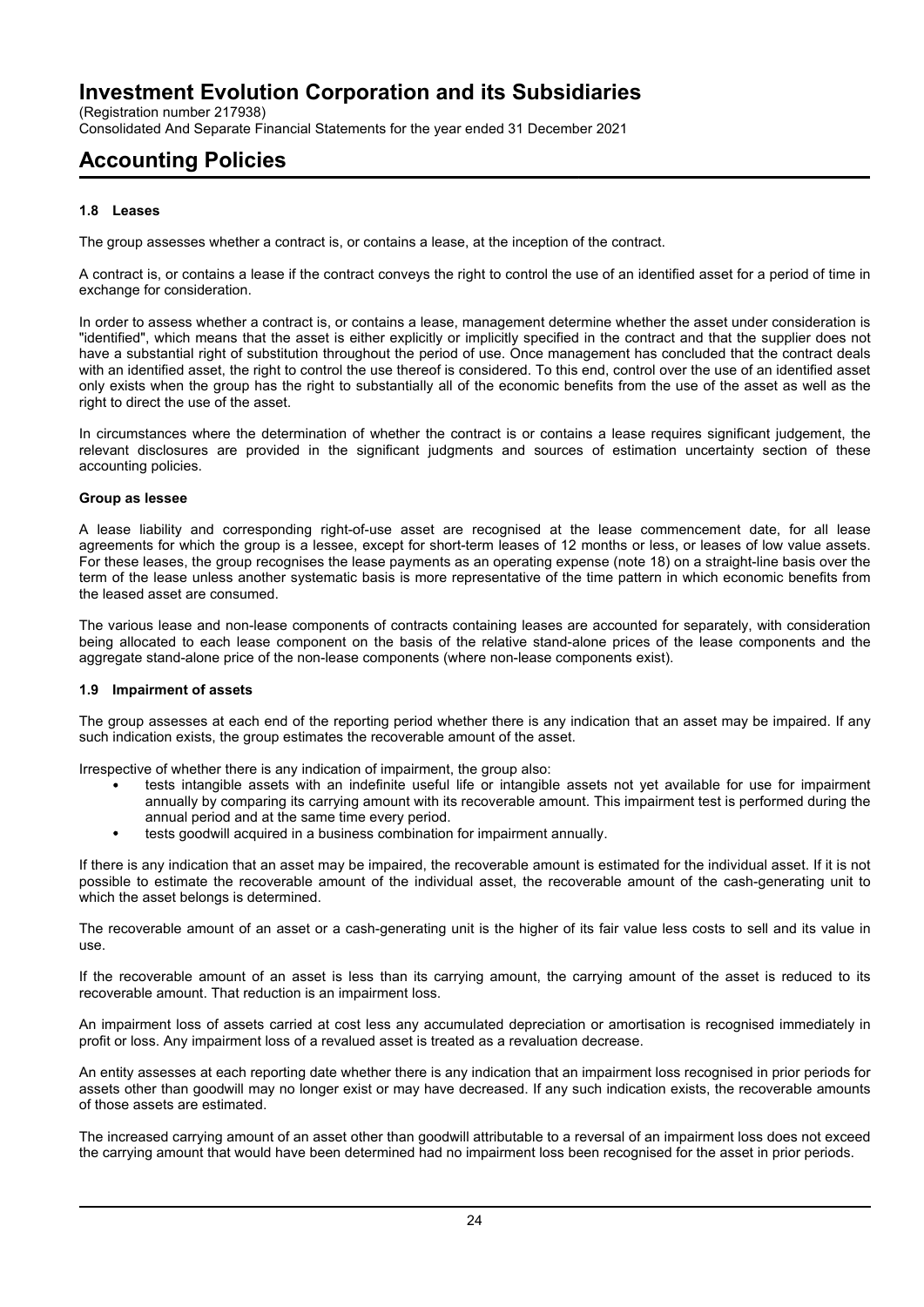(Registration number 217938)

Consolidated And Separate Financial Statements for the year ended 31 December 2021

## **Accounting Policies**

## **1.9 Impairment of assets (continued)**

A reversal of an impairment loss of assets carried at cost less accumulated depreciation or amortisation other than goodwill is recognised immediately in profit or loss. Any reversal of an impairment loss of a revalued asset is treated as a revaluation increase.

## **1.10 Share capital and equity**

An equity instrument is any contract that evidences a residual interest in the assets of an entity after deducting all of its liabilities.

Ordinary shares are recognised at par value and classified as 'share capital' in equity. Any amounts received from the issue of shares in excess of par value is classified as 'share premium' in equity. Dividends are recognised as a liability in the group in which they are declared.

## **1.11 Employee benefits**

## **Short-term employee benefits**

The cost of short-term employee benefits, (those payable within 12 months after the service is rendered, such as paid vacation leave and sick leave, bonuses, and non-monetary benefits such as medical care), are recognised in the period in which the service is rendered and are not discounted.

The expected cost of compensated absences is recognised as an expense as the employees render services that increase their entitlement or, in the case of non-accumulating absences, when the absence occurs.

The expected cost of profit sharing and bonus payments is recognised as an expense when there is a legal or constructive obligation to make such payments as a result of past performance.

## **1.12 Revenue from contracts with customers**

The group recognises revenue from the following major sources:

Interest and fees on loans to consumers

Revenue is measured based on the consideration specified in a contract with a customer and excludes amounts collected on behalf of third parties. The group recognises revenue when it transfers control of a product or service to a customer.

## **Identifying performance obligations**

The Group earns loan fees and interest from its customers. The Group determined that these revenue streams are capable of being distinct and are not highly interdependent.

## **Determining timing of satisfaction**

The Group concluded that revenue is to be recognised at a point in time. For invoiced services, revenue is recognized as the related services are performed. For interest income, interest revenue is calculated using the interest yield method. Charges for late payments are credited to income when collected.

Accrual of interest income on loans receivable is suspended when no payment has been received on account for 91 days or more on a contractual basis, at which time a loan is considered delinquent. Payments received on nonaccrual financing loans are first applied to the unpaid accrued interest and then principal. Loans are returned to active status and accrual of interest income is resumed when all the principal and interest amounts contractually due are brought current, at which time management believes future payments are reasonably assured.

## **1.13 Finance costs**

Finance costs are recognised as an expense in the period in which they are incurred.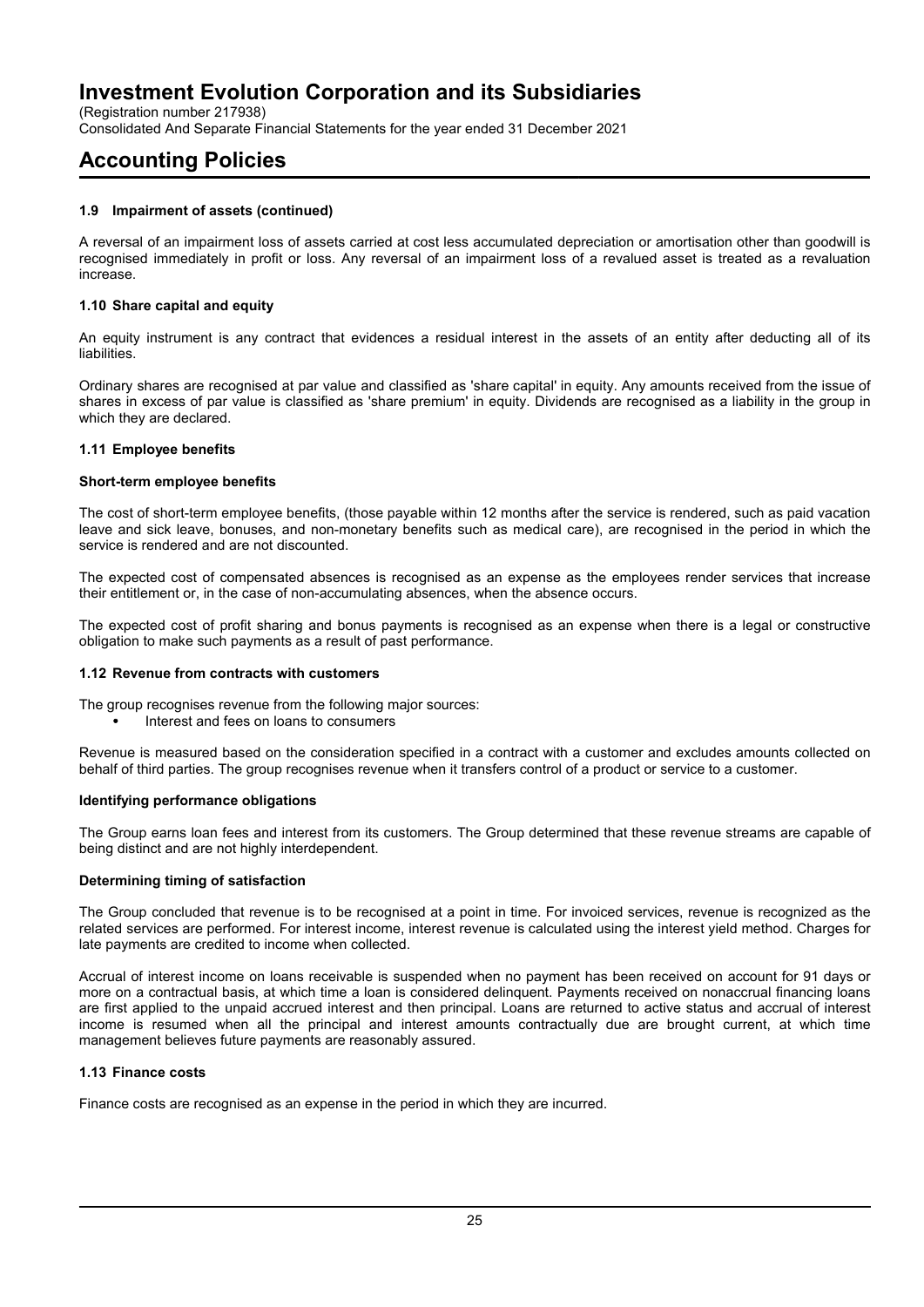(Registration number 217938)

Consolidated And Separate Financial Statements for the year ended 31 December 2021

## **Accounting Policies**

## **1.14 Translation of foreign currencies**

## **Functional and presentation currency**

Items included in the consolidated and separate financial statements of each of the group entities are measured using the currency of the primary economic environment in which the entity operates (functional currency).

The consolidated and separate financial statements are presented in Euro which is the group functional and presentation currency.

## **Foreign currency transactions**

A foreign currency transaction is recorded, on initial recognition in Euros, by applying to the foreign currency amount the spot exchange rate between the functional currency and the foreign currency at the date of the transaction.

At the end of the reporting period:

- foreign currency monetary items are translated using the closing rate;
- non-monetary items that are measured in terms of historical cost in a foreign currency are translated using the exchange rate at the date of the transaction; and
- non-monetary items that are measured at fair value in a foreign currency are translated using the exchange rates at the date when the fair value was determined.

In circumstances where the group receives or pays an amount in foreign currency in advance of a transaction, the transaction date for purposes of determining the exchange rate to use on initial recognition of the related asset, income or expense is the date on which the group initially recognised the non-monetary item arising on payment or receipt of the advance consideration.

If there are multiple payments or receipts in advance, group determines a date of transaction for each payment or receipt of advance consideration.

Exchange differences arising on the settlement of monetary items or on translating monetary items at rates different from those at which they were translated on initial recognition during the period or in previous consolidated and separate financial statements are recognised in profit or loss in the period in which they arise.

When a gain or loss on a non-monetary item is recognised to other comprehensive income and accumulated in equity, any exchange component of that gain or loss is recognised to other comprehensive income and accumulated in equity. When a gain or loss on a non-monetary item is recognised in profit or loss, any exchange component of that gain or loss is recognised in profit or loss.

Cash flows arising from transactions in a foreign currency are recorded in Euros by applying to the foreign currency amount the exchange rate between the Euro and the foreign currency at the date of the cash flow.

## **Investments in subsidiaries, joint ventures and associates**

The results and financial position of a foreign operation are translated into the functional currency using the following procedures:

- assets and liabilities for each statement of financial position presented are translated at the closing rate at the date of that statement of financial position;
- income and expenses for each item of profit or loss are translated at exchange rates at the dates of the transactions; and

Exchange differences arising on a monetary item that forms part of a net investment in a foreign operation are recognised initially to other comprehensive income and accumulated in the translation reserve. They are recognised in profit or loss as a reclassification adjustment through to other comprehensive income on disposal of net investment.

Any goodwill arising on the acquisition of a foreign operation and any fair value adjustments to the carrying amounts of assets and liabilities arising on the acquisition of that foreign operation are treated as assets and liabilities of the foreign operation.

The cash flows of a foreign subsidiary are translated at the exchange rates between the functional currency and the foreign currency at the dates of the cash flows.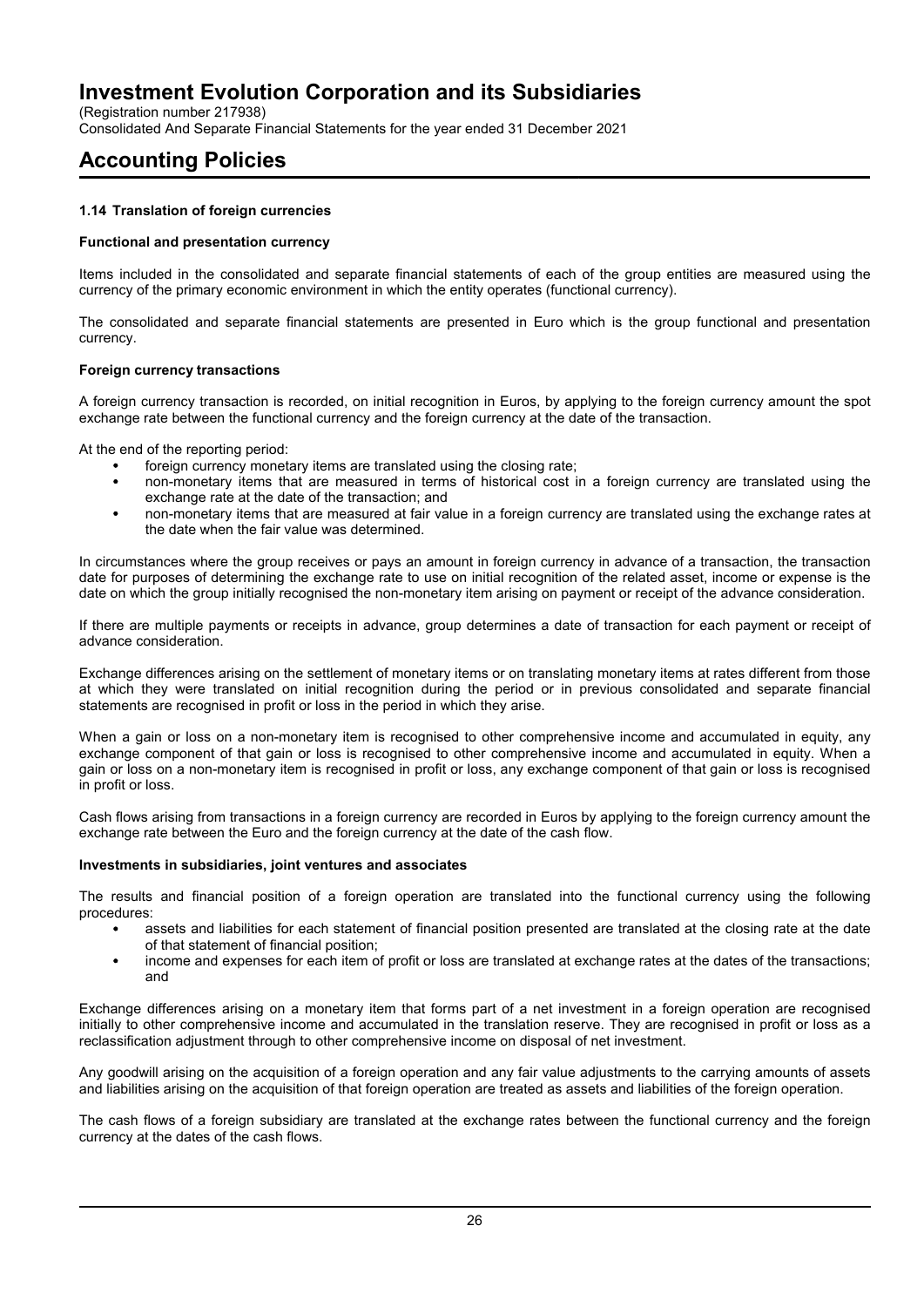(Registration number 217938)

Consolidated And Separate Financial Statements for the year ended 31 December 2021

## **Notes to the Consolidated And Separate Financial Statements**

|            | Group |      | omnanv |      |
|------------|-------|------|--------|------|
| Figures in | 2021  | 2020 | 2021   | 2020 |
| Euro       |       |      |        |      |

### **2. New Standards and Interpretations**

#### **2.1 Standards and interpretations not yet effective**

The group has chosen not to early adopt the following standards and interpretations, which have been published and are mandatory for the group's accounting periods beginning on or after 01 January 2022 or later periods:

| Standard/ Interpretation:                                                                                         | <b>Effective date:</b><br>Years beginning on or<br>after | <b>Expected impact:</b>                     |
|-------------------------------------------------------------------------------------------------------------------|----------------------------------------------------------|---------------------------------------------|
| Classification of Liabilities as Current or Non-Current - 01 January 2023<br>$\bullet$<br>Amendment to IAS 1      |                                                          | Unlikely there will be a<br>material impact |
| Annual Improvement to IFRS Standards 2018-2020: 01 January 2022<br>$\bullet$<br>Amendments to IFRS 1              |                                                          | Unlikely there will be a<br>material impact |
| Reference to the Conceptual Framework: Amendments to 01 January 2022<br>$\bullet$<br><b>IFRS 3</b>                |                                                          | Unlikely there will be a<br>material impact |
| Improvement to IFRS Standards 2018-2020: 01 January 2022<br>Annual<br>$\bullet$<br>Amendments to IFRS 9           |                                                          | Unlikely there will be a<br>material impact |
| Property, Plant and Equipment: Proceeds before Intended 01 January 2022<br>$\bullet$<br>Use: Amendments to IAS 16 |                                                          | Unlikely there will be a<br>material impact |

#### **3. Earnings per share**

Earnings and headline earnings per share are calculated using the weighted average number of relevant ordinary shares in issue during the year. The weighted average number of shares in issue during the year for both basic earnings per share and diluted earnings per share at 31 December 2021:

Number of share in issue, excluding treasury share: 103 433 000

Weighted number of shares: 103 433 000

Basic earnings: -1 820 520

The entity has no reason to exclude any amounts from basic earnings per share. The basic and diluted earnings per share as at 31 December 2021 was: - €0.0176.

#### **4. Goodwill**

| Group    |       | 2021                                            |       | 2020 |                                             |                                   |
|----------|-------|-------------------------------------------------|-------|------|---------------------------------------------|-----------------------------------|
|          | Cost  | <b>Accumulated Carrying value</b><br>impairment |       | Cost | impairment                                  | <b>Accumulated Carrying value</b> |
| Goodwill | 2 500 | $\blacksquare$                                  | 2 500 |      | $\overline{\phantom{a}}$<br>$\qquad \qquad$ |                                   |

## **Reconciliation of goodwill - Group - 2021**

|          | Opening<br>balance | <b>Additions</b><br>through<br>business<br>combinations | <b>Total</b> |
|----------|--------------------|---------------------------------------------------------|--------------|
| Goodwill |                    | 2 500<br>$\,$                                           | 2 500        |
|          |                    |                                                         |              |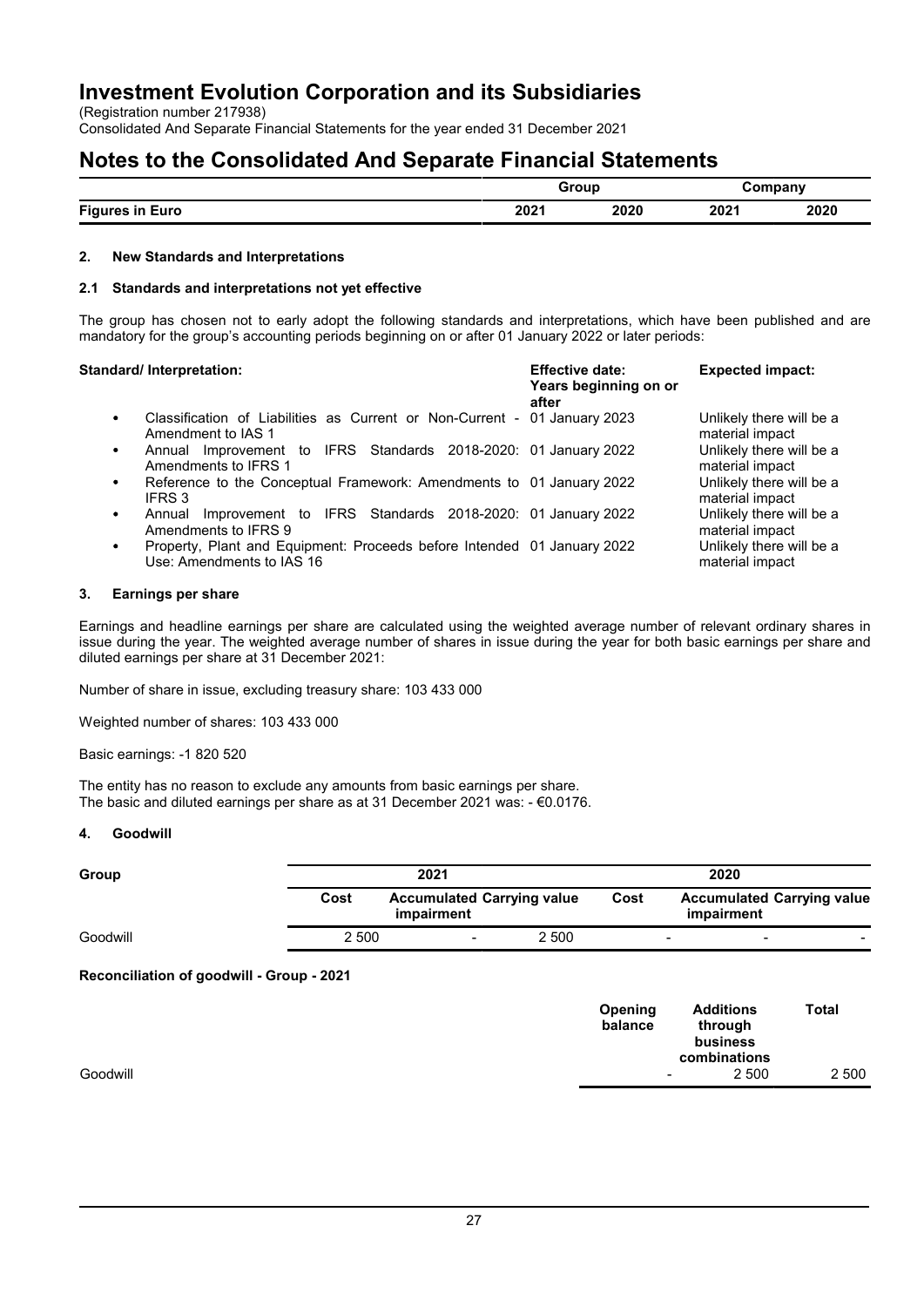(Registration number 217938)

Consolidated And Separate Financial Statements for the year ended 31 December 2021

## **Notes to the Consolidated And Separate Financial Statements**

|                        |      | Group |      | ompanv |  |
|------------------------|------|-------|------|--------|--|
| <b>Figures in Euro</b> | 2021 | 2020  | 2021 | 2020   |  |

## **5. Interests in subsidiaries**

The following table lists the entities which are controlled by the group, either directly or indirectly through subsidiaries.

## **Company**

| Name of company                                    | Held by                                | % voting % voting<br>power<br>2021 | power<br>2020                       | %<br>holding<br>2021 | %<br>holding<br>2020 | Carrying<br>amount 2021 | Carrying<br>amount 2020 |
|----------------------------------------------------|----------------------------------------|------------------------------------|-------------------------------------|----------------------|----------------------|-------------------------|-------------------------|
| Investment Evolution Ltd.                          | Investment<br>Evolution<br>Corporation |                                    | 100.00 % 100.00 % 100.00 % 100.00 % |                      |                      | 1 200                   | 1 200                   |
| Investment Evolution Transfer I td.                | Investment<br>Evolution Ltd.           |                                    | $-$ % 100.00 %                      |                      | $-$ % 100.00 %       |                         |                         |
| <b>Investment Evolution Corporation</b><br>(USA)   | Investment<br>Evolution Ltd.           |                                    | 100.00 % 100.00 % 100.00 % 100.00 % |                      |                      |                         |                         |
| Investment Evolution UAB (Lithuania) Investment    | Evolution Ltd.                         |                                    | 100.00 % 100.00 % 100.00 % 100.00 % |                      |                      |                         |                         |
| Investment Evolution SL (Spain)                    | Investment<br>Evolution Ltd.           | 100.00 %                           |                                     | $-$ % 100.00 %       | $-$ %                |                         |                         |
|                                                    |                                        |                                    |                                     |                      |                      | 1 200                   | 1 200                   |
| 6.<br>Trade and other receivables                  |                                        |                                    |                                     |                      |                      |                         |                         |
| <b>Financial instruments:</b><br>Trade receivables |                                        |                                    |                                     | 833 778              |                      |                         |                         |
| Accrued income<br>Loss allowance                   |                                        |                                    |                                     | 88 168<br>(138 209)  | 756 608<br>(138015)  |                         |                         |
| Trade receivables at amortised cost<br>Deposits    |                                        |                                    |                                     | 783737<br>6 2 8 7    | 618 593<br>5803      |                         |                         |
| Other receivables                                  |                                        |                                    |                                     | 29 7 66              | 22 952               |                         |                         |

## **Non-financial instruments:** VAT 1 440 2 189 - -

| Prepayments                       | 10 178  | 57 980  |  |
|-----------------------------------|---------|---------|--|
| Total trade and other receivables | 831 408 | 707 517 |  |

## **Financial instrument and non-financial instrument components of trade and other receivables**

|                           | 831 408 | 707 517 | $\overline{\phantom{0}}$ |                          |
|---------------------------|---------|---------|--------------------------|--------------------------|
| Non-financial instruments | 11 618  | 60 169  | $\overline{\phantom{a}}$ | $\overline{\phantom{0}}$ |
| At amortised cost         | 819790  | 647 348 | $\overline{\phantom{a}}$ | $\overline{\phantom{a}}$ |

## **Exposure to credit risk**

Trade receivables inherently expose the group to credit risk, being the risk that the group will incur financial loss if customers fail to make payments as they fall due.

In order to mitigate the risk of financial loss from defaults, the group only deals with reputable customers with consistent payment histories. Sufficient collateral or guarantees are also obtained when appropriate. Each customer is analysed individually for creditworthiness before terms and conditions are offered. Statistical credit scoring models are used to analyse customers. These models make use of information submitted by the customers as well as external bureau data (where available). Customer credit limits are in place and are reviewed and approved by credit management committees. The exposure to credit risk and the creditworthiness of customers, is continuously monitored.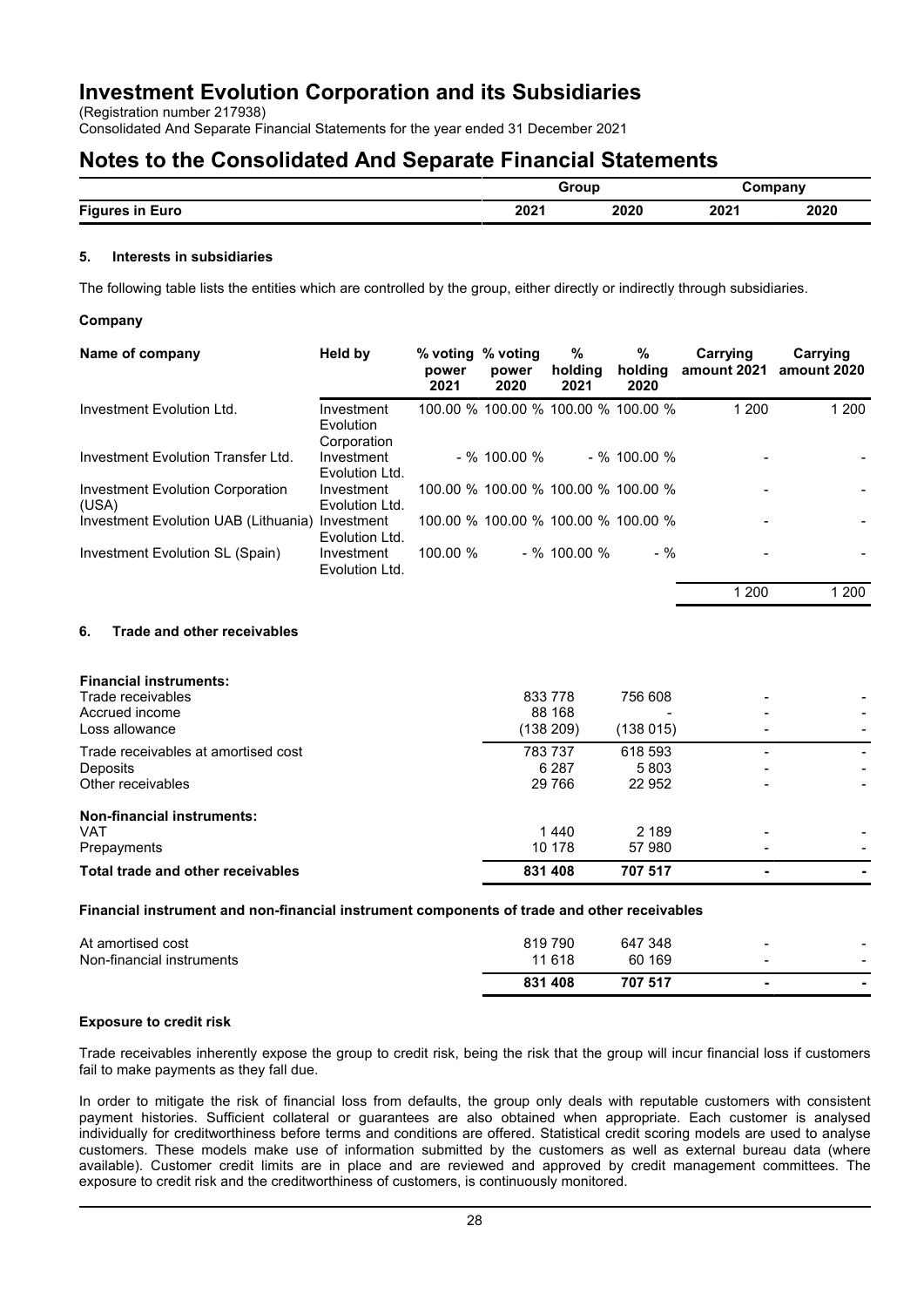(Registration number 217938)

Consolidated And Separate Financial Statements for the year ended 31 December 2021

## **Notes to the Consolidated And Separate Financial Statements**

|                        |      | Group |      | ompanv |  |
|------------------------|------|-------|------|--------|--|
| <b>Figures in Euro</b> | 2021 | 2020  | 2021 | 2020   |  |

## **6. Trade and other receivables (continued)**

The group measures the loss allowance for trade receivables by applying the simplified approach which is prescribed by IFRS 9. In accordance with this approach, the loss allowance on trade receivables is determined as the lifetime expected credit losses on trade receivables. These lifetime expected credit losses are estimated using a provision matrix, which is presented below. The provision matrix has been developed by making use of past default experience of debtors but also incorporates forward looking information and general economic conditions of the industry as at the reporting date.

The loans receivable has been assessed for expected credit losses in terms of IFRS 9. For each loan receivable, management took into consideration the following:

Probability of default (PD) – this is the likelihood that the debtor will default on its debts (goes bankrupt or so) within certain period (12 months for loans in Stage 1 and lifetime for other loans).

Loss given default (LGD) – this is the percentage that the Group can lose when the debtor defaults.

Exposure at default (EAD) – this is the carrying amount of the receivable at the time of default.

The group's historical credit loss experience does not show significantly different loss patterns for different customer segments.

The provision for credit losses is therefore based on past due status without disaggregating into further risk profiles. The loss allowance provision is determined as follows:

| Group                                       | 2021                                                          | 2021                                                        | 2020                                                          | 2020                                                       |
|---------------------------------------------|---------------------------------------------------------------|-------------------------------------------------------------|---------------------------------------------------------------|------------------------------------------------------------|
| <b>Expected credit loss rate:</b>           | <b>Estimated</b><br>gross<br>carrying<br>amount at<br>default | Loss<br>allowance<br>(Lifetime)<br>expected<br>credit loss) | <b>Estimated</b><br>gross<br>carrying<br>amount at<br>default | Loss<br>allowance<br>(Lifetime<br>expected<br>credit loss) |
| Not past due: 11% (2020: 14%)               | 572913                                                        | 65 089                                                      | 631 437                                                       | 88 683                                                     |
| Less than 30 days past due: 15% (2020: 20%) | 129 433                                                       | 19 0 27                                                     | 54 515                                                        | 10 740                                                     |
| 31 - 60 days past due: 26% (2020: 37%)      | 42 730                                                        | 11 215                                                      | 24 954                                                        | 9 2 6 9                                                    |
| >61 days past due: 48% (2020: 64%)          | 88702                                                         | 42 878                                                      | 45 702                                                        | 29 3 23                                                    |
| <b>Total</b>                                | 833 778                                                       | 138 209                                                     | 756 608                                                       | 138 015                                                    |

## **7. Cash and cash equivalents**

Cash and cash equivalents consist of:

|               | 275 564 | 123 581 | 16 554 | 16 554                   |
|---------------|---------|---------|--------|--------------------------|
| Bank balances | 275 249 | 123 290 | 16 554 | 16 554                   |
| Cash on hand  | 315     | 29٬     | $\,$   | $\overline{\phantom{a}}$ |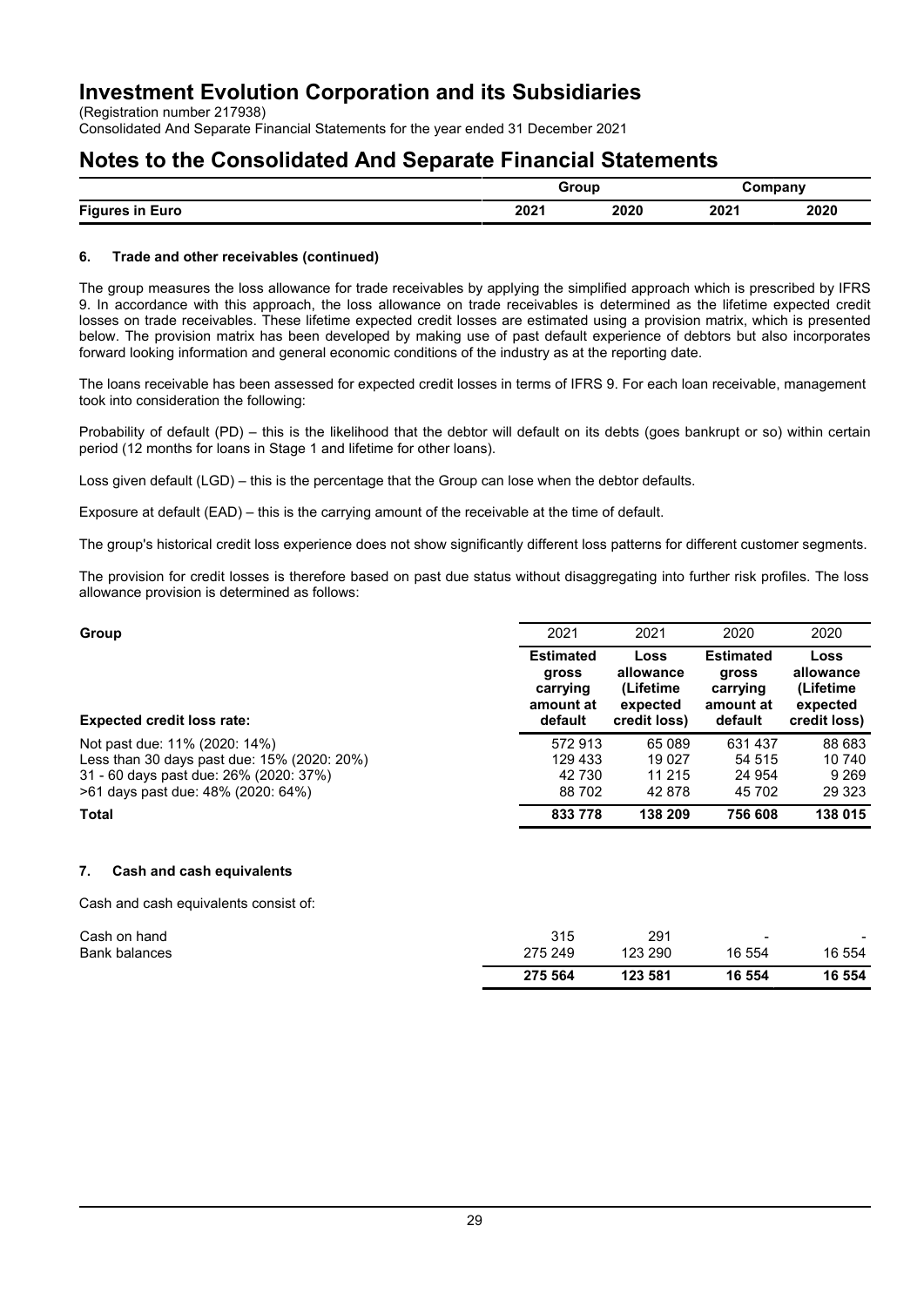(Registration number 217938)

Consolidated And Separate Financial Statements for the year ended 31 December 2021

## **Notes to the Consolidated And Separate Financial Statements**

|                                                                              | Group       |             | Company     |             |
|------------------------------------------------------------------------------|-------------|-------------|-------------|-------------|
| <b>Figures in Euro</b>                                                       | 2021        | 2020        | 2021        | 2020        |
| 8.<br>Share capital                                                          |             |             |             |             |
| <b>Authorised</b><br>200 000 000 Ordinary shares of €0.0001                  | 20 000      | 20 000      | 20 000      | 20 000      |
| Reconciliation of number of shares issued:<br>Reported as at 01 January 2021 | 103 433 000 | 103 433 000 | 103 433 000 | 103 433 000 |
| <b>Issued</b><br>Ordinary                                                    | 10 343      | 10 343      | 10 343      | 10 343      |

Ordinary shares have a par value of €0.0001. They entitle the holder to participate in dividends, and to share in the proceeds of winding up the company in proportion to the number of and amounts paid on the shares held.

On a show of hands every holder of ordinary shares present at a meeting, in person or by proxy, is entitled to one vote, and on a poll each share is entitled to one vote.

## **9. Other reserves**

On the 7th February 2020 Investment Evolution Corporation (MERJ: IEC) listed 100% of its 106 million ordinary shares on the MERJ Exchange Limited, a Seychelles stock exchange, at €0.15 per share, equating to an initial market capitalisation of €15.9 million.

Between March and December 2020, there were share buy backs from Investment Evolution Corporation with the difference between par value and the market value of the shares accounted for in the other reserves.

|                                         | (325 729) | (325 729) | (32268)  | (322686) |
|-----------------------------------------|-----------|-----------|----------|----------|
| Other reserves                          | (3.043)   | (3.043)   | -        |          |
| Share capital repurchased and cancelled | (322 686) | (322686)  | (322686) | (322686) |

## **10. Foreign currency translation reserve**

Translation reserve comprises exchange differences on consolidation of foreign subsidiaries.

| Foreign exchange difference on \$ denominated<br>subsidiary and functional currency in $\epsilon$ | (35674)                  | (173 078)                | 2481    | 5 0 6 9 |
|---------------------------------------------------------------------------------------------------|--------------------------|--------------------------|---------|---------|
| 11.<br>Loans from group companies                                                                 |                          |                          |         |         |
| <b>Subsidiaries</b>                                                                               |                          |                          |         |         |
| Investment Evolution Ltd.                                                                         |                          | $\overline{\phantom{0}}$ | 388 671 | 342 681 |
| Investment Evolution Corporation dba Mr. Amazing Loans                                            | $\overline{\phantom{a}}$ | -                        | 59 205  | 56 617  |
| Investment Evolution UAB                                                                          | $\overline{\phantom{a}}$ | -                        | 4 5 1 9 | 4 1 1 9 |
|                                                                                                   |                          |                          | 452 395 | 403 417 |

Represents unsecured loans which bear interest at the prescribed rates, have no fixed repayment terms and are not expected to be repaid within the next 12 months.

Loans from group subsidiaries to the company are non-recourse and subordinated.

Refer to note 25 Financial instruments and financial risk management for details of currency risk management for group loans payable.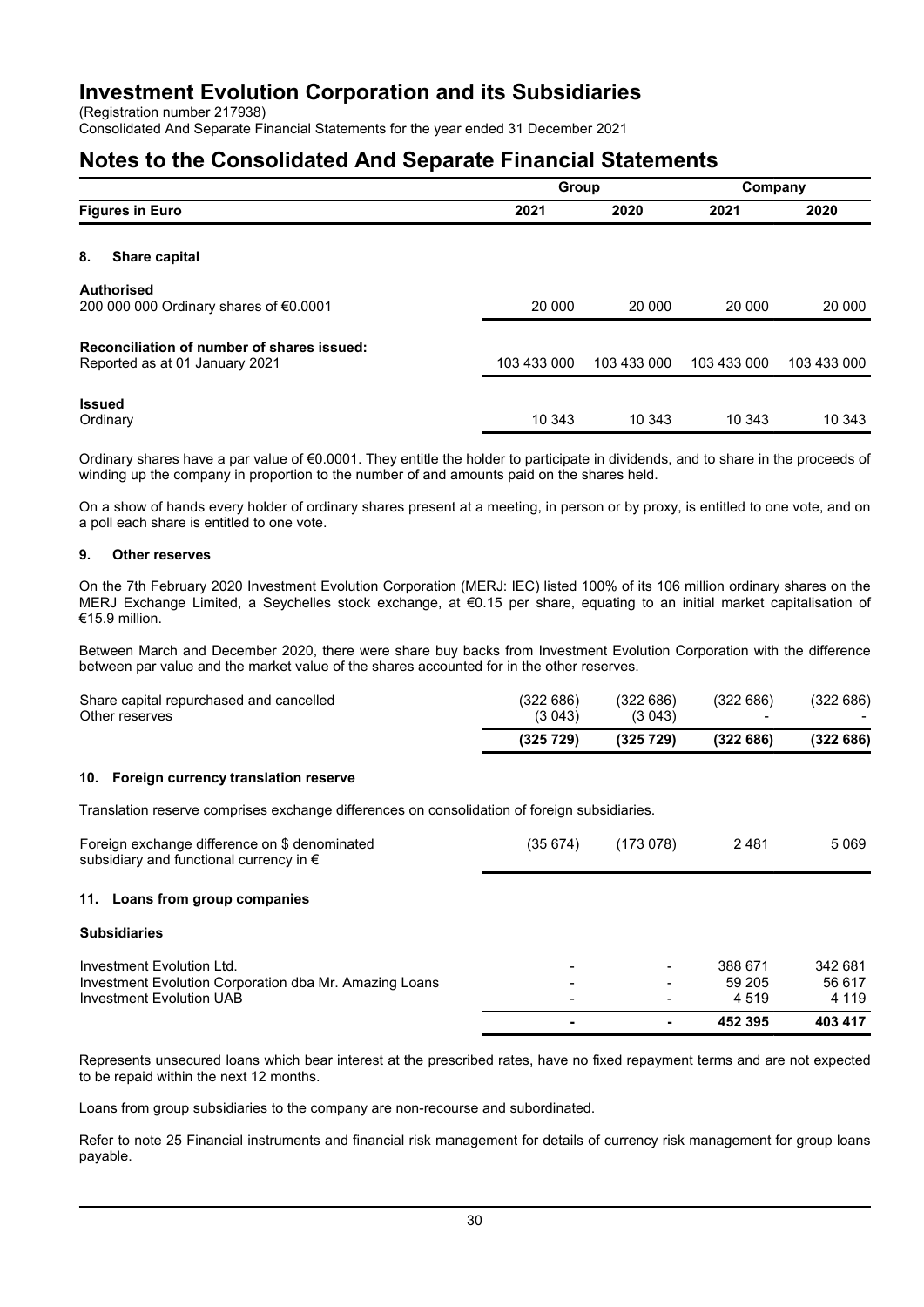(Registration number 217938)

Consolidated And Separate Financial Statements for the year ended 31 December 2021

## **Notes to the Consolidated And Separate Financial Statements**

|                        |      | Group |      | ompany |  |
|------------------------|------|-------|------|--------|--|
| <b>Figures in Euro</b> | 2021 | 2020  | 2021 | 2020   |  |

### **11. Loans from group companies (continued)**

#### **Exposure to liquidity risk**

Refer to note 25 Financial instruments and financial risk management for details of liquidity risk exposure and management.

### **Exposure to currency risk**

Refer to note 25 Financial instruments and financial risk management for details of currency risk management for group loans payable.

## **Exposure to interest rate risk**

## **Fair value of group loans payable**

The fair value of group loans payable approximates their carrying amounts.

## **12. Trade and other payables**

| <b>Financial instruments:</b> |        |         |                          |        |
|-------------------------------|--------|---------|--------------------------|--------|
| Trade payables                | 27 274 | 29 1 24 | $\,$                     | -      |
| Accrued expense               | 59 407 | 122 606 | $\overline{\phantom{a}}$ | $\sim$ |
|                               | 86 681 | 151 730 |                          |        |

#### **Exposure to liquidity risk**

Refer to note 25 Financial instruments and financial risk management for details of liquidity risk exposure and management.

#### **Exposure to interest rate risk**

Refer to note 25 Financial instruments and financial risk management for details of interest rate risk management for trade and other payables.

#### **Fair value of trade and other payables**

The fair value of trade and other payables approximates their carrying amounts.

#### **13. Loans from director**

| Sameer Prasad                                                                                                 | <b>Contract Contract</b> | 172 000 | $\overline{\phantom{0}}$ |  |
|---------------------------------------------------------------------------------------------------------------|--------------------------|---------|--------------------------|--|
| The loan was fully settled in the current year and have<br>since been replaced by working capital loans being |                          |         |                          |  |
| classified to borrowings.                                                                                     |                          |         |                          |  |

#### **Exposure to liquidity risk**

Refer to note 25 Financial instruments and financial risk management for details of liquidity risk exposure and management.

### **Exposure to interest rate risk**

Refer to note 25 Financial instruments and financial risk management for details of interest rate risk management for loans from shareholders.

#### **Fair value of shareholder loans payable**

The fair value of loans from shareholders approximates their carrying amounts.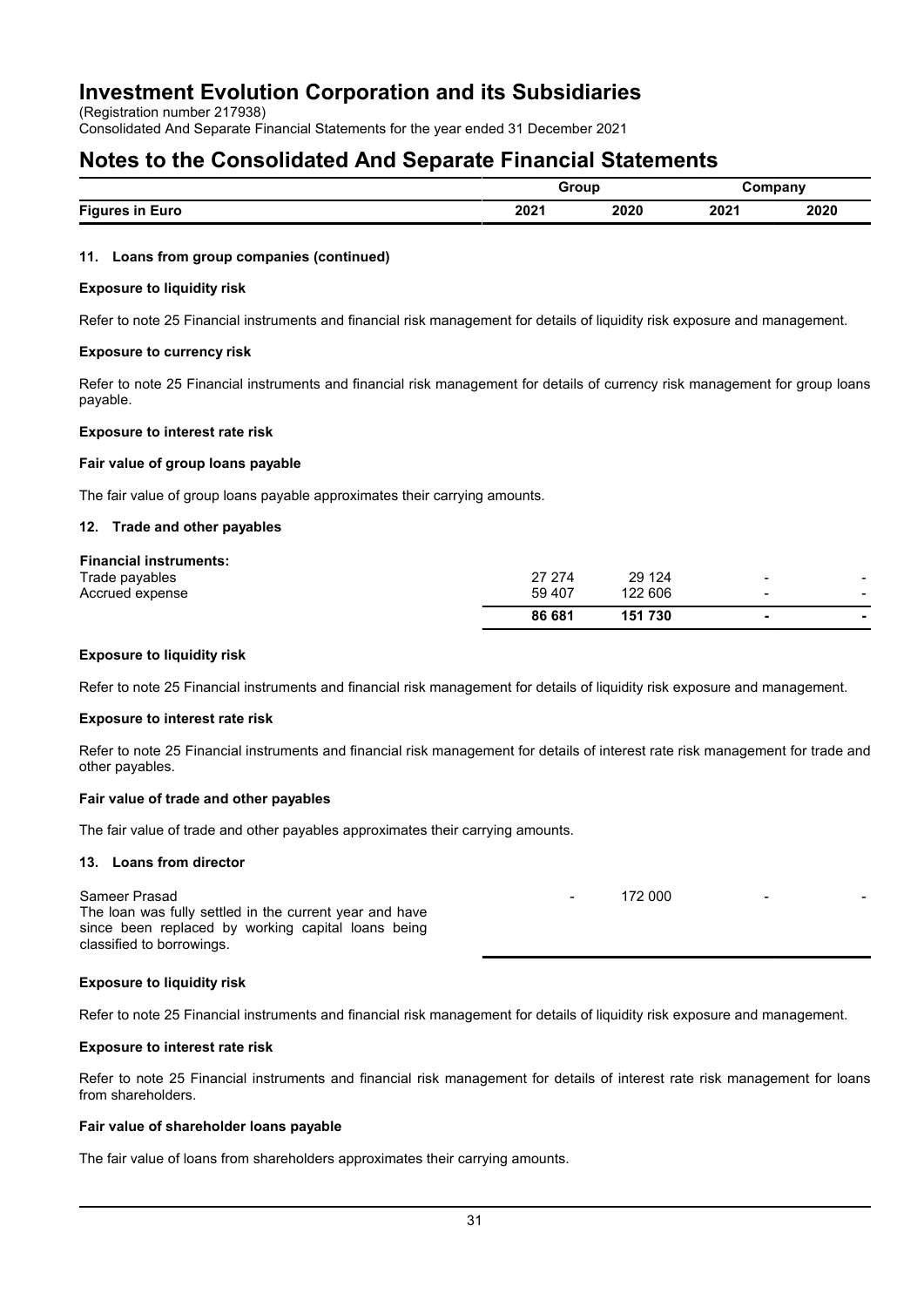(Registration number 217938)

Consolidated And Separate Financial Statements for the year ended 31 December 2021

## **Notes to the Consolidated And Separate Financial Statements**

|                                                        | Group                |         | Company                  |      |
|--------------------------------------------------------|----------------------|---------|--------------------------|------|
| <b>Figures in Euro</b>                                 | 2021                 | 2020    | 2021                     | 2020 |
| <b>Borrowings</b><br>14.                               |                      |         |                          |      |
| <b>Held at amortised cost</b><br>Working capital loans | 3 118 300            | 920 000 |                          |      |
| Split between non-current and current portions         |                      |         |                          |      |
| Non-current liabilities<br><b>Current liabilities</b>  | 1 500 000<br>1618300 | 920 000 | $\overline{\phantom{0}}$ |      |
|                                                        | 3 118 300            | 920 000 |                          |      |

€ 2 618 300 bears interest at 7.5% per quarter with capital repayable as follows:

| <b>EUR</b> | Date              |
|------------|-------------------|
| 100 000    | 31 January 2022   |
| 36 000     | 15 February 2022  |
| 187 000    | 28 February 2022  |
| 100 000    | 31 March 2022     |
| 293 000    | 30 April 2022     |
| 160 000    | 31 May 2022       |
| 137 000    | 30 June 2022      |
| 21 000     | 31 August 2022    |
| 160 800    | 30 September 2022 |
| 280 000    | 31 October 2022   |
| 143 500    | 30 November 2022  |
| 100 000    | 15 January 2023   |
| 200 000    | 30 January 2023   |
| 500 000    | 31 January 2023   |
| 200 000    | 28 February 2023  |
|            |                   |

€ 500 000 bears interest at 0%, being unsecured and with capital repayable as follows:

## **EUR Date**

500 000 31 December 2023

## **Exposure to interest rate risk**

Refer to note 25 for details of interest rate risk management for borrowings.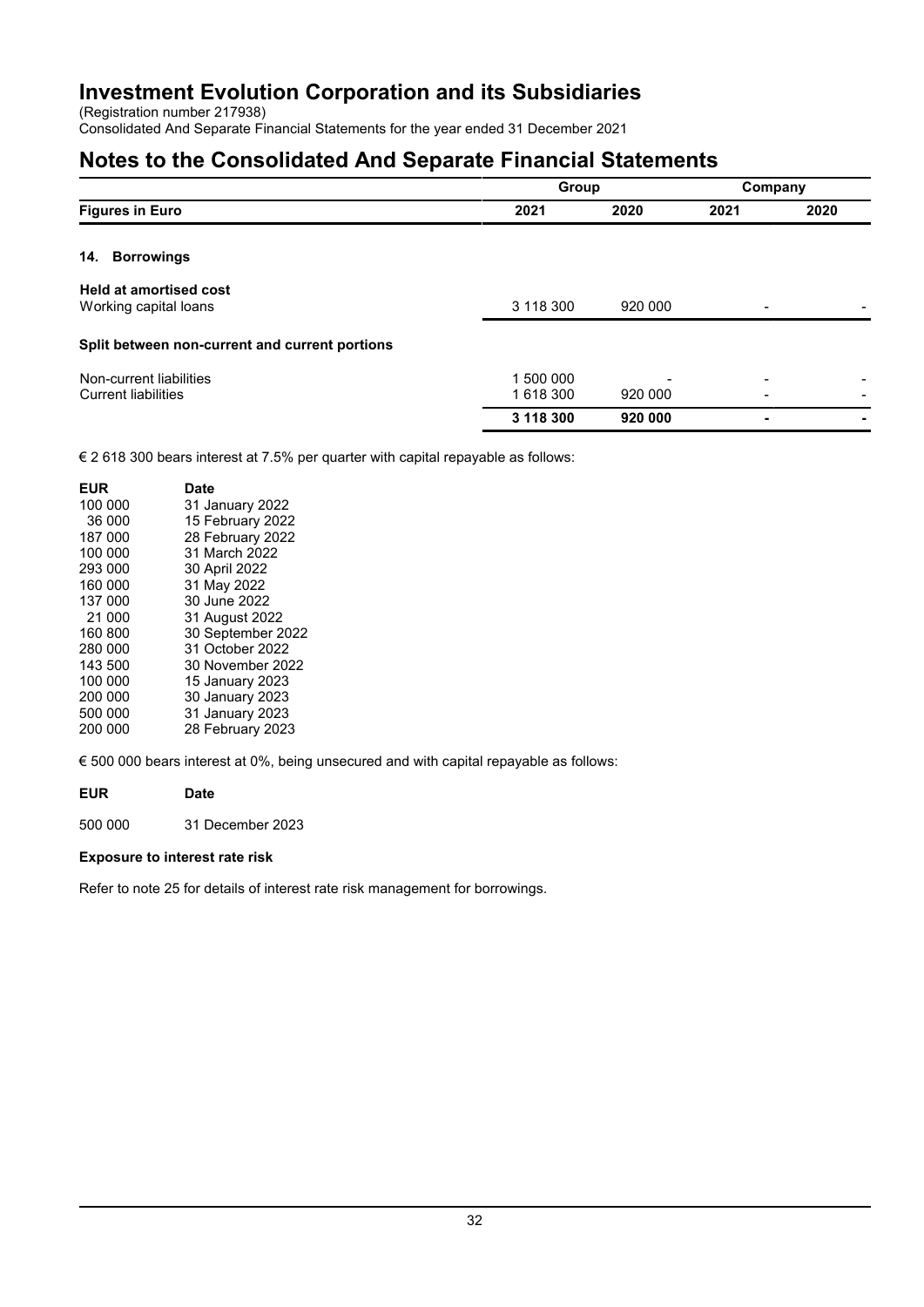(Registration number 217938)

Consolidated And Separate Financial Statements for the year ended 31 December 2021

|                                                                    | Group              |                      | Company |      |
|--------------------------------------------------------------------|--------------------|----------------------|---------|------|
| <b>Figures in Euro</b>                                             | 2021               | 2020                 | 2021    | 2020 |
| 15. Revenue                                                        |                    |                      |         |      |
| Revenue from contracts with customers                              |                    |                      |         |      |
| Interest income                                                    | 324 432            | 329 360              |         |      |
| Loan fees<br>Other revenue from contract with customers            | 144 100<br>76 609  |                      |         |      |
|                                                                    | 545 141            | 329 360              |         |      |
|                                                                    |                    |                      |         |      |
| Disaggregation of revenue from contracts with customers            |                    |                      |         |      |
| The group disaggregates revenue from customers as follows:         |                    |                      |         |      |
| <b>Revenue</b><br>Other revenue from contract with customers       | 76 609             |                      |         |      |
|                                                                    |                    |                      |         |      |
| <b>Revenue</b>                                                     |                    |                      |         |      |
| Interest income<br>Loan fees                                       | 324 432<br>144 100 | 329 360              |         |      |
|                                                                    | 468 532            | 329 360              | L.      |      |
|                                                                    |                    |                      |         |      |
| Timing of revenue recognition                                      |                    |                      |         |      |
| Over time                                                          |                    |                      |         |      |
| Interest income<br>Loan fees                                       | 324 432<br>144 100 | 329 360              |         |      |
| Other revenue from contract with customers                         | 76 609             |                      |         |      |
|                                                                    | 545 141            | 329 360              | ٠       |      |
| 16. Other operating income                                         |                    |                      |         |      |
|                                                                    |                    |                      |         |      |
| Gain on bargain purchase in a business combination<br>Other income | 23 545             | 1 251 081<br>293 092 |         | 547  |
|                                                                    | 23 545             | 1 544 173            |         | 547  |
|                                                                    |                    |                      |         |      |
| Other operating gains (losses)<br>17.                              |                    |                      |         |      |
| Gains (losses) on disposals, scrappings and<br>settlements         |                    |                      |         |      |
| Loss on disposal of assets                                         | (240)              | (205966)             |         |      |
|                                                                    |                    |                      |         |      |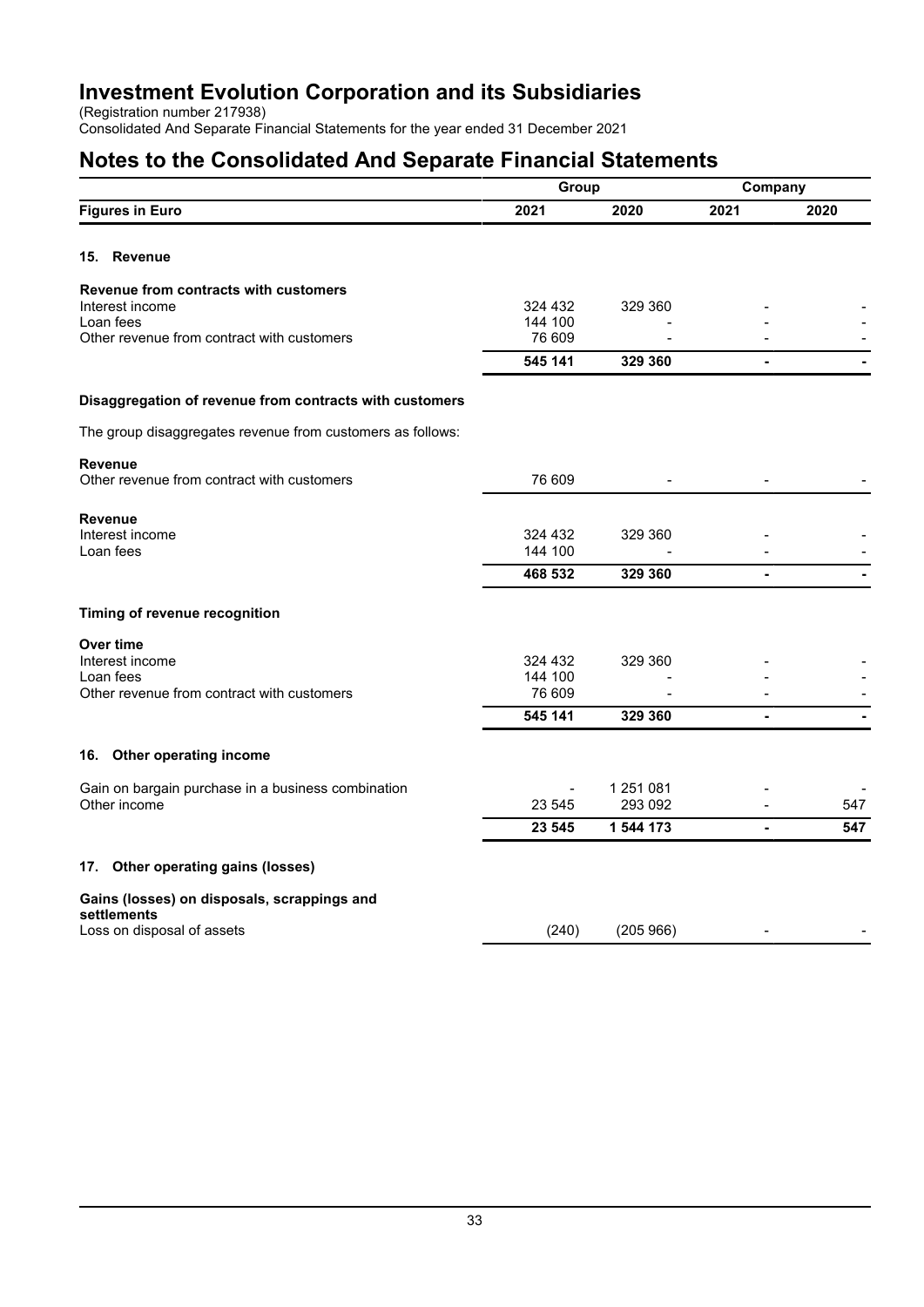(Registration number 217938)

Consolidated And Separate Financial Statements for the year ended 31 December 2021

|                                                                                                                                                                                                                                                                  | Group              |                   | Company |         |
|------------------------------------------------------------------------------------------------------------------------------------------------------------------------------------------------------------------------------------------------------------------|--------------------|-------------------|---------|---------|
| <b>Figures in Euro</b>                                                                                                                                                                                                                                           | 2021               | 2020              | 2021    | 2020    |
| <b>Operating profit (loss)</b><br>18.                                                                                                                                                                                                                            |                    |                   |         |         |
| Operating (loss) profit for the year is stated after charging (crediting) the following, amongst others:                                                                                                                                                         |                    |                   |         |         |
| Remuneration, other than to employees                                                                                                                                                                                                                            |                    |                   |         |         |
| Consulting and professional services                                                                                                                                                                                                                             | 280 239            | 321 265           |         |         |
| <b>Employee costs</b>                                                                                                                                                                                                                                            |                    |                   |         |         |
| Salaries, wages, bonuses and other benefits                                                                                                                                                                                                                      | 179 799            | 180 656           |         |         |
| <b>Depreciation and amortisation</b><br>Depreciation of property, plant and equipment                                                                                                                                                                            |                    | 15718             |         |         |
| <b>Expenses by nature</b>                                                                                                                                                                                                                                        |                    |                   |         |         |
| The total cost of sales, selling and distribution expenses, marketing expenses, general and administrative expenses, research<br>and development expenses, maintenance expenses and other operating expenses are analysed by nature as follows<br>Employee costs | 179 799            | 180 656           |         |         |
| Depreciation, amortisation and impairment                                                                                                                                                                                                                        |                    | 15 718            |         |         |
| Other expenses<br>Provision for credit losses                                                                                                                                                                                                                    | 405 910<br>502 087 | 271 107<br>52 889 |         |         |
| Consulting fees                                                                                                                                                                                                                                                  | 280 239            | 321 265           |         |         |
| Legal fees                                                                                                                                                                                                                                                       | 39 4 99            | 132 688           |         |         |
| Public company expenses                                                                                                                                                                                                                                          |                    | 86 179            |         | 78 937  |
| <b>Finance costs</b><br>19.                                                                                                                                                                                                                                      |                    |                   |         |         |
| Finance cost on working capital loans                                                                                                                                                                                                                            | 905 158            | 530 687           |         |         |
| 20. Taxation                                                                                                                                                                                                                                                     |                    |                   |         |         |
| No provision has been made for 2021 tax as the company has no taxable income.                                                                                                                                                                                    |                    |                   |         |         |
| 21. Cash used in operations                                                                                                                                                                                                                                      |                    |                   |         |         |
| (Loss) profit before taxation<br><b>Adjustments for:</b>                                                                                                                                                                                                         | (1820281)          | 75 832            | (46389) | (78390) |
| Depreciation and amortisation                                                                                                                                                                                                                                    |                    | 15718             |         |         |
| Additions of property, plant and equipment                                                                                                                                                                                                                       |                    | (212085)          |         |         |
| Interest income                                                                                                                                                                                                                                                  | (388)<br>905 158   | 530 687           |         |         |
| Finance costs<br>Gain on bargain purchase in a business combination                                                                                                                                                                                              |                    | (1251081)         |         |         |
| Foreign currency translation reserve                                                                                                                                                                                                                             | 137 405            | (173078)          | (2588)  | 5 0 6 9 |
| Other reserves                                                                                                                                                                                                                                                   |                    | (3.043)           |         |         |
| Working capital obtained during business combination                                                                                                                                                                                                             |                    | 1 150 934         |         |         |
| <b>Changes in working capital:</b>                                                                                                                                                                                                                               |                    |                   |         |         |
| Trade and other receivables                                                                                                                                                                                                                                      | (123 892)          | (707517)          |         |         |
| Rounding                                                                                                                                                                                                                                                         |                    |                   | (1)     | 1       |
| Trade and other payables                                                                                                                                                                                                                                         | (65049)            | 151 730           |         |         |
|                                                                                                                                                                                                                                                                  | (967047)           | (421903)          | (48978) | (73320) |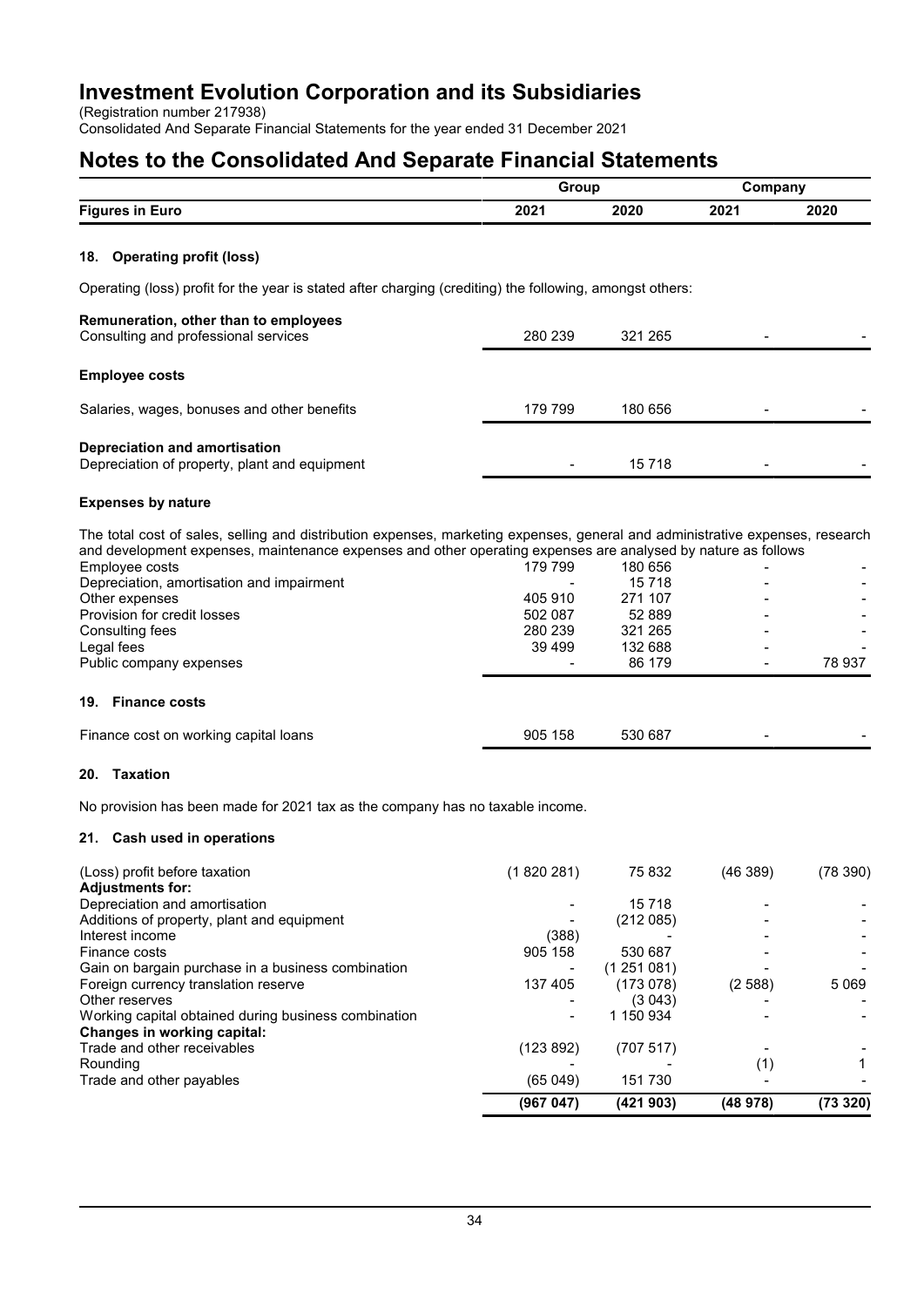(Registration number 217938)

Consolidated And Separate Financial Statements for the year ended 31 December 2021

|                                                           | Group   |         | Company                     |                             |
|-----------------------------------------------------------|---------|---------|-----------------------------|-----------------------------|
| <b>Figures in Euro</b>                                    | 2021    | 2020    | 2021                        | 2020                        |
| <b>Employee costs</b><br>22.                              |         |         |                             |                             |
| <b>Employee costs</b><br>Basic                            | 179 799 | 180 656 |                             |                             |
| <b>Directors' emoluments</b><br>23.                       |         |         |                             |                             |
| <b>Executive</b>                                          |         |         |                             |                             |
| 2021                                                      |         |         |                             |                             |
| <b>Directors' emoluments</b>                              |         |         | <b>Salary</b>               | <b>Total</b>                |
| Sameer Prasad<br><b>Andrew Cassar</b><br>Glendys Aguilera |         |         | 253 650<br>75 000<br>49 882 | 253 650<br>75 000<br>49 882 |
| 2020                                                      |         |         |                             |                             |
| <b>Directors' emoluments</b>                              |         |         | <b>Salary</b>               | <b>Total</b>                |
| Sameer Prasad<br><b>Andrew Cassar</b><br>Glendys Aguilera |         |         | 262 858<br>75 121<br>51 695 | 262 858<br>75 121<br>51 695 |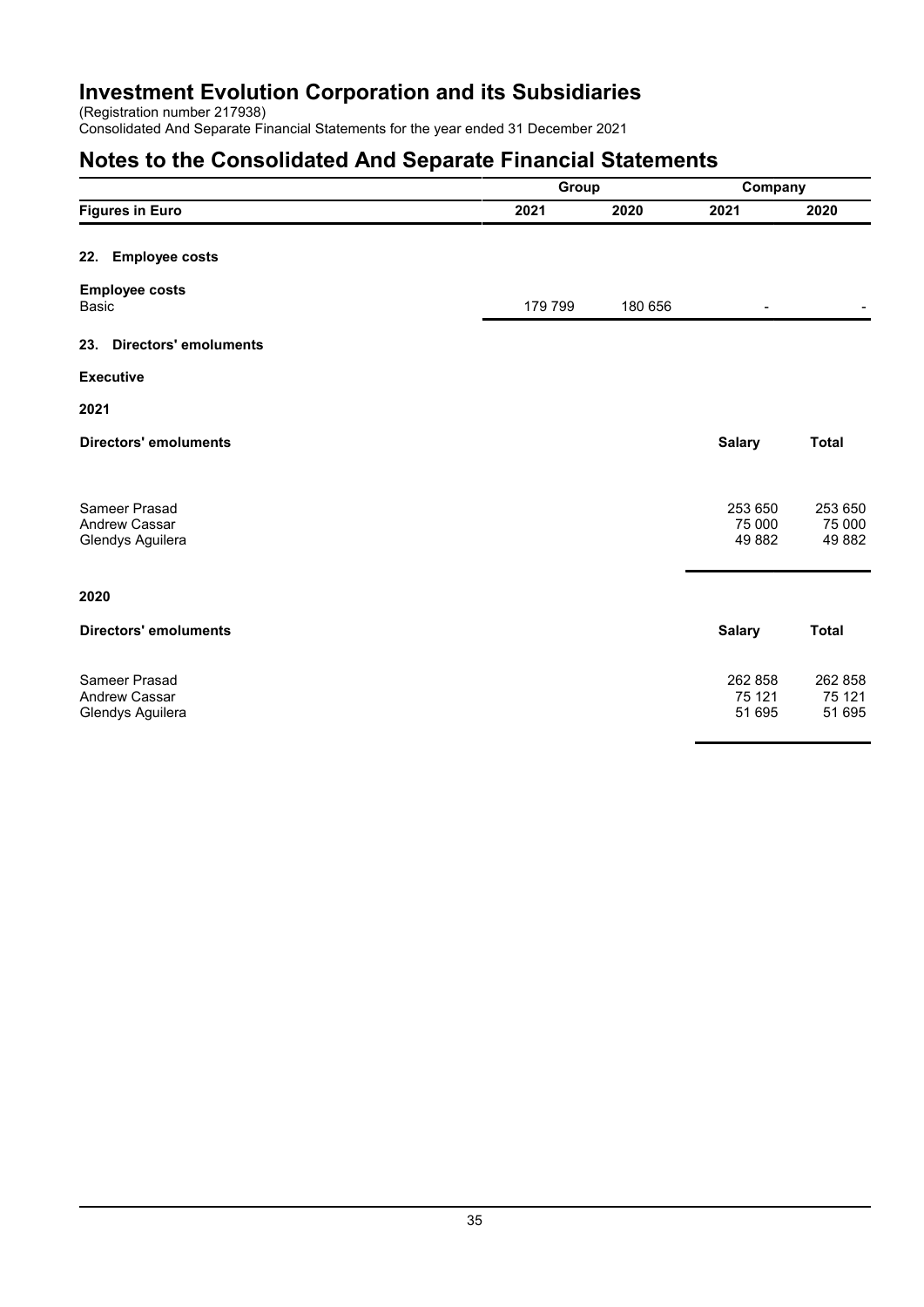(Registration number 217938)

Consolidated And Separate Financial Statements for the year ended 31 December 2021

|                                                                                                                                                                                        | Group                                              |                                                                                                                                                                                                                       | Company                   |                              |
|----------------------------------------------------------------------------------------------------------------------------------------------------------------------------------------|----------------------------------------------------|-----------------------------------------------------------------------------------------------------------------------------------------------------------------------------------------------------------------------|---------------------------|------------------------------|
| <b>Figures in Euro</b>                                                                                                                                                                 | 2021                                               | 2020                                                                                                                                                                                                                  | 2021                      | 2020                         |
| 24. Related parties                                                                                                                                                                    |                                                    |                                                                                                                                                                                                                       |                           |                              |
| <b>Relationships</b>                                                                                                                                                                   |                                                    |                                                                                                                                                                                                                       |                           |                              |
| <b>Subsidiaries</b>                                                                                                                                                                    |                                                    | Investment Evolution Ltd. (Malta)<br><b>Investment Evolution Corporation (United States)</b><br>Investment Evolution UAB (Lithuania)<br>Investment Evolution Transfer Ltd. (Malta)<br>Investment Evolution SL (Spain) |                           |                              |
| Shareholder                                                                                                                                                                            | Paul Mathieson                                     |                                                                                                                                                                                                                       |                           |                              |
| Members of key management                                                                                                                                                              | Andrew Cassar<br>Sameer Prasad<br>Glendys Aguilera |                                                                                                                                                                                                                       |                           |                              |
| <b>Related party balances</b>                                                                                                                                                          |                                                    |                                                                                                                                                                                                                       |                           |                              |
| Loan accounts - Owing to related parties<br>Investment Evolution Ltd.<br><b>Investment Evolution Corporation</b><br><b>Investment Evolution UAB</b><br>Paul Mathieson<br>Sameer Prasad | 1 125 000<br>900 000                               | 172 000                                                                                                                                                                                                               | 388 671<br>67 055<br>4519 | 342 681<br>56 617<br>4 1 1 9 |
| <b>Related party transactions</b>                                                                                                                                                      |                                                    |                                                                                                                                                                                                                       |                           |                              |
| Interest paid to related parties<br>Paul Mathieson                                                                                                                                     | 350 500                                            |                                                                                                                                                                                                                       |                           |                              |
| Sameer Prasad                                                                                                                                                                          | 115 160                                            |                                                                                                                                                                                                                       |                           |                              |
|                                                                                                                                                                                        | 465 660                                            |                                                                                                                                                                                                                       |                           |                              |
| Finance costs paid to related parties                                                                                                                                                  |                                                    |                                                                                                                                                                                                                       |                           |                              |
| Paul Mathieson<br>Sameer Prasad                                                                                                                                                        | 210 000<br>51 430                                  |                                                                                                                                                                                                                       |                           |                              |
|                                                                                                                                                                                        | 261 430                                            |                                                                                                                                                                                                                       |                           |                              |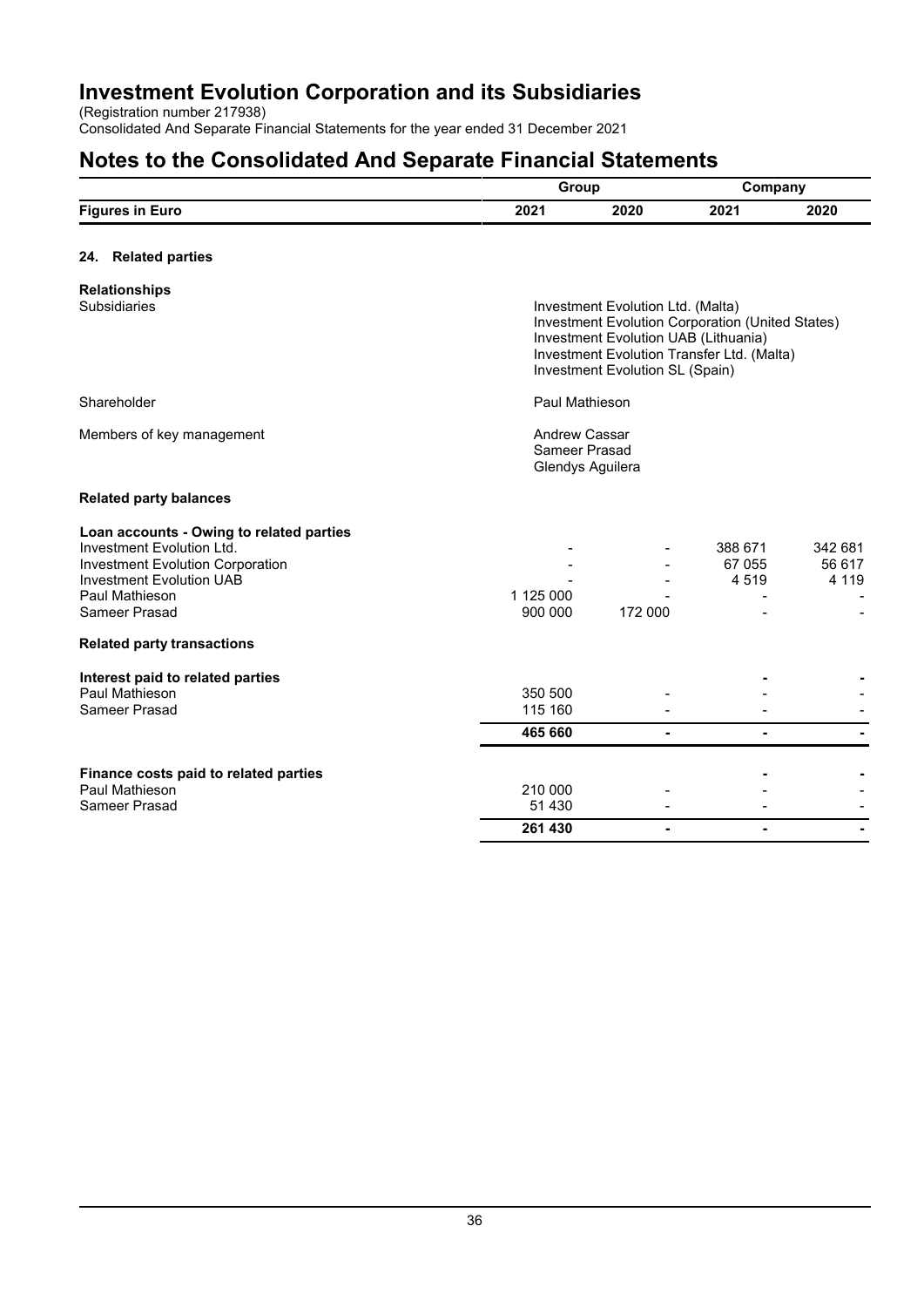(Registration number 217938)

Consolidated And Separate Financial Statements for the year ended 31 December 2021

## **Notes to the Consolidated And Separate Financial Statements**

## **25. Financial instruments and risk management**

## **Categories of financial instruments**

### **Categories of financial assets**

**Group - 2021**

|                             | <b>Notes</b>   | <b>Amortised</b><br>cost | <b>Total</b> | <b>Fair value</b> |
|-----------------------------|----------------|--------------------------|--------------|-------------------|
| Trade and other receivables | 6              | 819790                   | 819 790      | 819790            |
| Cash and cash equivalents   | $\overline{7}$ | 275 564                  | 275 564      | 275 564           |
|                             |                | 1 095 354                | 1 095 354    | 1 095 354         |
| <b>Group - 2020</b>         |                |                          |              |                   |
|                             | <b>Notes</b>   | <b>Amortised</b><br>cost | <b>Total</b> | <b>Fair value</b> |
| Trade and other receivables | 6              | 647 348                  | 647 348      | 647 348           |
| Cash and cash equivalents   | $\overline{7}$ | 123 581                  | 123 581      | 123 581           |
|                             |                | 770 929                  | 770 929      | 770929            |
| Company - 2021              |                |                          |              |                   |
|                             | <b>Notes</b>   | <b>Amortised</b><br>cost | <b>Total</b> | <b>Fair value</b> |
| Investments in subsidiaries | 5              | 1 200                    | 1 200        | 1 200             |
| Cash and cash equivalents   | $\overline{7}$ | 16 554                   | 16 554       | 16 554            |
|                             |                | 17 754                   | 17 754       | 17754             |
| Company - 2020              |                |                          |              |                   |
|                             | <b>Notes</b>   | <b>Amortised</b><br>cost | <b>Total</b> | <b>Fair value</b> |
| Investments in subsidiaries | $\frac{5}{7}$  | 1 200                    | 1 200        | 1 200             |
| Cash and cash equivalents   |                | 16 554                   | 16 554       | 16 554            |
|                             |                | 17 754                   | 17 754       | 17 754            |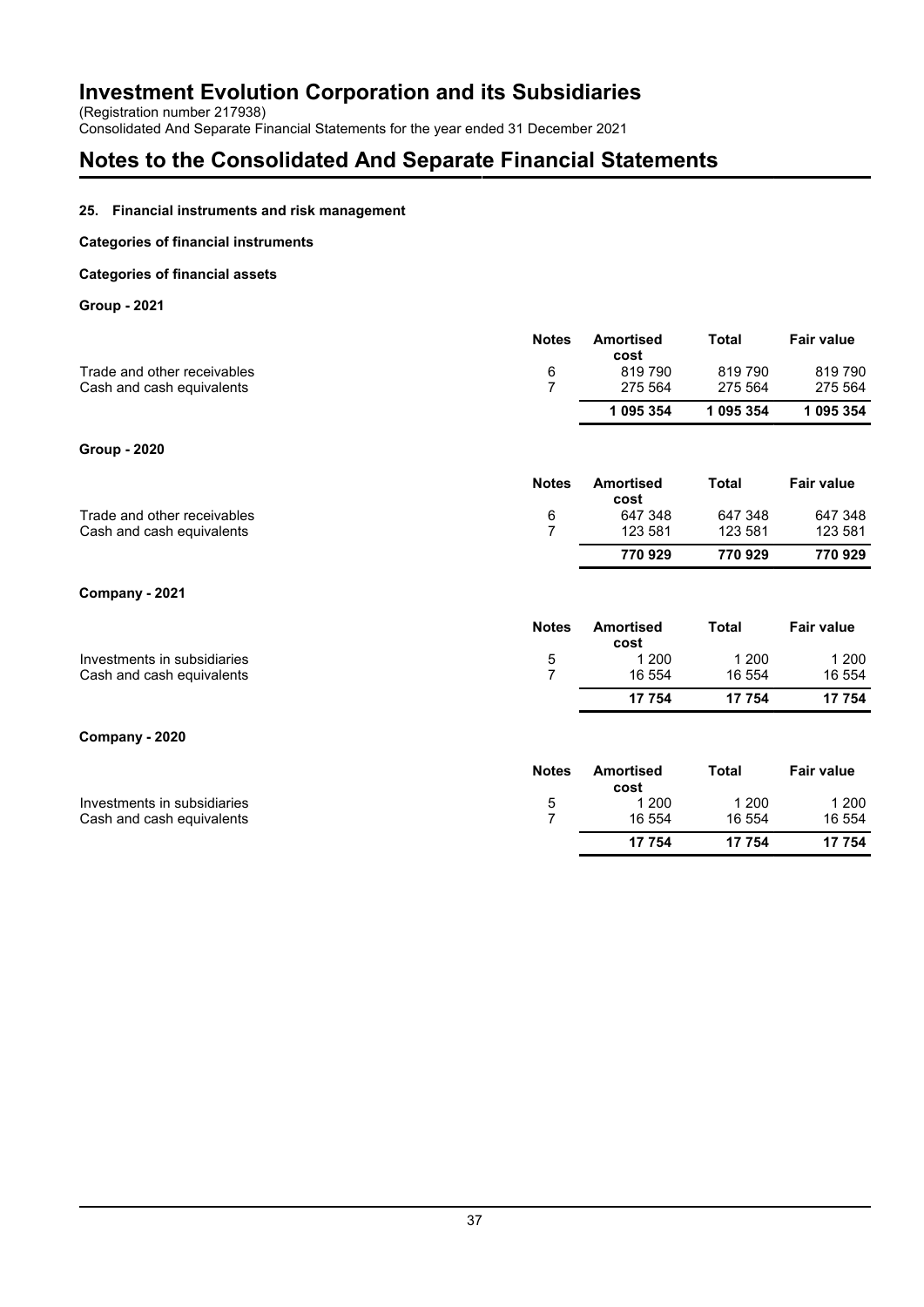(Registration number 217938)

Consolidated And Separate Financial Statements for the year ended 31 December 2021

## **Notes to the Consolidated And Separate Financial Statements**

## **25. Financial instruments and risk management (continued)**

## **Categories of financial liabilities**

**Group - 2021**

|                            | <b>Notes</b> | <b>Amortised</b><br>cost | <b>Total</b> | <b>Fair value</b> |
|----------------------------|--------------|--------------------------|--------------|-------------------|
| Trade and other payables   | 12           | 86 681                   | 86 681       | 86 681            |
| <b>Borrowings</b>          | 14           | 3 118 300                | 3 118 300    | 3 118 300         |
|                            |              | 3 204 981                | 3 204 981    | 3 204 981         |
| <b>Group - 2020</b>        |              |                          |              |                   |
|                            | <b>Notes</b> | <b>Amortised</b><br>cost | <b>Total</b> | <b>Fair value</b> |
| Trade and other payables   | 12           | 151 730                  | 151 730      | 151 730           |
| Loans from director        |              | 172 000                  | 172 000      | 172 000           |
| <b>Borrowings</b>          | 14           | 920 000                  | 920 000      | 920 000           |
|                            |              | 1 243 730                | 1 243 730    | 1 243 730         |
| Company - 2021             |              |                          |              |                   |
|                            | <b>Notes</b> | <b>Amortised</b><br>cost | <b>Total</b> | <b>Fair value</b> |
| Loans from group companies | 11           | 452 395                  | 452 395      | 452 394           |
| Company - 2020             |              |                          |              |                   |
|                            | <b>Notes</b> | <b>Amortised</b><br>cost | <b>Total</b> | <b>Fair value</b> |
| Loans from group companies | 11           | 403 417                  | 403 417      | 403 417           |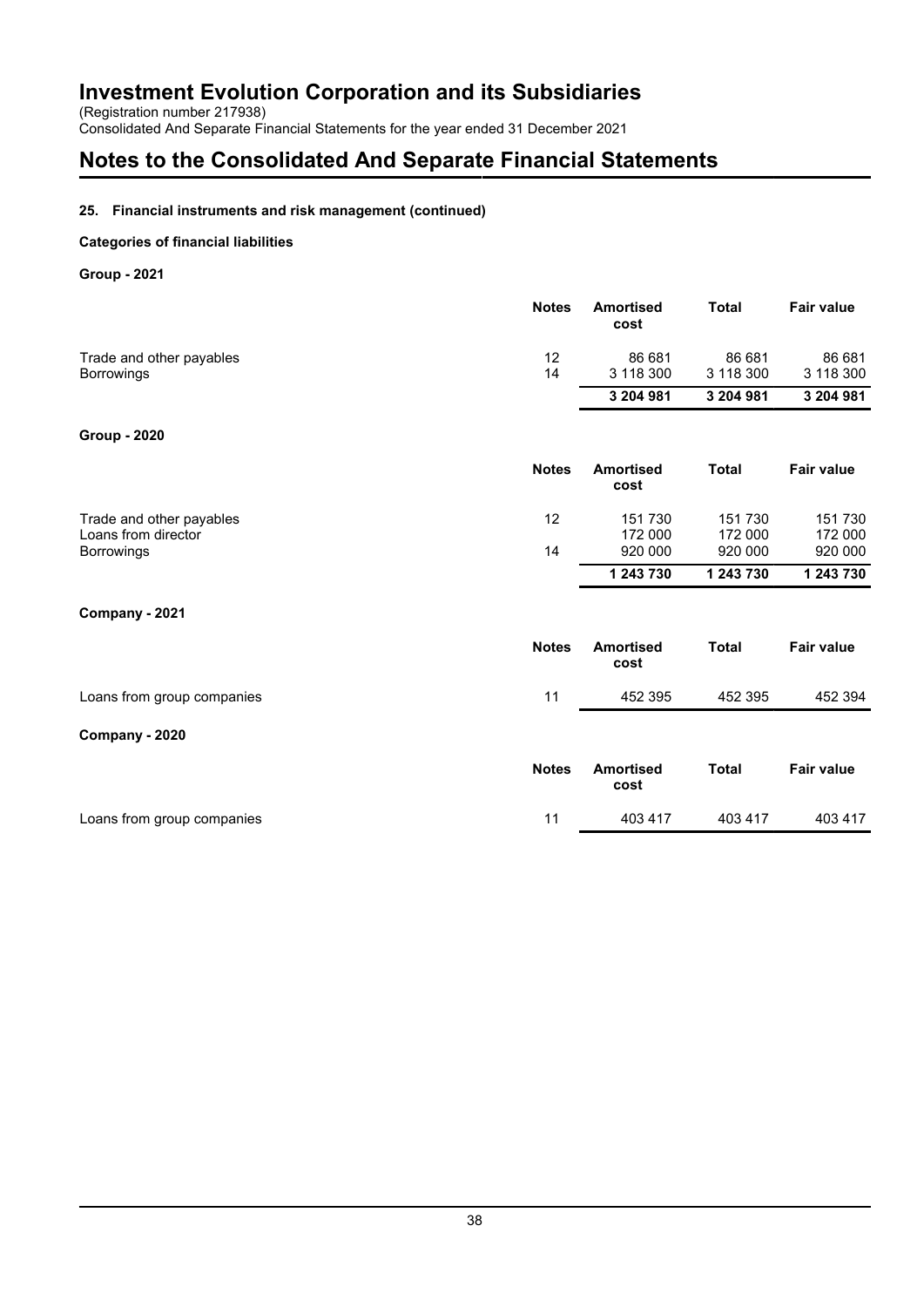(Registration number 217938)

Consolidated And Separate Financial Statements for the year ended 31 December 2021

## **Notes to the Consolidated And Separate Financial Statements**

|                        |      | Grour |                                           | $\mathsf{Jompany}$ |  |
|------------------------|------|-------|-------------------------------------------|--------------------|--|
| <b>Figures in Euro</b> | 2021 | 2020  | 2021                                      | 2020               |  |
|                        |      |       | $\sim$ $\sim$ $\sim$ $\sim$ $\sim$ $\sim$ |                    |  |

## **25. Financial instruments and risk management (continued)**

### **Capital risk management**

The group's objective when managing capital (which includes share capital, borrowings, working capital and cash and cash equivalents) is to maintain a flexible capital structure that reduces the cost of capital to an acceptable level of risk and to safeguard the group's ability to continue as a going concern while taking advantage of strategic opportunities in order to maximise stakeholder returns sustainably.

The Company's objectives when managing capital are to safeguard the Company's ability to continue as a going concern in order to provide returns for its shareholders and benefits for other stakeholders and to maintain an optimal capital structure to reduce the cost of capital.

In order to maintain or adjust the capital structure, the Company may adjust the amount of dividends paid to shareholders, issue new shares or sell assets to reduce debt.

The capital structure and gearing ratio of the group at the reporting date was as follows:

| Loans from group companies | 11 | $\overline{\phantom{a}}$ |           | 452 395                  | 403 417   |
|----------------------------|----|--------------------------|-----------|--------------------------|-----------|
| Loan from director         | 13 | $\overline{\phantom{a}}$ | 172 000   |                          |           |
| <b>Borrowings</b>          | 14 | 3 118 300                | 920 000   |                          |           |
| Trade and other payables   | 12 | 86 681                   | 151 730   | $\overline{\phantom{a}}$ |           |
| <b>Total borrowings</b>    |    | 3 204 981                | 1 243 730 | 452 395                  | 403 417   |
| Cash and cash equivalents  |    | (275 564)                | (123 581) | (16 554)                 | (16554)   |
| <b>Net borrowings</b>      |    | 2929417                  | 1 120 149 | 435 841                  | 386863    |
| Equity                     |    | (2095509)                | (412632)  | (434641)                 | (385 664) |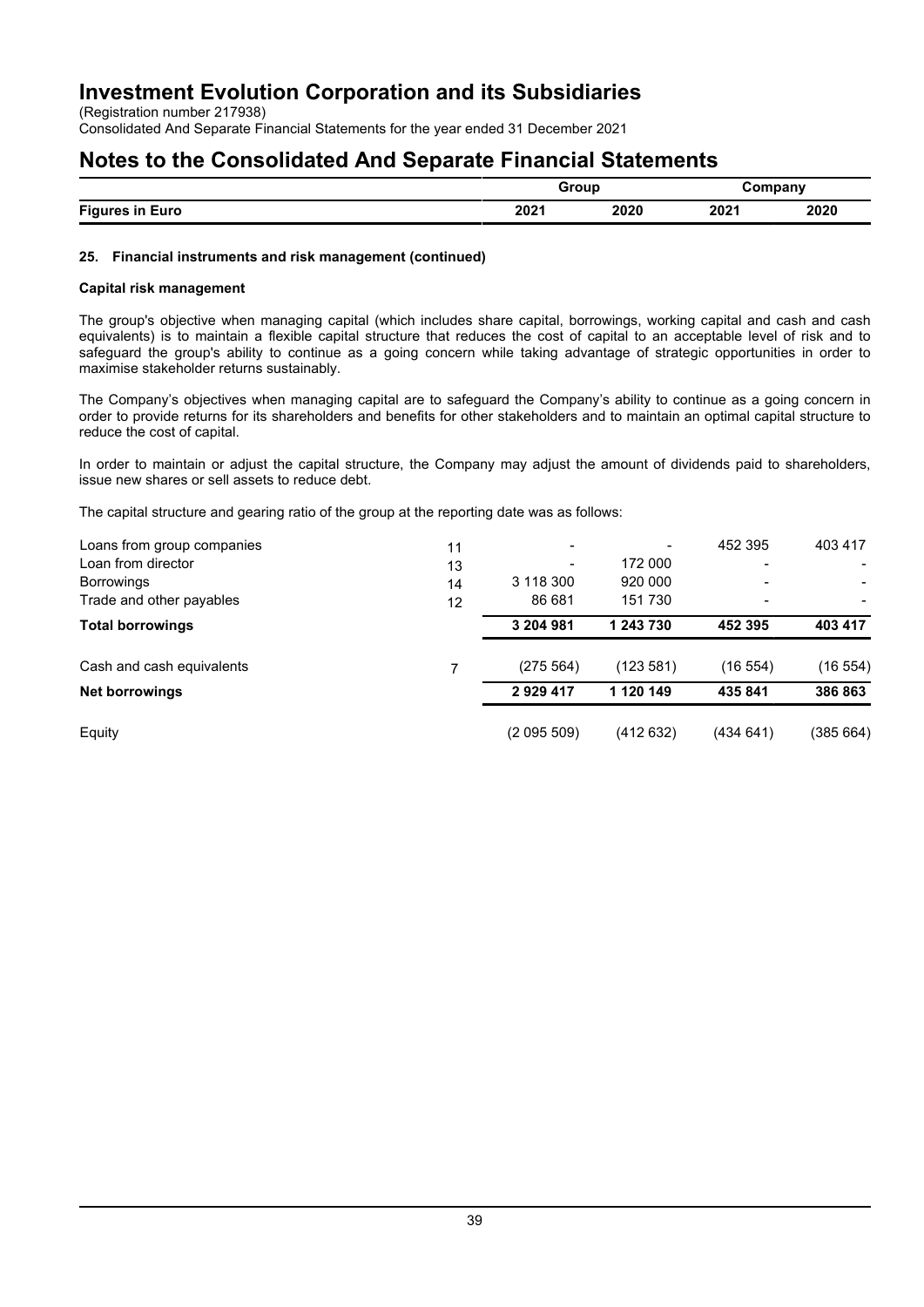(Registration number 217938)

Consolidated And Separate Financial Statements for the year ended 31 December 2021

## **Notes to the Consolidated And Separate Financial Statements**

## **25. Financial instruments and risk management (continued)**

## **Financial risk management**

## **Overview**

The group is exposed to the following risks from its use of financial instruments:

- Credit risk;
- Liquidity risk; and
- Market risk (currency risk, interest rate risk and price risk).

The group's risk management policies are established to identify and analyse the risks faced by the group, to set appropriate risk limits and controls, and to monitor risks and adherence to limits. Risk management policies and systems are reviewed regularly to reflect changes in market conditions and the group's activities.

## **Credit risk**

Credit risk is the risk of financial loss to the group if a customer or counterparty to a financial instrument fails to meet its contractual obligations.

The group is exposed to credit risk on loans receivable, trade and other receivables, contract receivables, cash and cash equivalents, loan commitments and financial guarantees.

Credit risk for exposures other than those arising on cash and cash equivalents, are managed by making use of credit approvals, limits and monitoring. The group only deals with reputable counterparties with consistent payment histories. Sufficient collateral or guarantees are also obtained when necessary. Each counterparty is analysed individually for creditworthiness before terms and conditions are offered. The analysis involves making use of information submitted by the counterparties as well as external bureau data (where available). Counterparty credit limits are in place and are reviewed and approved by credit management committees. The exposure to credit risk and the creditworthiness of counterparties is continuously monitored.

Credit risk exposure arising on cash and cash equivalents is managed by the group through dealing with well-established financial institutions with high credit ratings.

In order to calculate credit loss allowances, management determine whether the loss allowances should be calculated on a 12 month or on a lifetime expected credit loss basis. This determination depends on whether there has been a significant increase in the credit risk since initial recognition. If there has been a significant increase in credit risk, then the loss allowance is calculated based on lifetime expected credit losses. If not, then the loss allowance is based on 12 month expected credit losses. This determination is made at the end of each financial period. Thus the basis of the loss allowance for a specific financial asset could change year on year.

Where necessary, the assessment for a significant increase in credit risk is made on a collective basis. Management typically adopt this approach when information relevant to the determination of credit risk is not available on an individual instrument level. Often, the only information available on individual instruments which could indicate an increase in credit risk, is "past due" information. It is typical that more forward-looking information is generally more readily available on a collective basis. Therefore, making the determination on a collective basis, helps to ensure that credit loss allowances are determined on the basis of lifetime expected credit losses before they reach the point of being past due. Forward looking, macro-economic information is applied on a collective basis when it is readily available without undue cost or effort. When loss allowances are determined on a collective basis, management determines the loss allowances by grouping financial instruments on the basis of shared credit risk characteristics.

For trade receivables and contract assets which do not contain a significant financing component, the loss allowance is determined as the lifetime expected credit losses of the instruments. For all other trade receivables, contract assets and lease receivables, IFRS 9 permits the determination of the credit loss allowance by either determining whether there was a significant increase in credit risk since initial recognition or by always making use of lifetime expected credit losses. Management have chosen as an accounting policy, to make use of lifetime expected credit losses. Management does therefore not make the annual assessment of whether the credit risk has increased significantly since initial recognition for trade receivables, contract assets or lease receivables.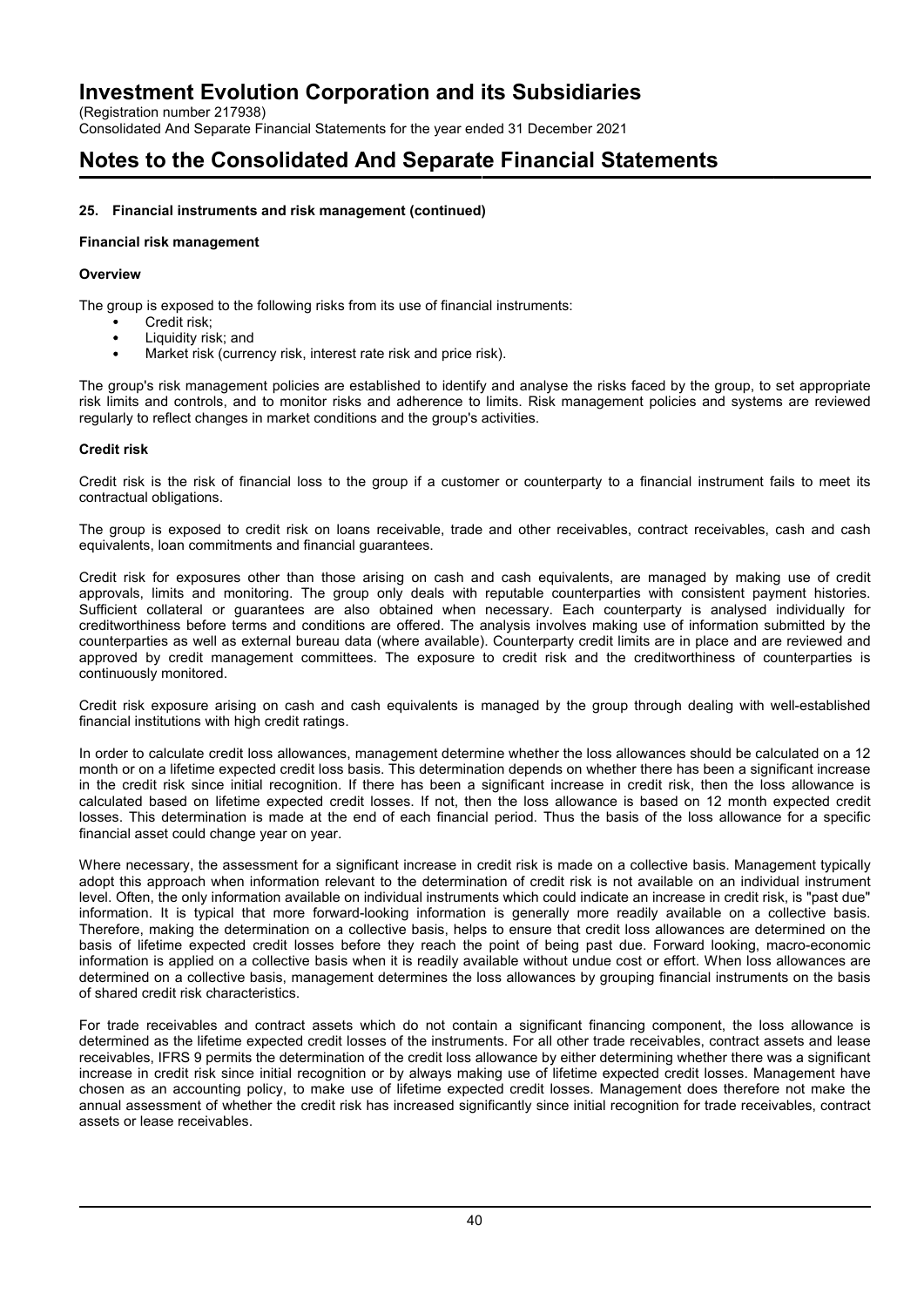(Registration number 217938)

Consolidated And Separate Financial Statements for the year ended 31 December 2021

## **Notes to the Consolidated And Separate Financial Statements**

## **25. Financial instruments and risk management (continued)**

The maximum exposure to credit risk is presented in the table below:

| Group                       |   |                                    | 2021                            |                                          |                             | 2020                            |                                          |
|-----------------------------|---|------------------------------------|---------------------------------|------------------------------------------|-----------------------------|---------------------------------|------------------------------------------|
|                             |   | <b>Gross</b><br>carrying<br>amount | <b>Credit loss</b><br>allowance | <b>Amortised</b><br>cost / fair<br>value | Gross<br>carrying<br>amount | <b>Credit loss</b><br>allowance | <b>Amortised</b><br>cost / fair<br>value |
| Trade and other receivables | 6 | 833 778                            | (138 209)                       | 695 569                                  | 783 151                     | (138015)                        | 645 136                                  |
| Cash and cash equivalents   | 7 | 275 564                            | $\overline{\phantom{0}}$        | 275 564                                  | 123 581                     |                                 | 123 581                                  |
|                             |   | 1 109 342                          | (138 209)                       | 971 133                                  | 906 732                     | (138015)                        | 768 717                                  |
| Company                     |   |                                    | 2021                            |                                          |                             | 2020                            |                                          |
|                             |   | <b>Gross</b><br>carrying<br>amount | <b>Credit loss</b><br>allowance | Amortised<br>cost / fair<br>value        | Gross<br>carrying<br>amount | <b>Credit loss</b><br>allowance | <b>Amortised</b><br>cost / fair<br>value |
| Cash and cash equivalents   |   | 16 554                             |                                 | 16 554                                   | 16 554                      |                                 | 16 554                                   |

### **Liquidity risk**

Liquidity risk is the risk that the Company will encounter difficulty in meeting the obligations associated with its financial liabilities that are settled by delivering cash or another financial asset. The Company's approach to managing liquidity is to ensure, as far as possible, that it will always have sufficient liquidity to meet its liabilities when due, under both normal and stressed conditions, without incurring unacceptable losses or risking damage to the Company's reputation.

Management monitors liquidity risk by means of rolling forecasts on the basis of expected cash flows over a twelve month period and ensures that no additional financing facilities are expected to be required over the coming period. The Company's liquidity risk is not deemed material in view of the matching of cash inflows and outflows arising from expected maturities of both financial instruments, coupled with the Company's committed borrowing facilities that it can access to meet liquidity needs as referred to previously. The carrying amounts of the Company's assets and liabilities are analysed into relevant maturity groupings based on the remaining period at the balance sheet date to the contractual maturity date in the respective notes to the financial statements.

The group manages its liquidity risk by effectively managing its working capital, capital expenditure and cash flows. The financing requirements are met through a mixture of cash generated from operations and long and short term borrowings. Committed borrowing facilities are available for meeting liquidity requirements and deposits are held at central banking institutions.

The table below analyses the company's financial liabilities and net-settled derivative financial liabilities into relevant maturity groupings based on the remaining period at the statement of financial position to the contractual maturity date. The amounts disclosed in the table are the contractual undiscounted cash flows. Balances due within 12 months equal their carrying balances as the impact of discounting is not significant.

#### **Group - 2021**

|                                                     |    | Less than<br>1 year | <b>Total</b> | Carrying<br>amount |
|-----------------------------------------------------|----|---------------------|--------------|--------------------|
| <b>Non-current liabilities</b><br><b>Borrowings</b> | 14 | 1 500 000           | 1 500 000    | 500 000            |
| <b>Current liabilities</b>                          |    |                     |              |                    |
| Trade and other payables                            | 12 | 86 681              | 86 681       | 86 681             |
| <b>Borrowings</b>                                   | 14 | 1 618 300           | 1 618 300    | 1 618 300          |
|                                                     |    | (3204981)           | (3204981)    | (3204981)          |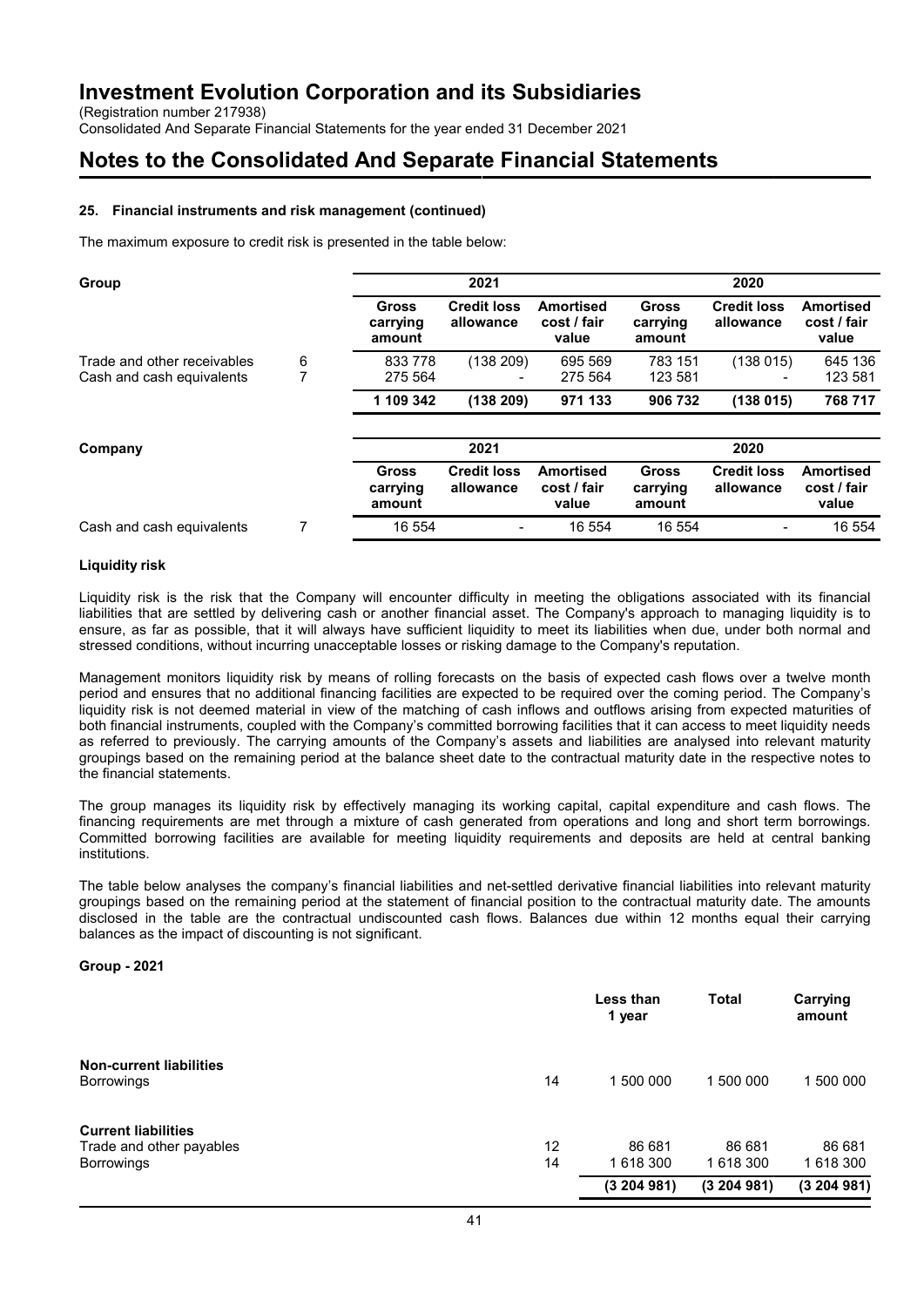(Registration number 217938)

Consolidated And Separate Financial Statements for the year ended 31 December 2021

## **Notes to the Consolidated And Separate Financial Statements**

## **25. Financial instruments and risk management (continued)**

### **Group - 2020**

|                                                                                             |          | Less than<br>1 year           | <b>Total</b>                  | Carrying<br>amount            |
|---------------------------------------------------------------------------------------------|----------|-------------------------------|-------------------------------|-------------------------------|
| <b>Current liabilities</b><br>Trade and other payables<br>Loans from director<br>Borrowings | 13<br>14 | 151 730<br>172 000<br>920 000 | 151 730<br>172 000<br>920 000 | 151 730<br>172 000<br>920 000 |
| Company - 2021                                                                              |          |                               |                               |                               |
|                                                                                             |          | 1 to $2$<br>years             | <b>Total</b>                  | Carrying<br>amount            |
| <b>Current liabilities</b><br>Loans from group companies                                    | 11       | 452 394                       | 452 394                       | 452 394                       |
| Company - 2020                                                                              |          |                               |                               |                               |
|                                                                                             |          | 1 to $2$<br>years             | <b>Total</b>                  | Carrying<br>amount            |
| <b>Current liabilities</b><br>Loans from group companies                                    | 11       | 403 417                       | 403 417                       | 403 417                       |

#### **Foreign currency risk**

The group does not conclude material transactions in foreign currency therefore is not subject to material foreign currency risk.

## **Interest rate risk**

Fluctuations in interest rates impact on the value of investments and financing activities, giving rise to interest rate risk.

## **26. Going concern**

The consolidated and separate financial statements have been prepared on the basis of accounting policies applicable to a going concern. The basis presumes that funds will be available to finance future operations and that the realisation of assets and the settlement of liabilities, contingent obligations and commitments will occur in the ordinary course of business.

As at 31 December 2021, the group had accumulated losses of € 1 744 449 and the company's total liabilities exceed its assets by € 2 095 509. However, after the reporting period a € 500 000 loan has been forgiven (resulting in a group net asset increase of € 500 000) and Investment Evolution Corporation (Seychelles) is seeking shareholder approval at its 2021 AGM to conduct an equity capital raising to existing shareholders to raise a targeted  $\epsilon$  1 000 000 –  $\epsilon$  2 000 000 with an anticipated offer close date of 30 June 2022. In addition, the Company announced a Q1 2022 net profit of  $\epsilon$  6 151.

Management have evaluated their plans for the next 12 months and the directors believe that the company and the group can meet all their obligations through January 2023 and beyond. Management have utilised the cash flow from US consumer loan repayments and Spain consumer loan repayments to fund operations. Management expects to continue to increase group revenue and cash flow via ongoing working capital loan investments to fund growth in new consumer loans in Spain resulting in increased revenues and recurring cash flow from Spain consumer loan repayments.